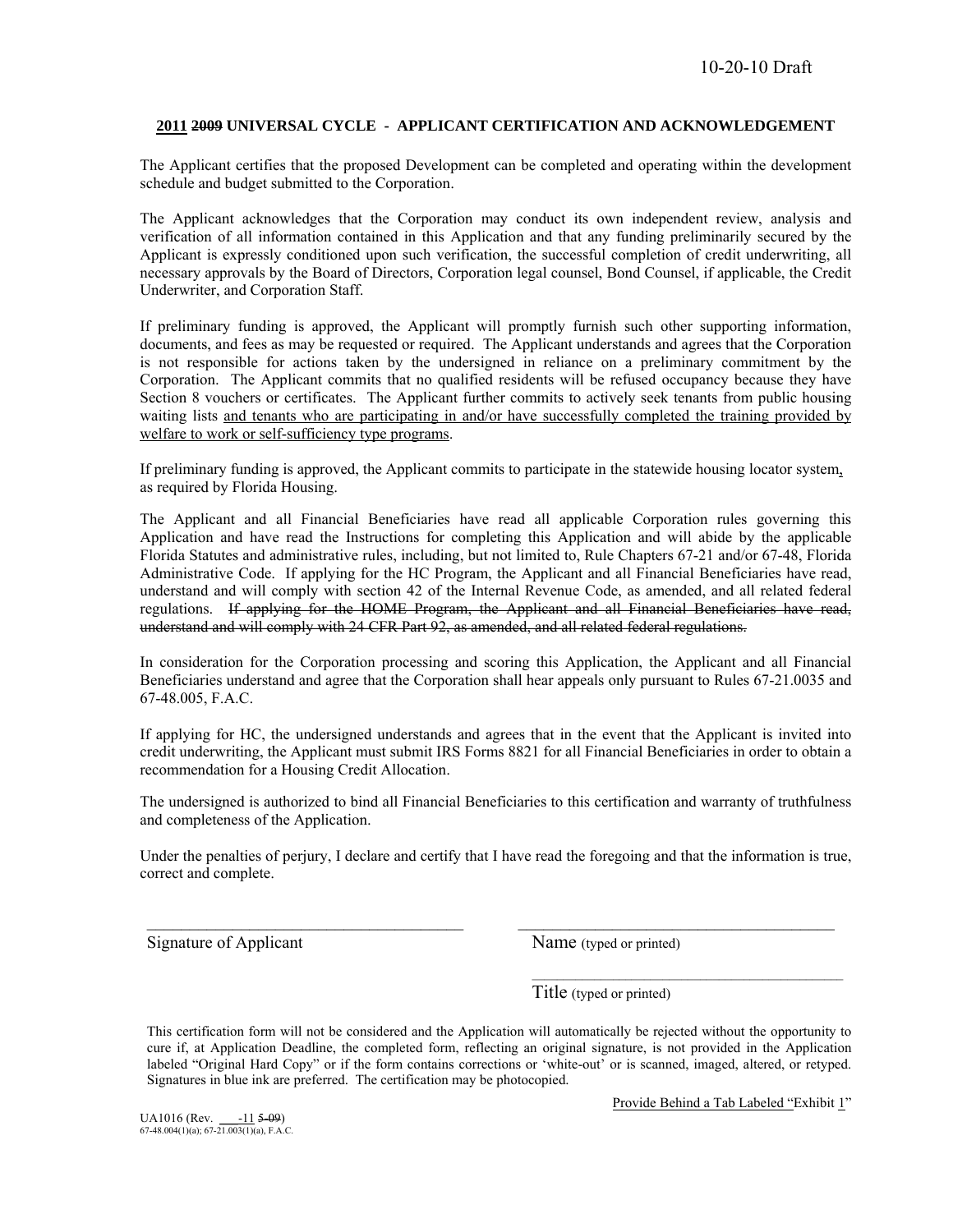### **2009 Universal Cycle – Declaration of Priority I Related Applications**

The following is a listing of the Development Name and County for **All** of the Related Applications within the Pool of Related Applications designated as Priority I Applications.

| <b>Development Name for Each Related Application</b><br><b>Designated as a Priority I Application</b> | County<br>(where<br><b>Development</b><br>will be located) |
|-------------------------------------------------------------------------------------------------------|------------------------------------------------------------|
|                                                                                                       |                                                            |
|                                                                                                       |                                                            |
|                                                                                                       |                                                            |
|                                                                                                       |                                                            |
|                                                                                                       |                                                            |
|                                                                                                       |                                                            |

If this declaration form contains corrections or 'white-out' or if it is scanned, imaged, altered or retyped, the Application will be deemed to be a Priority II Application. This form may be photocopied.

UA1016 (Rev. 5-09 ) 67-48.004(1)(a); 67-21.003(1)(a), F.A.C. Exhibit\_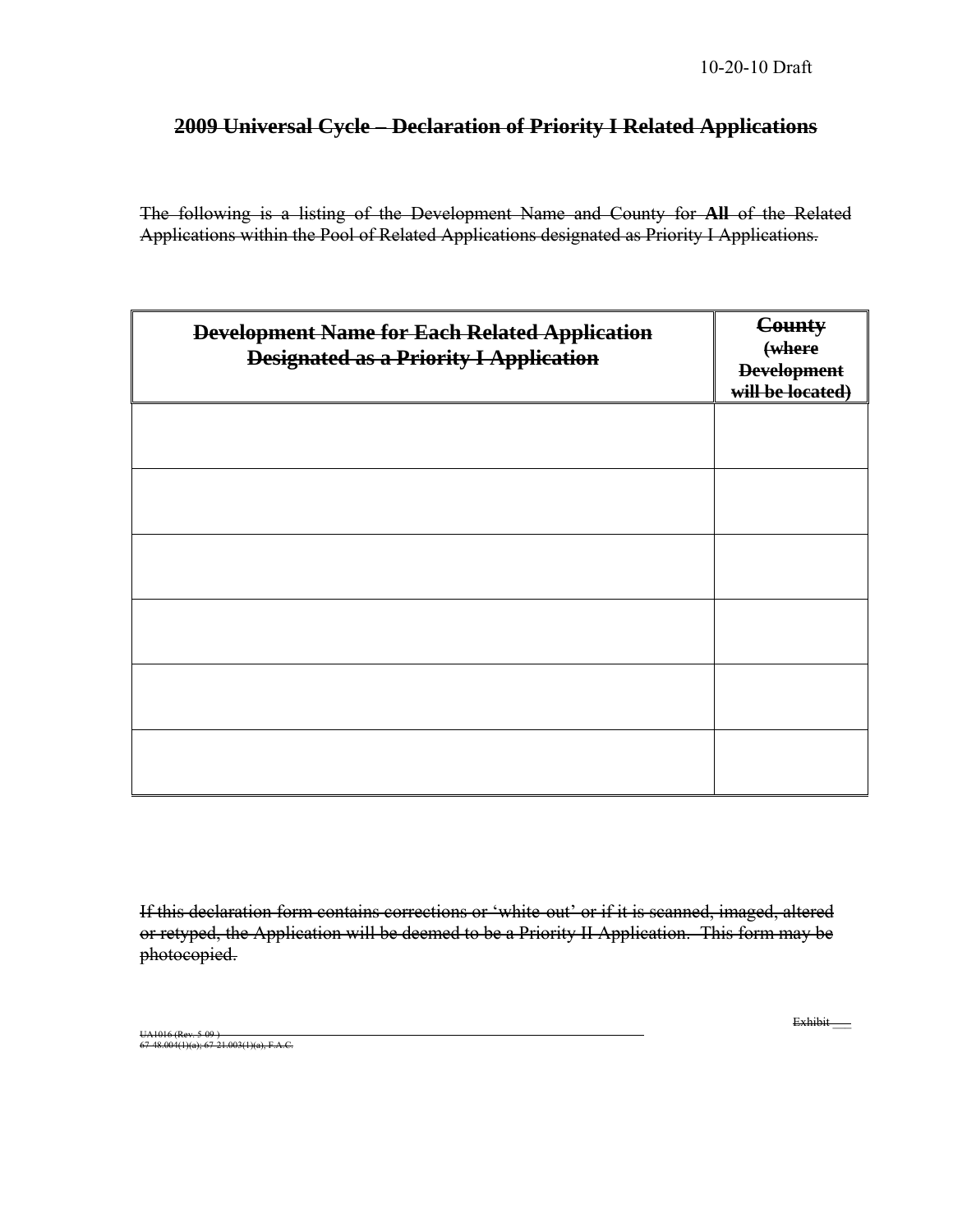### **2011 2009 UNIVERSAL CYCLE - DEVELOPER OR PRINCIPAL OF DEVELOPER CERTIFICATION**

| Name of Development:                                                                                                                           |
|------------------------------------------------------------------------------------------------------------------------------------------------|
| (Part III.A.1. of the 2011 Universal Cycle Application)                                                                                        |
|                                                                                                                                                |
|                                                                                                                                                |
| Address of Developer:                                                                                                                          |
| (street address, city, state)                                                                                                                  |
|                                                                                                                                                |
| Fax No. of Developer:<br><u> 1989 - Andrea Barbara, martin a shekara tshekara tshekara tshekara tshekara tshekara tshekara tshekara tsheka</u> |
| E-Mail Address <del>(if available)</del> :                                                                                                     |
| Relationship to Applicant:                                                                                                                     |

As the Developer or Principal of the Developer of the referenced Development, I certify that I have the requisite skills, experience and credit worthiness to successfully produce the units proposed by this Application. I further certify that the design, plans, and specifications for the proposed Development will comply with all federal, state and local requirements and the requirements of the Federal Fair Housing Act as implemented by 24 CFR 100, Section 504 of the Rehabilitation Act of 1973, and Titles II and III of the Americans with Disabilities Act of 1990 as implemented by 28 CFR 35, incorporating the most recent amendments and other legislation, regulations, rules, and other related requirements which apply or could apply to the proposed Development. Since January 1, 1991. I have developed and completed; i.e., the certificate of occupancy has been issued for at least one building, at least three  $(3)$  two affordable rental housing developments, at least one  $(1)$  of which was completed since January 1, 2001. At least one (1) of the three (3) completed developments consists of a total number of units no less than 50 percent of the total number of units in the Development proposed by this Application, as evidenced by the prior experience chart provided in this Application. For purposes of this certification, completed for each of the three (3) developments means (i) that the temporary or final certificate of occupancy has been issued for at least one (1) unit in a building with dwelling units or (ii) at least one (1) IRS Form 8609 has been issued. I understand I am the Developer or Principal of the Developer of record for this Development and that, if funded by the Corporation, I will remain in this capacity until the Development has been completed. I certify that neither the Developer, Applicant, any Principal or Financial Beneficiary has any existing Developments participating in Corporation programs that remain in non-compliance with the IRC, applicable rule chapter, or applicable loan documents and for which any applicable cure period granted for correcting such non-compliance has ended. I further certify that the information provided within this Application is true and correct.

Signature of Developer or Principal of Developer Print or Type Name of Signatory

### **APPLICANT'S CERTIFICATION**

 $\mathcal{L}_\text{max} = \frac{1}{2} \sum_{i=1}^{n} \mathcal{L}_\text{max} = \frac{1}{2} \sum_{i=1}^{n} \mathcal{L}_\text{max} = \frac{1}{2} \sum_{i=1}^{n} \mathcal{L}_\text{max} = \frac{1}{2} \sum_{i=1}^{n} \mathcal{L}_\text{max} = \frac{1}{2} \sum_{i=1}^{n} \mathcal{L}_\text{max} = \frac{1}{2} \sum_{i=1}^{n} \mathcal{L}_\text{max} = \frac{1}{2} \sum_{i=1}^{n} \mathcal{L}_\text{max} = \frac{1}{$ 

I certify that the Developer identified above will serve as the Developer of the proposed Development.

Applicant's Signature **Print of Type Name of Signatory** Print or Type Name of Signatory

If this certification contains corrections or 'white-out', or if it is scanned, imaged, altered, or retyped, this form will not be considered and the Application will fail to meet threshold. The certification may be photocopied.

 $\Box$  . The contribution of the contribution of the contribution of the contribution of the contribution of the contribution of the contribution of the contribution of the contribution of the contribution of the contributi

Provide Behind a Tab Labeled "Exhibit 10"

UA1016 (Rev.  $\frac{-11}{5-09}$ )<br>67-48.004(1)(a); 67-21.003(1)(a), F.A.C.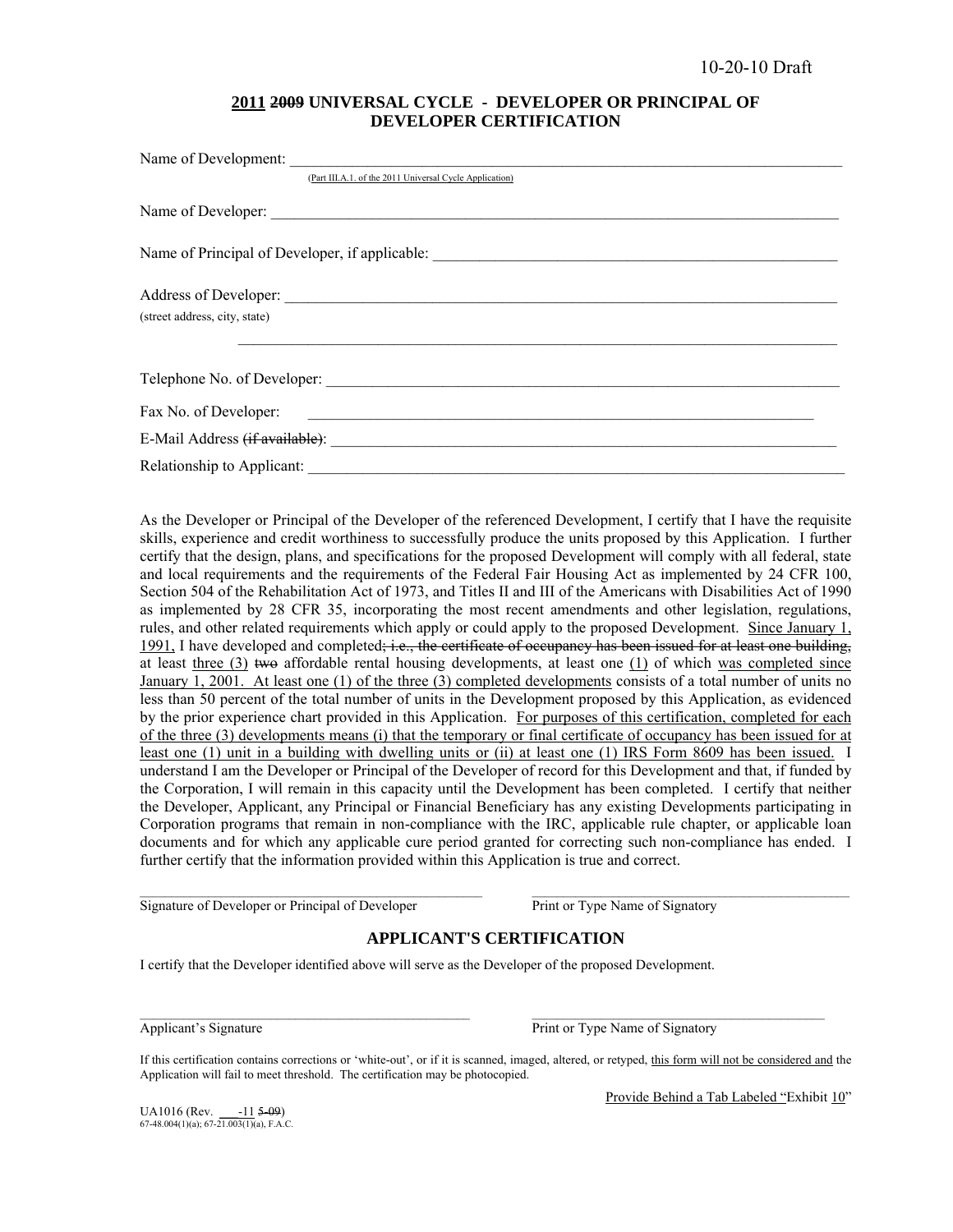### **2011 2009 UNIVERSAL CYCLE - MANAGEMENT COMPANY AGENT OR PRINCIPAL OF MANAGEMENT COMPANY AGENT CERTIFICATION**

Name of Development: (Part III.A.1. of the 2011 Universal Cycle Application) Name of Management Company Agent:  $\mathcal{L}_\text{max}$  and the contract of the contract of the contract of the contract of the contract of the contract of the contract of the contract of the contract of the contract of the contract of the contract of the contrac Name of principal of Management Company Agent, if applicable: Address of Management Company Agent: \_\_\_\_\_\_\_\_\_\_\_\_\_\_\_\_\_\_\_\_\_\_\_\_\_\_\_\_\_\_\_\_\_\_\_\_\_\_\_\_\_\_\_\_ (street address, city, state)  $\mathcal{L}_\text{max}$  and the contract of the contract of the contract of the contract of the contract of the contract of the contract of the contract of the contract of the contract of the contract of the contract of the contrac

Telephone of Management Company Agent:

I certify that I have the requisite skills and knowledge of affordable housing management requirements to successfully manage the units proposed by this Application and that I have specific experience in the management of affordable rental housing and have successfully managed at least two (2) affordable rental housing properties for at least two (2) years each, at least one (1) of which consists of a total number of units no less than 50 percent of the total number of units in the Development proposed by this Application, as evidenced by the prior experience chart provided in this Application. I further certify that the proposed Development will comply with all federal, state and local requirements and the requirements of the Federal Fair Housing Act as implemented by 24 CFR 100, Section 504 of the Rehabilitation Act of 1973 and Titles II and III of the Americans with Disabilities Act of 1990 as implemented by 28 CFR 35, incorporating the most recent amendments and other legislation, regulations, rules and other related requirements which apply or could apply to the proposed Development while under our management. I further certify that the information provided above is true and correct.

Signature of Management Company Agent or principal of Print or Type Name of Signatory Management Company Agent

If this certification contains corrections or 'white-out', or if it is scanned, imaged, altered, or retyped, this form will not be considered and the Application will fail to meet threshold. The certification may be photocopied.

 $\mathcal{L}_\mathcal{L} = \{ \mathcal{L}_\mathcal{L} = \{ \mathcal{L}_\mathcal{L} = \{ \mathcal{L}_\mathcal{L} = \{ \mathcal{L}_\mathcal{L} = \{ \mathcal{L}_\mathcal{L} = \{ \mathcal{L}_\mathcal{L} = \{ \mathcal{L}_\mathcal{L} = \{ \mathcal{L}_\mathcal{L} = \{ \mathcal{L}_\mathcal{L} = \{ \mathcal{L}_\mathcal{L} = \{ \mathcal{L}_\mathcal{L} = \{ \mathcal{L}_\mathcal{L} = \{ \mathcal{L}_\mathcal{L} = \{ \mathcal{L}_\mathcal{$ 

Provide Behind a Tab Labeled "Exhibit 11"

UA1016 (Rev.  $\underline{\phantom{0000}}$  = 11  $\overline{\phantom{000}}$  = 09) 67-48.004(1)(a); 67-21.003(1)(a), F.A.C.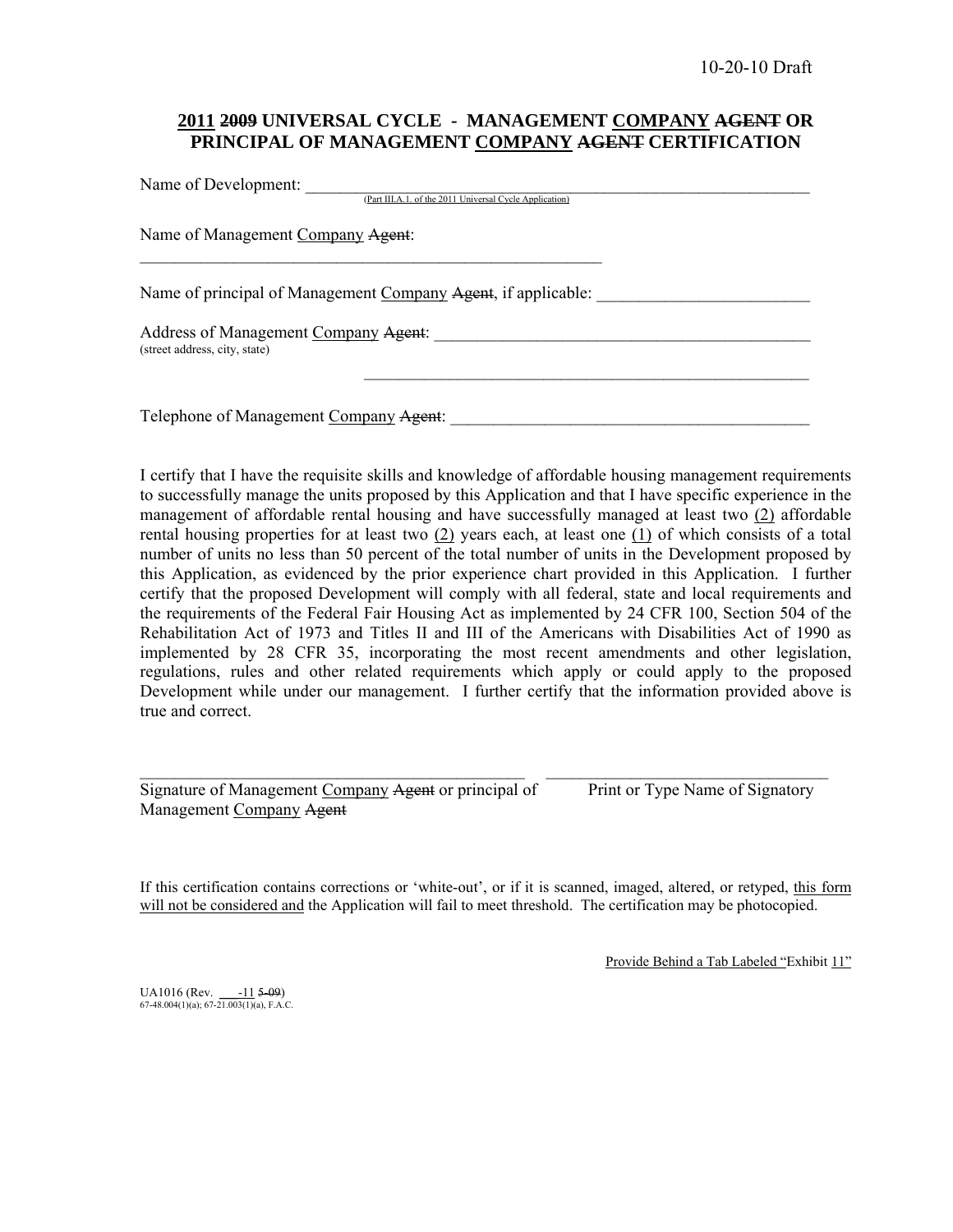#### **2011 2009 UNIVERSAL CYCLE - GENERAL CONTRACTOR OR QUALIFYING AGENT OF GENERAL CONTRACTOR CERTIFICATION**

| Name of Development:<br>(Part III.A.1. of the 2011 Universal Cycle Application) |                                                |
|---------------------------------------------------------------------------------|------------------------------------------------|
|                                                                                 |                                                |
|                                                                                 |                                                |
| (street address, city, state)                                                   |                                                |
| Telephone of General Contractor:                                                |                                                |
|                                                                                 | <b>Expiration of License</b><br>Date (mm/yyyy) |

I certify that I am a General Contractor as defined by Rules 67-21and/or 67-48, F.A.C., and licensed in the State of Florida with the requisite skills, experience and credit worthiness to successfully produce the units proposed by this Application and that I have been the General Contractor on at least two  $(2)$  completed developments completed since January 1, 2001 which are of similar development category and development type, at least one  $(1)$  of which consists of a total number of units no less than 50 percent of the total number of units in the Development proposed by this Application, as evidenced by the prior experience chart provided in this Application. For purposes of this certification, completed for each of the two (2) developments means (i) that the temporary or final certificate of occupancy has been issued for at least one (1) unit in a building with dwelling units or (ii) at least one (1) IRS Form 8609 has been issued. I further certify that I will construct the proposed Development in accordance with the design plans and specifications as prepared by the licensed Architect/Engineer. In recognition and support of the implementation of Florida's welfare reform legislation, I certify my willingness to encourage the hiring of welfare-to-work or self-sufficiency type program participants in the construction of the proposed Development, and to provide such substantiating documentation regarding the incorporation of such program participants in the work force as may be requested by the servicing agent in conjunction with construction loan draw disbursements. I further certify my willingness and intention to enter into good faith negotiations or participate in a bidding process with the Applicant to act as the General Contractor for this proposed Development and that the information provided above is true and correct.

**NOTE**: If the Applicant is a Public Housing Authority with prior development experience, or is otherwise subject to the Competitive Consultants Negotiations Act, it may have the General Contractor from a prior development execute this certification. The intent of this provision is to allow experienced Public Housing Authorities or other regulated entities to have an opportunity to meet threshold without violation of bidding procedures. Public Housing Authorities without prior development experience must joint venture with an experienced development entity in order to participate in this Funding Cycle.

Signature of General Contractor or qualifying agent Print or Type Name of Signatory

If this certification contains corrections or 'white-out', or if it is scanned, imaged, altered, or retyped, this form will not be considered and the Application will fail to meet threshold. The certification may be photocopied.

 $\mathcal{L}_\text{max}$ 

Provide Behind a Tab Labeled "Exhibit 12"

UA1016 (Rev.  $\frac{-11}{509}$ )<br>67-48.004(1)(a); 67-21.003(1)(a), F.A.C.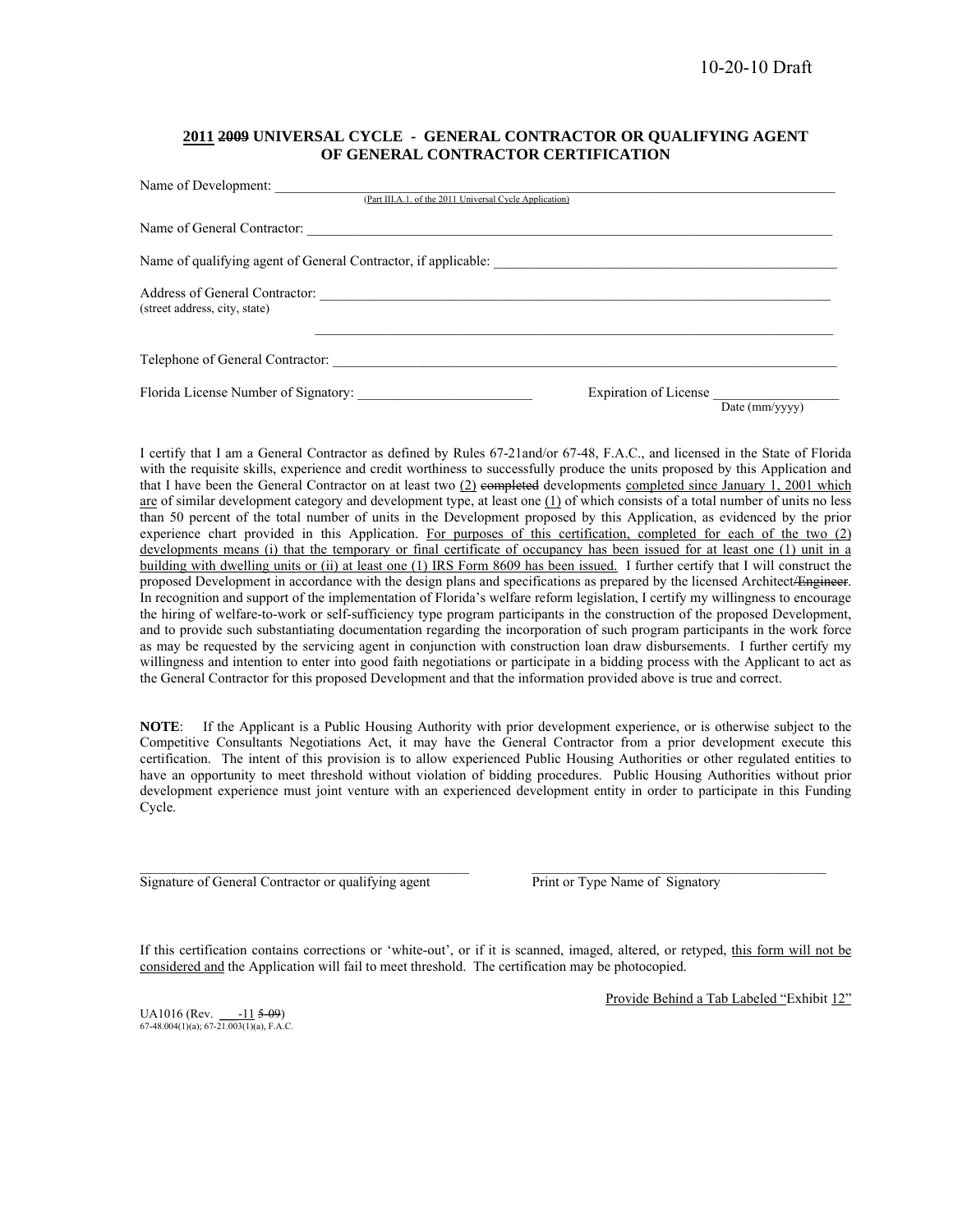### **2011 UNIVERSAL CYCLE - ARCHITECT CERTIFICATION**

| Name of Development:<br>(Part III.A.1. of the 2011 Universal Cycle Application)                                                                                                                                                                                                                               |
|---------------------------------------------------------------------------------------------------------------------------------------------------------------------------------------------------------------------------------------------------------------------------------------------------------------|
| Name of Architect:                                                                                                                                                                                                                                                                                            |
| Address of Architect:<br>(street address, city, state)                                                                                                                                                                                                                                                        |
| <b>Telephone of Architect</b>                                                                                                                                                                                                                                                                                 |
| Florida License Number of Signatory:<br>Expiration of License:<br>Date (mm/yyyy)                                                                                                                                                                                                                              |
| <u>The undersigned certifies to the following:</u>                                                                                                                                                                                                                                                            |
| I am a Florida licensed Architect with the requisite skills and experience to provide the professional<br>services needed to successfully produce the units proposed by this Application; and                                                                                                                 |
| I have experience with more than one (1) previous development of similar development category<br>2.<br>and development type, at least one (1) of which consists of a total number of units no less than 50<br>percent of the total number of units in the Development proposed by this Application; and       |
| The design, plans and specifications for the proposed Development:<br>3.                                                                                                                                                                                                                                      |
| Allow for the inclusion of the Required General Features and Amenities outlined in Part<br>a.<br>III.B.1. of the 2011 Universal Cycle Application Instructions; and                                                                                                                                           |
| Allow for the inclusion of the Required Universal Design and Visitability Features outlined in<br>b.<br>Part A.1. of the FHFC Universal Design and Visitability Manual, effective 10-20-2010, in the<br>new construction units, if any; and                                                                   |
| c. Allow for the possible inclusion of some of the Required Universal Design and Visitability<br>Features, as outlined in Part B.1. of the FHFC Universal Design and Visitability Manual,<br>effective 10-20-2010, in the rehabilitation units, if any; and                                                   |
| d. Allow for the inclusion of the Optional Features and Amenities selected by the Applicant at<br>Part III.B.3.a. and Part III.B.3.b. or c. of the 2011 Universal Cycle Application; and                                                                                                                      |
| Allow for the inclusion of the Optional Universal Design and Visitability Features outlined in<br>e.<br>Part A.2. of the FHFC Universal Design and Visitability Manual, effective 10-20-2010, in at<br>least 15% of the new construction units, if any, if committed to by the Applicant; and                 |
| Allow for the possible inclusion of some of the Optional Universal Design and Visitability<br>Features, as outlined in Part B.2. of the FHFC Universal Design and Visitability Manual,<br>effective 10-20-2010, in at least 15% of the rehabilitation units, if any, if committed to by the<br>Applicant; and |
| Architect's Initials<br>(signature required on pg. 2)                                                                                                                                                                                                                                                         |

Provide Behind a Tab Labeled "Exhibit 13"

 $\underline{UA1016}$  (Rev.  $\underline{-11}$ )<br>
67-48.004(1)(a); 67-21.003(1)(a), F.A.C.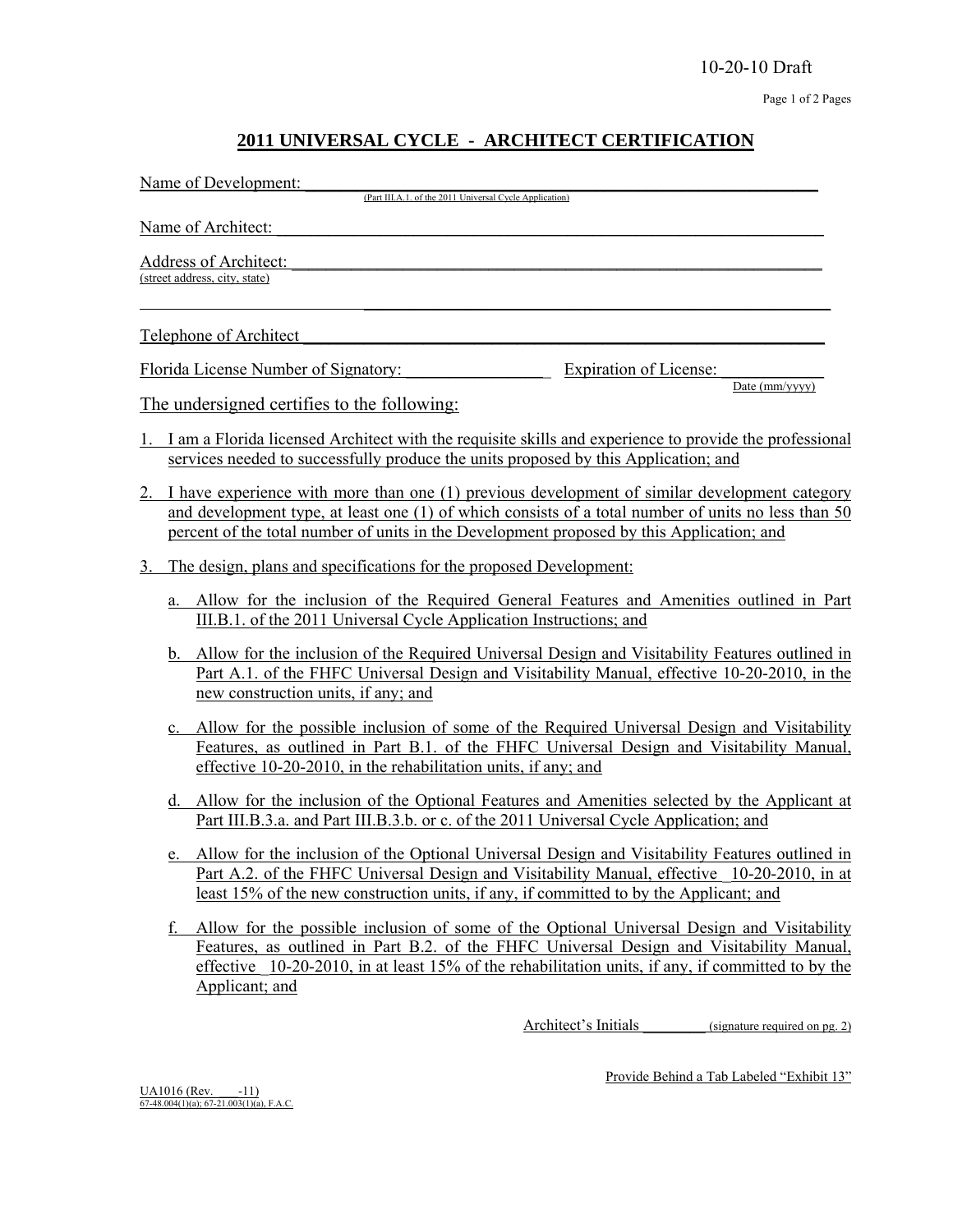### 10-20-10 Draft

Page 2 of 2 Pages

### **2011 UNIVERSAL CYCLE - ARCHITECT CERTIFICATION**

- g. If applicable, allow for the inclusion of the additional Required Elderly Features outlined in Part A.3. (for new construction units) and Part B.3. (for rehabilitation units) of the FHFC Universal Design and Visitability Manual, effective 10-20-2010, if the Applicant is applying under the Elderly Demographic; and
- h. If selected by the Applicant, allow for the eligible new construction units, if any, to meet the requirements of Energy Star New Homes and the ineligible new construction units, if any, to include the energy features outlined in Part III.B.4.a. of the 2011 Universal Application Instructions; and
- i. Allow for the possible inclusion of some of the energy features outlined in Part III.B.4.b. of the 2011 Universal Application Instructions in the rehabilitation units, if any; and
- j. Depending on the Development Category selected by the Applicant for the proposed Development:
	- (1) If a New Construction or Redevelopment (more than 50% of the units are new construction), (a) allow for the inclusion of the Green Building features outlined at Part III.B.5.a.(1) of the 2011 Universal Application Instructions, or (b) allow for the proposed Development to meet one of the Green building Certifications outlined at Part III.B.5.a.(2) of the 2011 Universal Application Instructions, as committed to the Applicant in the Application; or
	- (2) If a Rehabilitation or Preservation Development (less than 50% of the units are new construction) allow for the inclusion of the Green Building features outlined in Part III.B.5.b. of the 2011 Universal Application Instructions; and
- 4. With regard to the federal, state and local requirements, the minimum requirements can be met for all new construction units and the requirements have been considered and will be addressed as part of the scope of any rehabilitation work, including the requirements of the Federal Fair Housing Act as implemented by 24 CFR 100, Section 504 of the Rehabilitation Act of 1973 and Titles II and III of the Americans with Disabilities Act of 1990 as implemented by 28 CFR 35, incorporating the most recent amendments and other legislation, regulations, rules and other related requirements which apply or could apply to the proposed Development; and
- 5. I am willing and intend to enter into good faith negotiations or participate in a bidding process with the Applicant to act as the Architect for this proposed Development; and
- 6. The information provided above is true and correct.

Architect 's Signature **Print or Type Name of Signatory** Print or Type Name of Signatory

If this certification contains corrections or 'white-out', or if it is scanned, imaged, altered, or retyped, this form will not be considered and the Application will fail to meet threshold. The certification may be photocopied.

\_\_\_\_\_\_\_\_\_\_\_\_\_\_\_\_\_\_\_\_\_\_\_\_\_\_\_\_\_\_\_\_\_\_ \_\_\_\_\_\_\_\_\_\_\_\_\_\_\_\_\_\_\_\_\_\_\_\_\_\_\_\_\_\_\_\_\_\_\_\_\_\_

Provide Behind a Tab Labeled "Exhibit 13"

 $\underline{UA1016}$  (Rev.  $-11$ )<br>67-48.004(1)(a); 67-21.003(1)(a), F.A.C.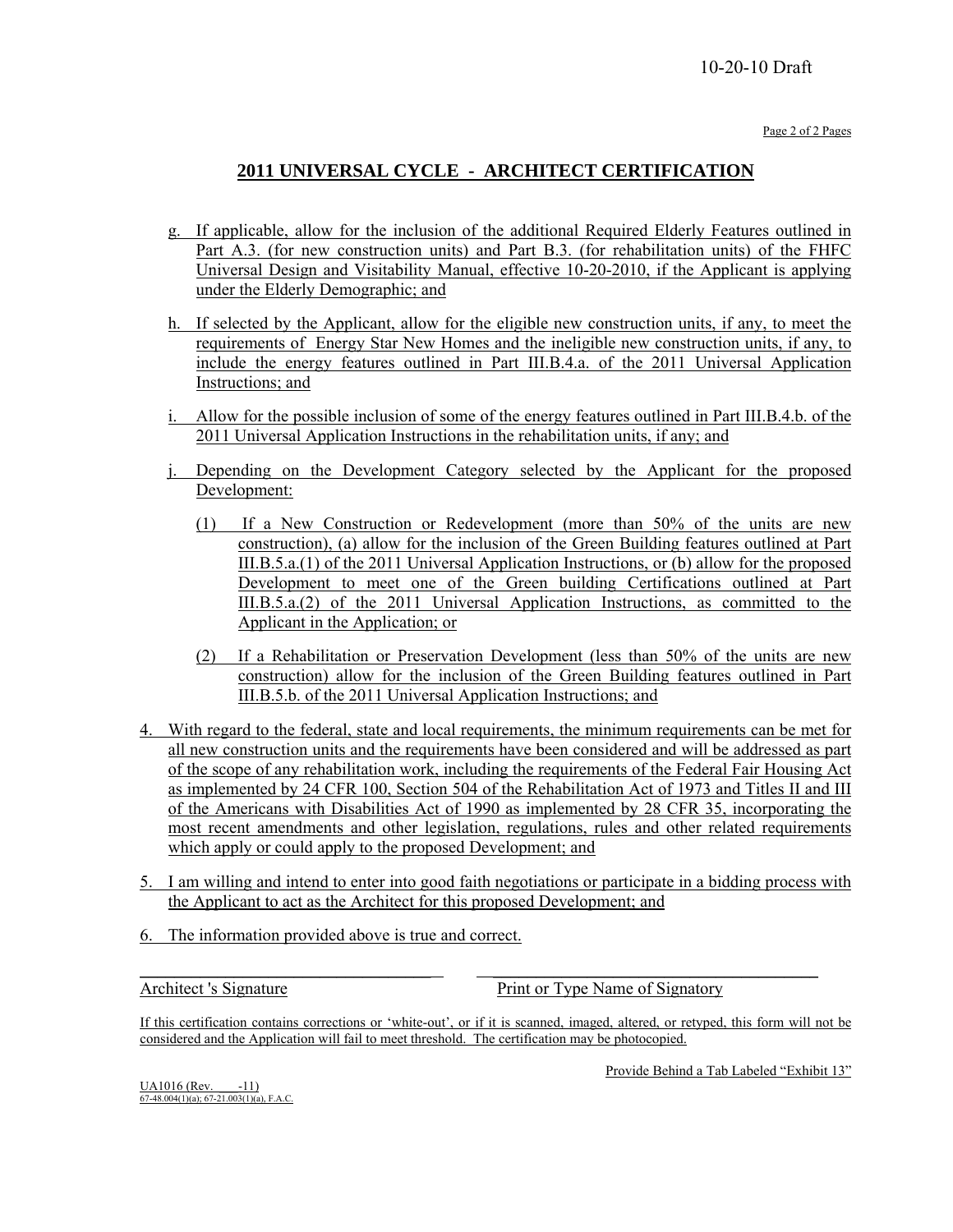### **2009 UNIVERSAL CYCLE - ARCHITECT OR ENGINEER CERTIFICATION**

| Name of Development:                                                      |                               |                |
|---------------------------------------------------------------------------|-------------------------------|----------------|
| Name of Architect or Engineer:                                            |                               |                |
| <b>Address of Architect or Engineer:</b><br>(street address, eity, state) |                               |                |
| Telephone of Architect or Engineer:                                       |                               |                |
| Florida License Number of Signatory:                                      | <b>Expiration of License:</b> | Date (mm/yyyy) |

I certify that I am a Florida licensed Architect and/or Engineer with the requisite skills and experience to provide the professional services needed to successfully produce the units proposed by this Application and that I have experience with more than one previous development of similar development category and development type, at least one of which consists of a total number of units no less than 50 percent of the total number of units in the Development proposed by this Application. I further certify that the design, plans and specifications for the proposed Development will comply with all federal, state and local requirements and the requirements of the Federal Fair Housing Act as implemented by 24 CFR 100, Section 504 of the Rehabilitation Act of 1973 and Titles II and III of the Americans with Disabilities Act of 1990 as implemented by 28 CFR 35, incorporating the most recent amendments and other legislation, regulations, rules and other related requirements which apply or could apply to the proposed Development. I further certify my willingness and intention to enter into good faith negotiations or participate in a bidding process with the Applicant to act as the Architect and/or Engineer for this proposed Development and that the information provided above is true and correct.

Architect or Engineer's Signature

 $\frac{1}{2}$  ,  $\frac{1}{2}$  ,  $\frac{1}{2}$  ,  $\frac{1}{2}$  ,  $\frac{1}{2}$  ,  $\frac{1}{2}$  ,  $\frac{1}{2}$  ,  $\frac{1}{2}$  ,  $\frac{1}{2}$  ,  $\frac{1}{2}$  ,  $\frac{1}{2}$  ,  $\frac{1}{2}$  ,  $\frac{1}{2}$  ,  $\frac{1}{2}$  ,  $\frac{1}{2}$  ,  $\frac{1}{2}$  ,  $\frac{1}{2}$  ,  $\frac{1}{2}$  ,  $\frac{1$ 

 $\overline{\phantom{a}}$  , and the contract of the contract of  $\overline{\phantom{a}}$ 

Print or Type Name of Signatory

If this certification contains corrections or 'white-out', or if it is scanned, imaged, altered, or retyped, the Application will fail to meet threshold. The certification may be photocopied.

UA1016 (Rev. 5-09)  $67-48.004(1)(a); 67-21.003(1)(a), F.A.C.$  Exhibit-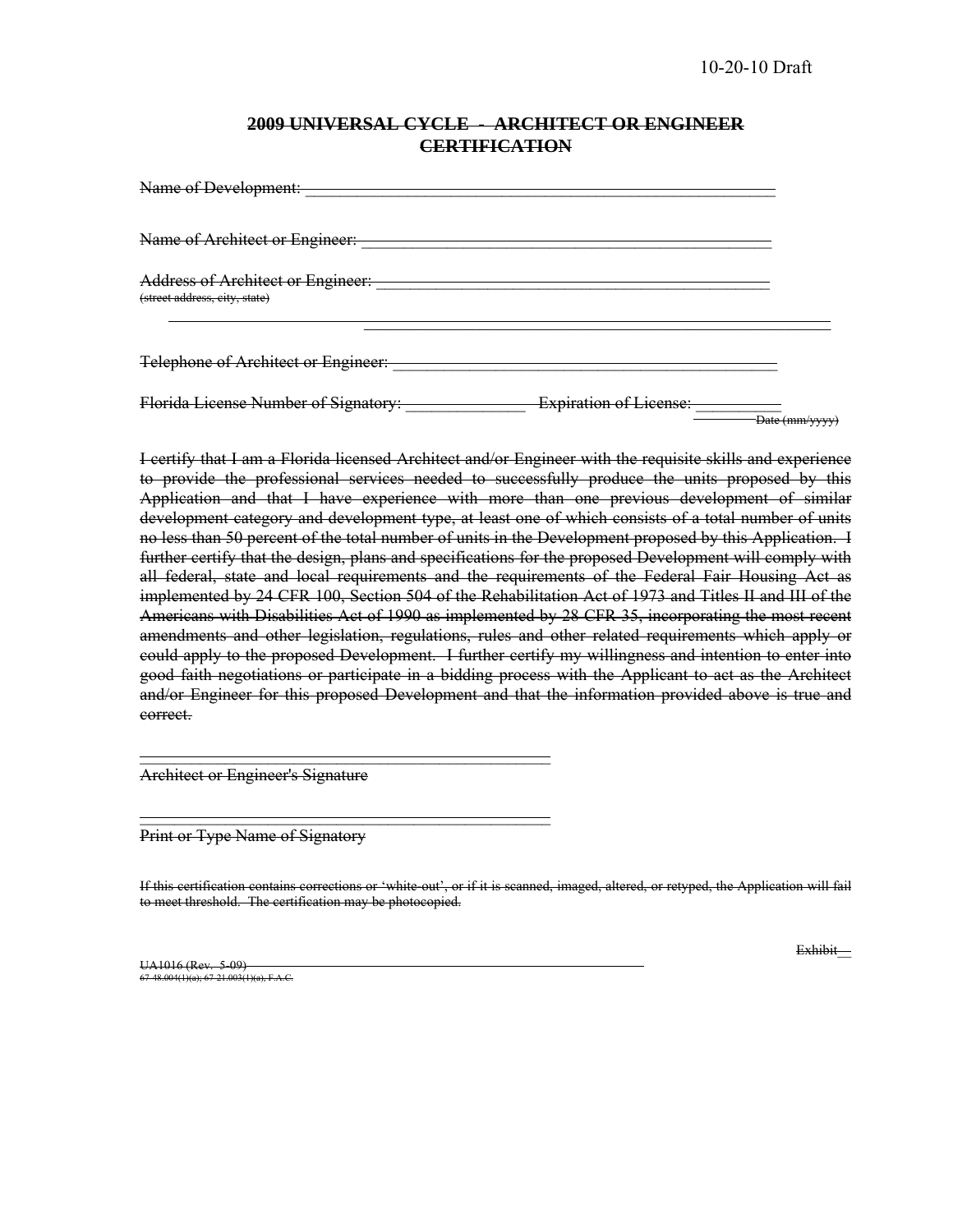### **2011 2009 UNIVERSAL CYCLE - ATTORNEY CERTIFICATION FOR MMRB OR HOME APPLICATIONS ONLY**

| Name of Development:             | (Part III.A.1. of the 2011 Universal Cycle Application) |
|----------------------------------|---------------------------------------------------------|
|                                  |                                                         |
| (street address, city, state)    |                                                         |
|                                  | Telephone of Attorney:                                  |
| Florida Bar Number of Signatory: |                                                         |

I certify that I am a member in good standing of The Florida Bar with the requisite skills and experience to provide the professional services needed by the Applicant to produce the units proposed by this Application. I further certify my willingness and intention to enter into good faith negotiations with the Applicant to act as the attorney of record for this proposed Development and that the information provided above is true and correct.

Attorney's Signature

Print or Type Name of Signatory

 $\mathcal{L}_\text{max}$  , and the set of the set of the set of the set of the set of the set of the set of the set of the set of the set of the set of the set of the set of the set of the set of the set of the set of the set of the

 $\mathcal{L}_\text{max}$  and the contract of the contract of the contract of the contract of the contract of the contract of the contract of the contract of the contract of the contract of the contract of the contract of the contrac

If this certification contains corrections or 'white-out', or if it is scanned, imaged, altered, or retyped, this form will not be considered and the Application will fail to meet threshold. The certification may be photocopied.

Provide Behind a Tab Labeled "Exhibit 14"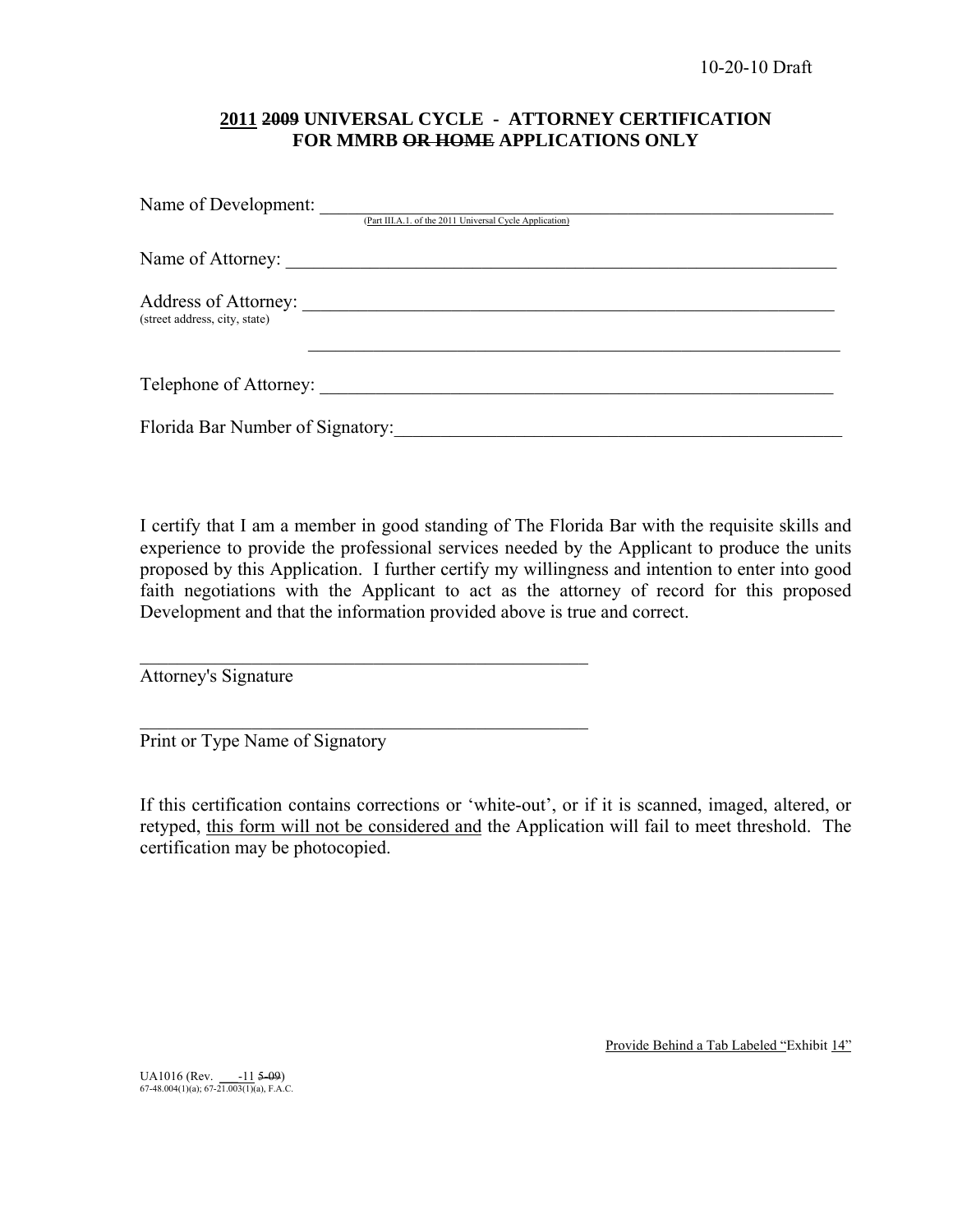### **2011 2009 UNIVERSAL CYCLE - ATTORNEY CERTIFICATION 4% (Competitive and Non-Competitive) and/or 9% (Competitive) HOUSING CREDIT APPLICATIONS ONLY**

| Name of Development:                                         |                                                         |        |  |
|--------------------------------------------------------------|---------------------------------------------------------|--------|--|
|                                                              | (Part III.A.1. of the 2011 Universal Cycle Application) |        |  |
| Name of Attorney:                                            |                                                         |        |  |
| Address of Attorney: ______<br>(street address, city, state) |                                                         |        |  |
| Telephone of Attorney:                                       |                                                         |        |  |
| License Number of Signatory:                                 |                                                         | State: |  |

I certify that I am a duly licensed attorney in good standing with the requisite skills and experience to provide the professional services needed by the Applicant to produce the units proposed by this Application. I further certify my willingness and intention to enter into good faith negotiations with the Applicant to act as the attorney of record for this proposed Development and that the information provided above is true and correct.

**NOTE**: To the extent that the Corporation requires it, an attorney licensed to practice law in Florida and acceptable to the Corporation must provide the enforceability opinion.

Attorney's Signature

Print or Type Name of Signatory

 $\mathcal{L}_\text{max}$  , and the set of the set of the set of the set of the set of the set of the set of the set of the set of the set of the set of the set of the set of the set of the set of the set of the set of the set of the

 $\mathcal{L}_\text{max}$  , and the set of the set of the set of the set of the set of the set of the set of the set of the set of the set of the set of the set of the set of the set of the set of the set of the set of the set of the

If this certification contains corrections or 'white-out', or if it is scanned, imaged, altered, or retyped, this form will not be considered and the Application will fail to meet threshold. The certification may be photocopied.

Provide Behind a Tab Labeled "Exhibit 15"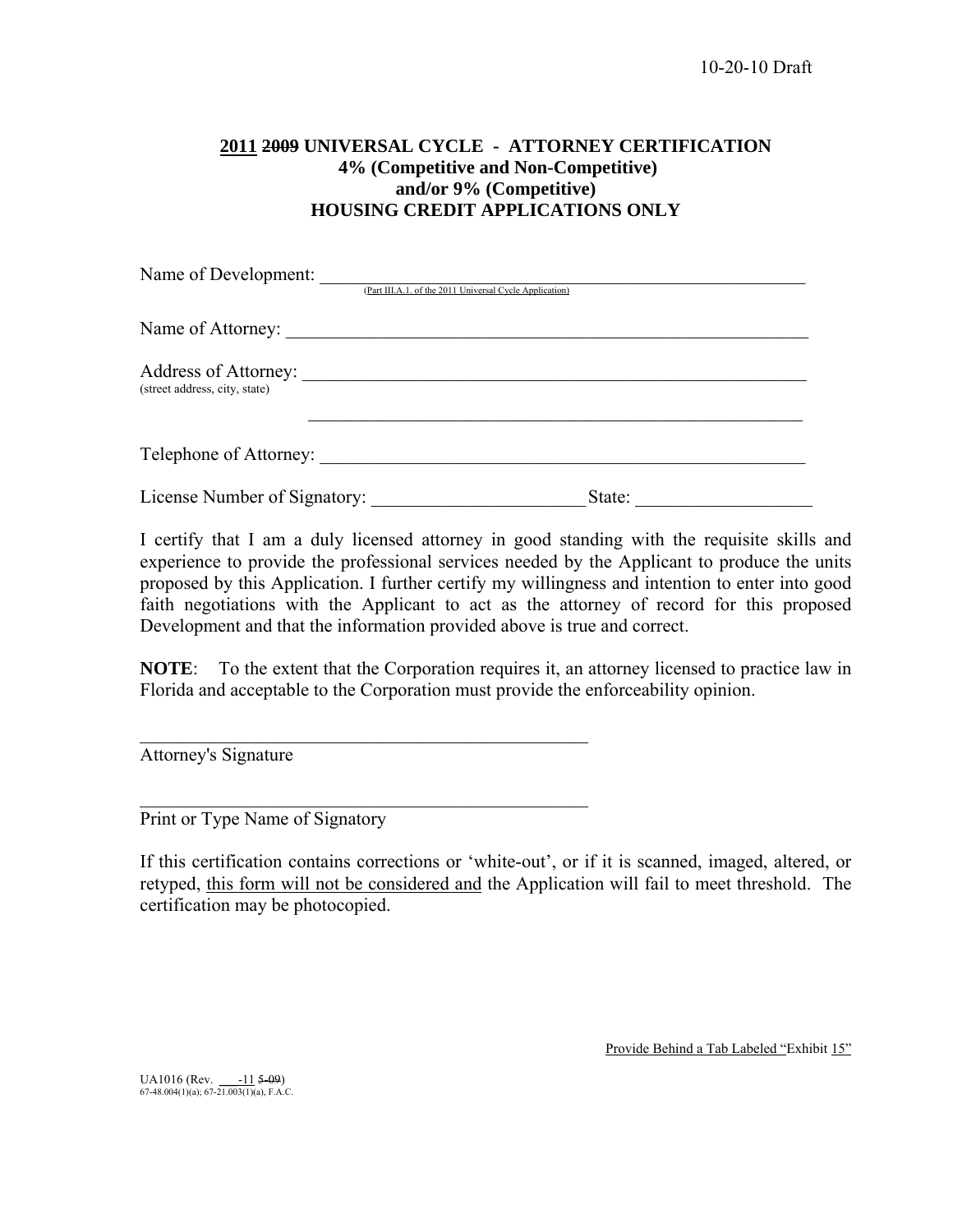### **2011 2009 UNIVERSAL CYCLE - CERTIFICATION OF ACCOUNTANT**

| Name of Development:                                           |                                                         |        |
|----------------------------------------------------------------|---------------------------------------------------------|--------|
|                                                                | (Part III.A.1. of the 2011 Universal Cycle Application) |        |
| Name of Accountant:                                            |                                                         |        |
| <b>Address of Accountant:</b><br>(street address, city, state) |                                                         |        |
| Telephone of Accountant:                                       |                                                         |        |
| License Number of Signatory:                                   |                                                         | State: |

I certify that I am a licensed Certified Public Accountant with the requisite skills and experience to provide the professional services needed by the Applicant to produce the units proposed by this Application and that I have provided professional accounting services on more than one previous affordable housing development and that, if this Application seeks Housing Credits, I have prior experience with tax credit accounting procedures. I further certify my willingness and intention to enter into good faith negotiations with the Applicant to serve as the Accountant for this proposed Development and that the information provided above is true and correct.

Accountant's Signature

Print or Type Name of Signatory

 $\mathcal{L}_\text{max}$  , and the set of the set of the set of the set of the set of the set of the set of the set of the set of the set of the set of the set of the set of the set of the set of the set of the set of the set of the

 $\mathcal{L}_\text{max}$  , and the set of the set of the set of the set of the set of the set of the set of the set of the set of the set of the set of the set of the set of the set of the set of the set of the set of the set of the

If this certification contains corrections or 'white-out', or if it is scanned, imaged, altered, or retyped, this form will not be considered and the Application will fail to meet threshold. The certification may be photocopied.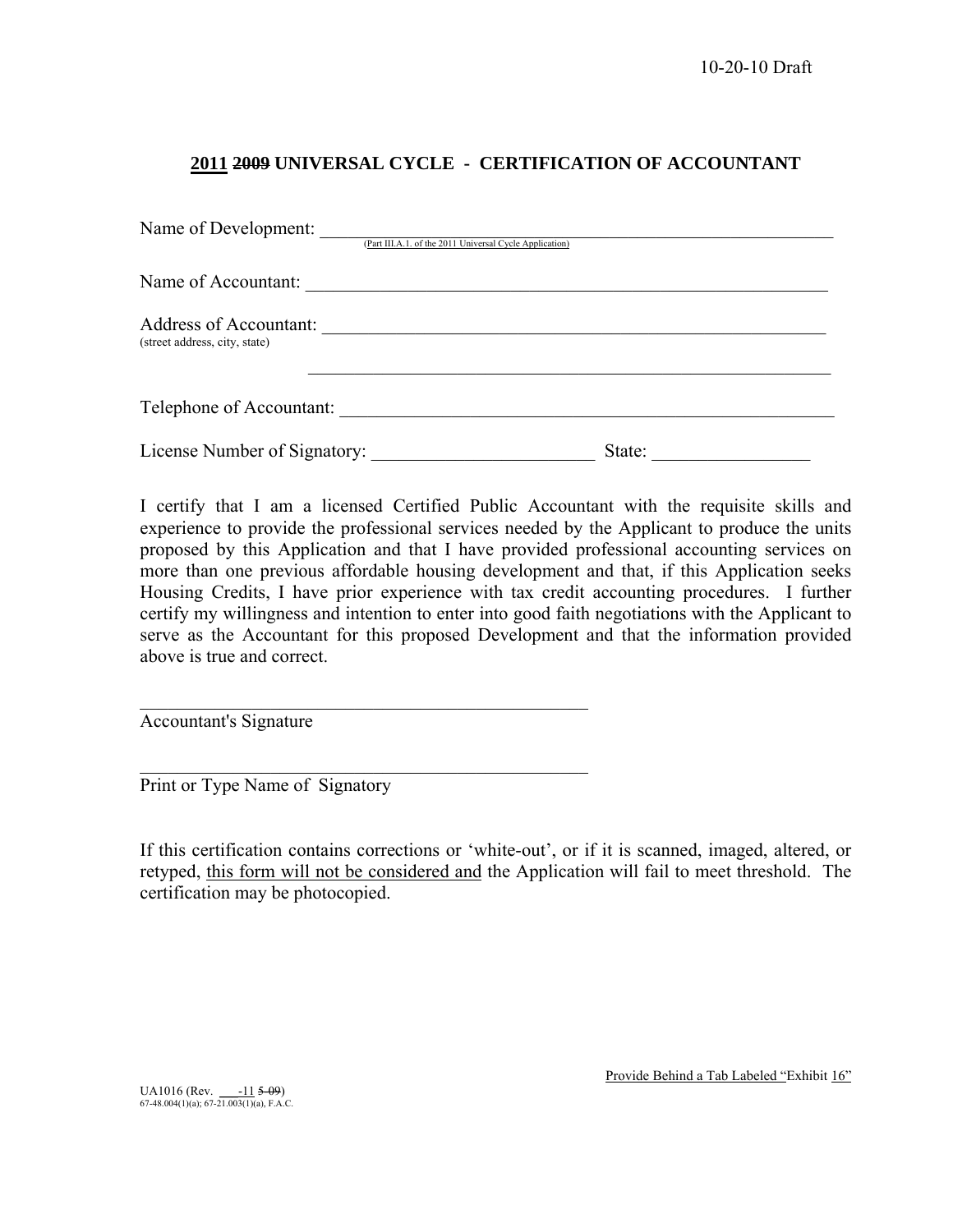### **2011 2009 UNIVERSAL CYCLE - SERVICE PROVIDER OR PRINCIPAL OF SERVICE PROVIDER CERTIFICATION**

### **ASSISTED LIVING FACILITY DEVELOPMENTS ONLY**

| Name of Development:           |                                                         |
|--------------------------------|---------------------------------------------------------|
|                                | (Part III.A.1. of the 2011 Universal Cycle Application) |
|                                | Name of Service Provider:                               |
| Name of principal of Service   |                                                         |
| Provider, if applicable:       |                                                         |
| Address of Service Provider:   |                                                         |
| (street address, city, state)  |                                                         |
|                                |                                                         |
| Telephone of Service Provider: |                                                         |

I certify that I have the requisite skills and knowledge of assisted living facility service provision to successfully provide or coordinate services for the residents of this Development, as proposed by this Application. I further certify that I have specific experience in assisted living service provision or coordination and have successfully provided or coordinated services for at least two  $(2)$  assisted living facilities for at least two  $(2)$  years each, at least one  $(1)$  of which consists of a total number of units no less than 50 percent of the total number of units in the Development proposed by this Application, as evidenced by the prior experience chart provided in this Application, and that I am knowledgeable of all federal, state and local requirements and the requirements of the Federal Fair Housing Act as implemented by 24 CFR 100, Section 504 of the Rehabilitation Act of 1973 and Titles II and III of the Americans with Disabilities Act of 1990 as implemented by 28 CFR 35, Assisted Living Facility and licensure requirements as implemented by Chapter 429, Part I, F.S. and Rule Chapter 58A-5, F.A.C., incorporating the most recent amendments and other legislation, regulations, rules and other related requirements which apply or could apply to the proposed Development. I further certify that the information provided above is true and correct.

Signature of Service Provider or principal of Print or Type Name of Signatory Service Provider

If this certification contains corrections or 'white-out', or if it is scanned, imaged, altered, or retyped, this form will not be considered and the Application will fail to meet threshold. The certification may be photocopied.

 $\_$  , and the state of the state of the state of the state of the state of the state of the state of the state of the state of the state of the state of the state of the state of the state of the state of the state of the

UA1016 (Rev.  $\frac{-11}{67-48.004(1)(a)}$ ; 67-21.003(1)(a), F.A.C.

Provide Behind a Tab Labeled "Exhibit 17"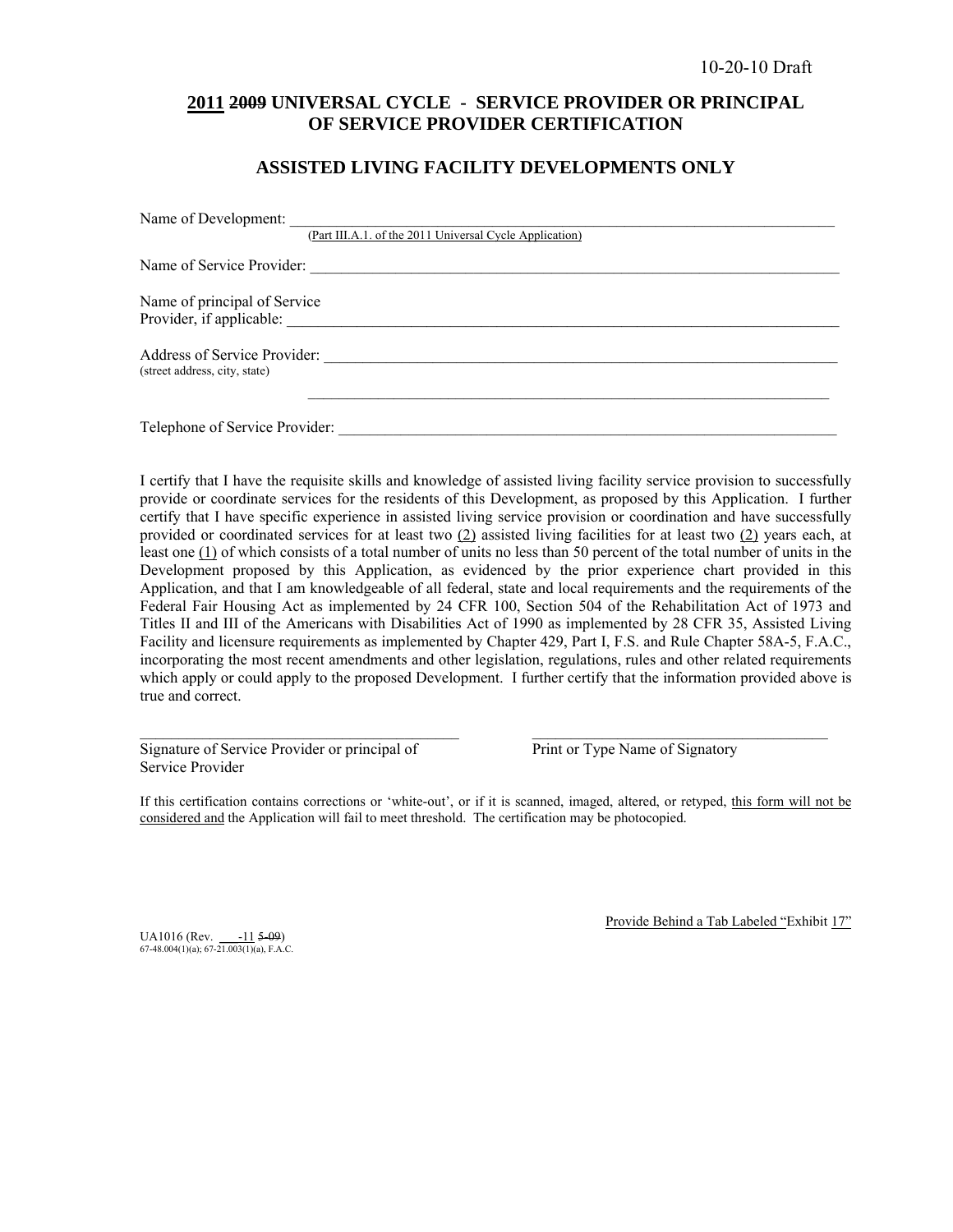#### **2011 2009 UNIVERSAL CYCLE - LOCAL GOVERNMENT VERIFICATION OF QUALIFICATION AS URBAN IN-FILL DEVELOPMENT**

| Name of Development:                                         |                                                         |                                                                                                                                                                                                                                                                                                                                                  |
|--------------------------------------------------------------|---------------------------------------------------------|--------------------------------------------------------------------------------------------------------------------------------------------------------------------------------------------------------------------------------------------------------------------------------------------------------------------------------------------------|
|                                                              | (Part III.A.1. of the 2011 Universal Cycle Application) |                                                                                                                                                                                                                                                                                                                                                  |
|                                                              |                                                         |                                                                                                                                                                                                                                                                                                                                                  |
| Development Location:                                        |                                                         |                                                                                                                                                                                                                                                                                                                                                  |
| county if located in the unincorporated area of the county.) |                                                         | (At a minimum, provide the address assigned by the United States Postal Service, including the address number, street name and city, or if the address has not yet<br>been assigned, provide (i) the street name, closest designated intersection and city if located within a city or (ii) the street name, closest designated intersection and |
| Local Government:                                            |                                                         |                                                                                                                                                                                                                                                                                                                                                  |
| The City/County of                                           | (Name of City or County)                                | confirms that the Development                                                                                                                                                                                                                                                                                                                    |

identified above meets the following criteria:

- 1. The proposed Development is located on a site or in an area that is targeted for in-fill housing or neighborhood revitalization by the local, county, state or federal government as evidenced by its inclusion in a HUD Empowerment/Enterprise Zone; a HUD-approved Neighborhood Revitalization Strategy; Florida Enterprise Zone; area designated under a Community Development Block Grant (CDBG); area designated as HOPE VI or a Front Porch Florida Community; or a Community Redevelopment Area as described and defined in the Florida Community Redevelopment Act of 1969; or the proposed Development is located in a qualified census tract and the development of which contributes to a concerted community revitalization plan; and
- 2. The site is in an area that is already developed and is part of an incorporated area or existing urban service area; and
- 3. The proposed Development is not located within the Small County Category.

### **CERTIFICATION**

 $\mathcal{L}_\mathcal{L} = \{ \mathcal{L}_\mathcal{L} = \{ \mathcal{L}_\mathcal{L} = \{ \mathcal{L}_\mathcal{L} = \{ \mathcal{L}_\mathcal{L} = \{ \mathcal{L}_\mathcal{L} = \{ \mathcal{L}_\mathcal{L} = \{ \mathcal{L}_\mathcal{L} = \{ \mathcal{L}_\mathcal{L} = \{ \mathcal{L}_\mathcal{L} = \{ \mathcal{L}_\mathcal{L} = \{ \mathcal{L}_\mathcal{L} = \{ \mathcal{L}_\mathcal{L} = \{ \mathcal{L}_\mathcal{L} = \{ \mathcal{L}_\mathcal{$ 

I certify that the above information is true and correct.

Signature Print or Type Name

 $\mathcal{L}_\text{max}$  and  $\mathcal{L}_\text{max}$  and  $\mathcal{L}_\text{max}$  and  $\mathcal{L}_\text{max}$  and  $\mathcal{L}_\text{max}$ Print or Type Title

This certification must be signed by the chief appointed official (staff) responsible for such approvals, Mayor, City Manager, County Manager/Administrator/ Coordinator, or Chairperson of the City Council or County Commission. Other signatories are not acceptable. If this certification is inappropriately signed, the Application will not qualify as an Urban In-Fill Development.

If the certification contains corrections or 'white-out' or if it is scanned, imaged, altered, or retyped, the Application will fail to qualify as an Urban In-Fill Development and will fail threshold. The certification may be photocopied.

Provide Behind a Tab Labeled "Exhibit 20"

UA1016 (Rev.  $\frac{-11}{67-48.004(1)(a)}$ ; 67-21.003(1)(a), F.A.C.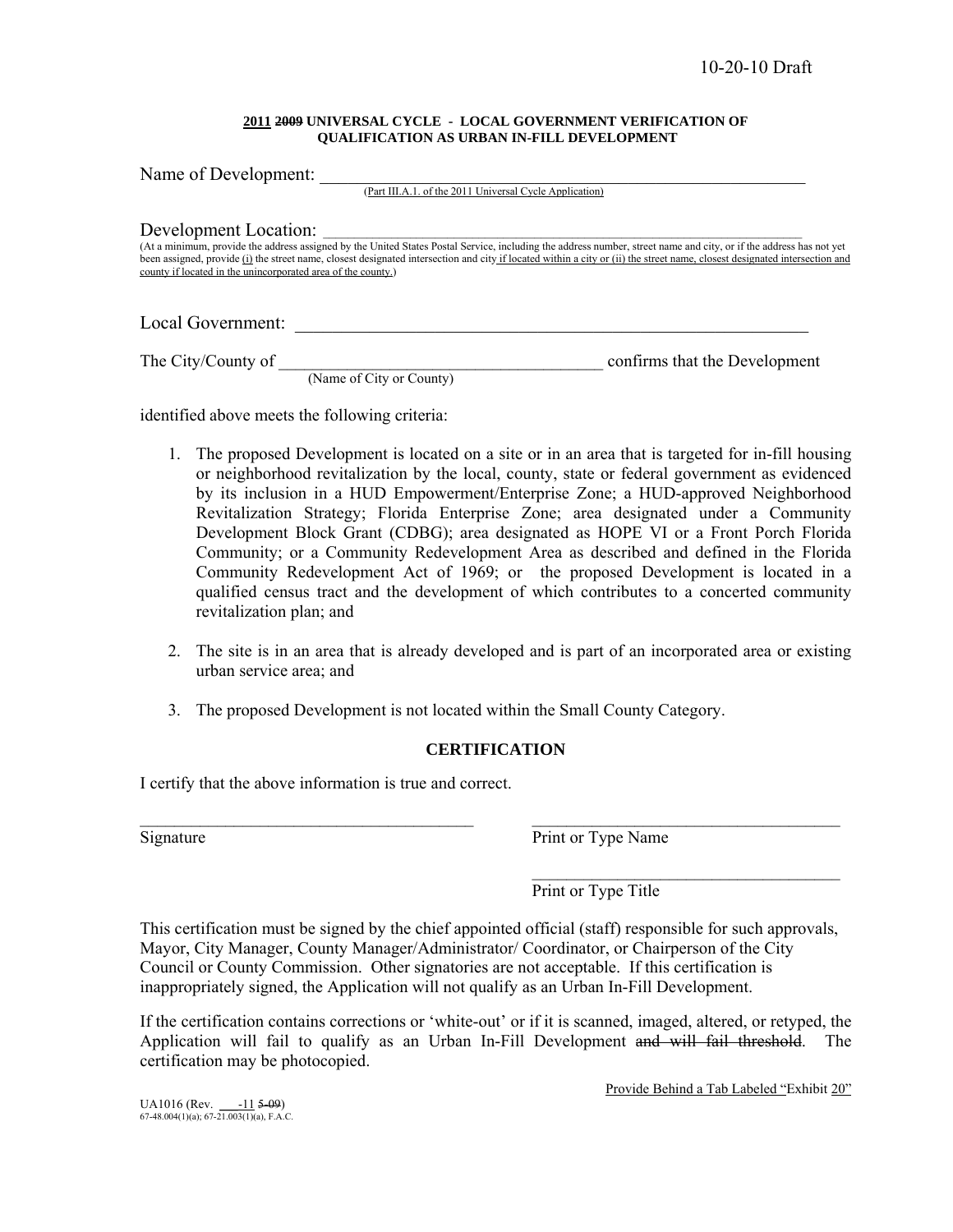### **2011 Universal Cycle - Local Government Certification of Public Housing Revitalization in a Local Community Redevelopment or Revitalization Plan**

Name of Development:

(Part III.A.1. of the 2011 Universal Cycle Application)

Development Location:

(At a minimum, provide the address assigned by the United States Postal Service, including the address number, street name and city, or if the address has not yet been assigned, provide (i) the street name, closest designated intersection and city if located within a city or (ii) the street name, closest designated intersection and county if located in the unincorporated area of the county.)

The City/County of The City/County of  $\sim$ Development identified above meets the following criteria:

The proposed Development is located in an area for which a local government has approved and adopted by ordinance, resolution, and or other legal action a community redevelopment or revitalization plan that:

- specifies geographic boundaries, which include the physical location of the Development;
- provides funding through a dedicated local source for such purposes as infrastructure, transit and residential development; and has other projects actively underway to implement the plan; and
- is evidenced by its inclusion in an area designated under a Community Development Block Grant (CDBG); a Community Redevelopment Area as described and defined in the Florida Community Redevelopment Act of 1969; or another geographically defined sub-area for which there is a plan adopted by the local government.

### **CERTIFICATION**

I certify that the above information is true and correct. The Applicant's proposed Development is physically located in the following community redevelopment or revitalization plan:

(Name of Community Redevelopment or Revitalization Plan)

that is approved and adopted by:

 $\mathcal{L}_\mathcal{L} = \mathcal{L}_\mathcal{L} = \mathcal{L}_\mathcal{L} = \mathcal{L}_\mathcal{L} = \mathcal{L}_\mathcal{L} = \mathcal{L}_\mathcal{L} = \mathcal{L}_\mathcal{L} = \mathcal{L}_\mathcal{L} = \mathcal{L}_\mathcal{L} = \mathcal{L}_\mathcal{L} = \mathcal{L}_\mathcal{L} = \mathcal{L}_\mathcal{L} = \mathcal{L}_\mathcal{L} = \mathcal{L}_\mathcal{L} = \mathcal{L}_\mathcal{L} = \mathcal{L}_\mathcal{L} = \mathcal{L}_\mathcal{L}$ (Reference Official Action, Cite Ordinance or Resolution Number)

 $\overline{\phantom{a}}$  , where  $\overline{\phantom{a}}$  , where  $\overline{\phantom{a}}$  ,  $\overline{\phantom{a}}$  ,  $\overline{\phantom{a}}$  ,  $\overline{\phantom{a}}$  ,  $\overline{\phantom{a}}$  ,  $\overline{\phantom{a}}$  ,  $\overline{\phantom{a}}$  ,  $\overline{\phantom{a}}$  ,  $\overline{\phantom{a}}$  ,  $\overline{\phantom{a}}$  ,  $\overline{\phantom{a}}$  ,  $\overline{\phantom{a}}$  ,  $\overline{\phantom{a}}$  ,

Signature Print or Type Name

Print or Type Title

This certification must be signed by the chief appointed official (staff) responsible for such approvals, Mayor, City Manager, County Manager/Administrator/ Coordinator, or Chairperson of the City Council or County Commission. Other signatories are not acceptable. If this certification is inappropriately signed, the Application will not qualify as Public Housing Revitalization.

\_\_\_\_\_\_\_\_\_\_\_\_\_\_\_\_\_\_\_\_\_\_\_\_\_\_\_\_\_\_\_\_\_\_\_\_\_\_ \_\_\_\_\_\_\_\_\_\_\_\_\_\_\_\_\_\_\_\_\_\_\_\_\_\_\_\_\_\_\_\_\_\_

If the certification contains corrections or 'white-out' or if it is scanned, imaged, altered, or retyped, the Application will fail to qualify as Public Housing Revitalization. The certification may be photocopied.

 $\underline{UA1016}$  (Rev.  $-11$ )<br>
67-48.004(1)(a); 67-21.003(1)(a), F.A.C.

Provide Behind a Tab Labeled "Exhibit 20"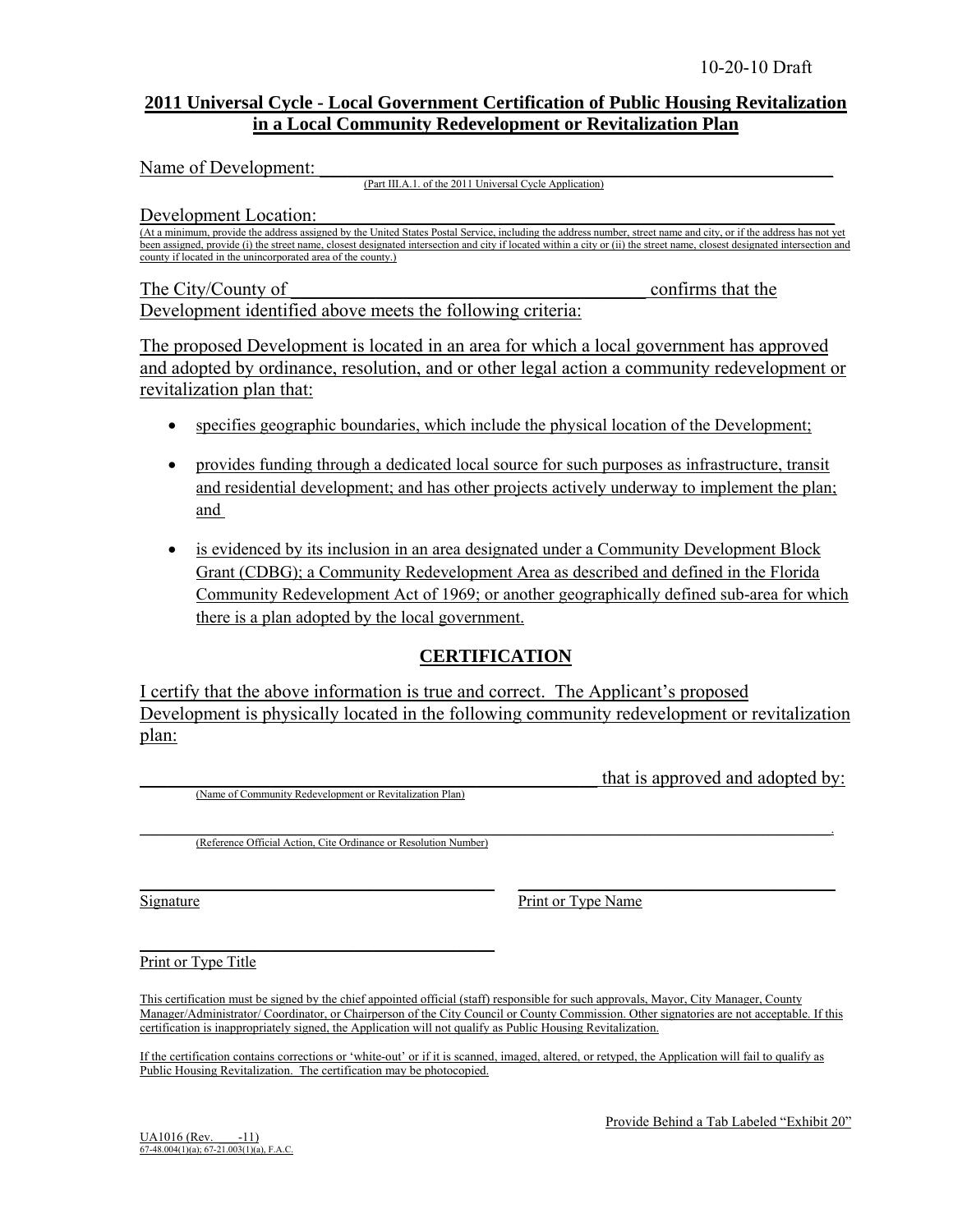### **2011 UNIVERSAL CYCLE - LOCAL GOVERNMENT VERIFICATION OF QUALIFICATION AS A TOD DEVELOPMENT**

Name of Development:

#### (Part III.A.1. of the 2011 Universal Cycle Application)

Development Location:

(At a minimum, provide the address assigned by the United States Postal Service, including the address number, street name and city, or if the address has not yet been assigned, provide (i) the street name, closest designated intersection and city if located within a city or (ii) the street name, closest designated intersection and county if located in the unincorporated area of the county.)

The undersigned Local Government official certifies that the proposed Development (identified above) is located within the area identified below which has been designated by the Local Government planning agency in its comprehensive plan, land use plan, land development code, or zoning code as a Transit-Oriented Development, Transit Oriented Development District, Rapid Transit Zone, Transit Village, or Rapid Transit Development Impact Zone:

• Broward County:

Deerfield Beach TOD , Sheridan Station TOD

• Miami-Dade County:

| Allapattah Station         | Dadeland South Metrorail            | Overtown Arena Station     |
|----------------------------|-------------------------------------|----------------------------|
| $\Box$ Brickell Station    | Douglas Rd. Station                 | Santa Clara Station        |
| $\Box$ Brownsville Station | Dr. Martin Luther King, Jr. Station | South Miami Station        |
| □ Civic Center Station     | Earlington Heights Station          | Tri-Rail MetroRail Station |
| □ Coconut Grove Station    | <b>Government Center Station</b>    | University Station         |
| $\Box$ Culmer Station      | Northside Station                   | Vizcava Station            |
| Dadeland North Metrorail   | Okeechobee Metrorail Station        |                            |

Palm Beach County:

West Palm Beach Station/Seaboard Station

• Seminole County:

City of Longwood Transit Village

Note: In order for a proposed Development to qualify as a TOD Development for purposes of the 2011 Universal Application, it must (i) be located in one of the above areas, and (ii) meet the scoring criteria outlined in the Proximity section of the Application to achieve a Transit Service Score of at least 6 points, based on the proposed Development's proximity to a Public Rail Station.

### **CERTIFICATION**

I certify that the City/County of  $\frac{1}{Name\ of\ City\ County}$  has vested in me the authority

to certify that the foregoing information is true and correct.

Signature Print or Type Name

Print or Type Title

This certification must be signed by the chief appointed official (staff) responsible for determination of issues related to transportation or planning. Signatures from local elected officials are not acceptable, nor are other signatories. If the certification is applicable to this Development and it is inappropriately signed, the Application will not qualify as a TOD Development.

\_\_\_\_\_\_\_\_\_\_\_\_\_\_\_\_\_\_\_\_\_\_\_\_\_\_\_\_\_\_\_\_\_\_\_\_\_\_\_\_\_\_\_\_ \_\_\_\_\_\_\_\_\_\_\_\_\_\_\_\_\_\_\_\_\_\_\_\_\_\_\_\_\_\_\_\_\_\_\_\_\_\_\_\_

\_\_\_\_\_\_\_\_\_\_\_\_\_\_\_\_\_\_\_\_\_\_\_\_\_\_\_\_\_\_\_\_\_\_\_\_\_\_\_\_

If this certification contains corrections or 'white-out', or if it is scanned, imaged, altered, or retyped, the Application will not qualify as a TOD Development.. The certification may be photocopied.

Provide Behind a Tab Labeled "Exhibit 20"

 $\underline{UA1016}$  (Rev.  $-11$ )<br>
67-48.004(1)(a); 67-21.003(1)(a), F.A.C.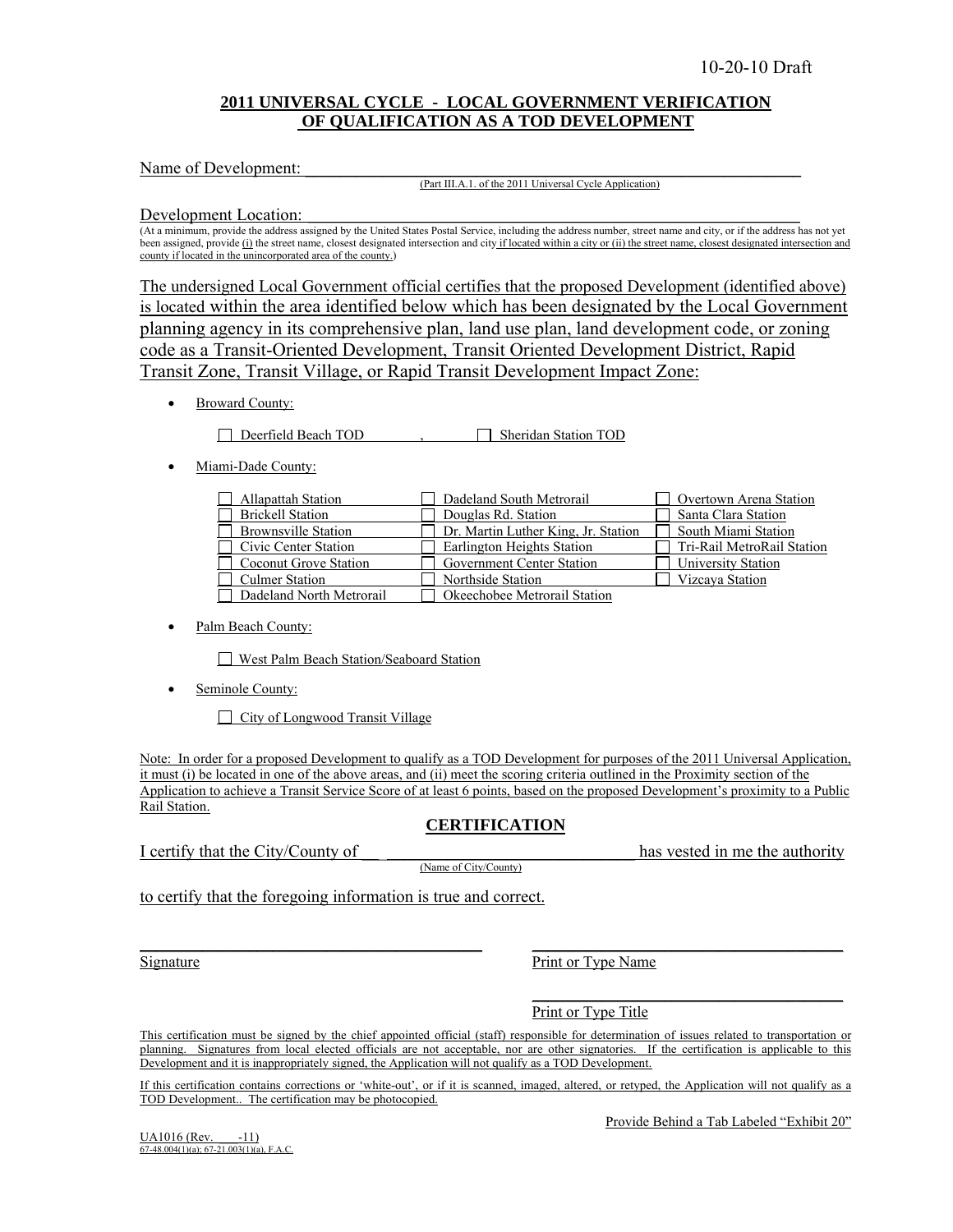### **2011 UNIVERSAL CYCLE - SURVEYOR CERTIFICATION OF DEVELOPMENT LOCATION POINT FOR MMRB AND NON-COMPETITIVE HC APPLICATIONS**

# Name of Development: <br>(Part III.A.1. of the 2011 Universal Cycle Application)

Development Location  $*$ :  $\qquad(4)$ 

a minimum, provide the address assigned by the United States Postal Service, including the address number, street name and city, or if the address has not yet been assigned, provide (i) the street name, closest designated intersection and city if located within a city or (ii) the street name, closest designated intersection and county if located in the unincorporated area of the county.) \* If the Development consists of Scattered Sites, the Development Location stated above must reflect the Scattered Site where the Development Location Point is located.)

The undersigned Florida licensed surveyor confirms that the method used to determine the following latitude and longitude coordinates conforms to Rule 61G17-6, F.A.C.:

| State the<br>Development<br>Location Point. | N<br>Degrees | Minutes | Seconds (truncated<br>after 1 decimal place) | W<br>Degrees | Minutes | Seconds (truncated<br>decimal place)<br>after 1 |
|---------------------------------------------|--------------|---------|----------------------------------------------|--------------|---------|-------------------------------------------------|
|---------------------------------------------|--------------|---------|----------------------------------------------|--------------|---------|-------------------------------------------------|

\*If the Development consists of Scattered Sites, is a part of the boundary of each Scattered Site located within  $1/2$  mile of the Scattered Site with the most units?  $\Box$  Yes or  $\Box$  No (Must check one if Development consists of Scattered Sites.) $<sup>1</sup>$ </sup>

If the Corporation discovers that there are any false statements made in this certification, the Corporation will forward a copy to the State of Florida Department of Business and Professional Regulation for investigation.

**CERTIFICATION** - Under penalties of perjury, I declare that the foregoing statement is true and correct.

\_\_\_\_\_\_\_\_\_\_\_\_\_\_\_\_\_\_\_\_\_\_\_\_\_\_\_\_\_\_\_\_\_\_\_\_\_ \_\_\_\_\_\_\_\_\_\_\_\_\_\_\_\_\_\_\_\_\_\_\_\_\_\_\_\_\_\_\_\_\_\_\_\_\_\_\_\_

Signature **Example 2.1 Signature** Print or Type Name and Title of Signatory

Florida License Number<br>Name of Surveyor

Address (street address, city, state)

Telephone Number (including area code)

 $\mathcal{L}_\text{max}$  and  $\mathcal{L}_\text{max}$  and  $\mathcal{L}_\text{max}$  and  $\mathcal{L}_\text{max}$ 

<sup>1,4</sup>Scattered Sites," as applied to a single Development, means a Development site that, when taken as a whole, is comprised of real property that is not contiguous (each such non-contiguous site within a Scattered Site Development, a "Scattered Site"). For purposes of this definition "contiguous" means touching at a point or along a boundary. Real property is contiguous if the only intervening real property interest is an easement provided the easement is not a roadway or street. (See Rules 67-48.002 and 67-21.002, F.A.C.)

This certification may not be signed by the Applicant, by any related parties of the Applicant, or by any Principals or Financial Beneficiaries of the Applicant. If the certification is inappropriately signed the form will not be considered and the Application will fail to meet threshold. If this certification contains corrections or 'white-out', or if it is scanned, imaged, altered, or retyped, this form will not be considered and the Application will fail to meet threshold. The certification may be photocopied.

Provide Behind a Tab Labeled "Exhibit 22" (for 2011 Univ. Cycle App. and Supplemental MMRB App. Cycle);  $\frac{24}{\alpha}$ Provide Behind a Tab Labeled "Exhibit 4" (4 Percent HC County HFA Bonds Application Form)

 $\underline{UA1016}$  (Rev.  $-11$ <br>67-48.004(1)(a); 67-21.003(1)(a), F.A.C.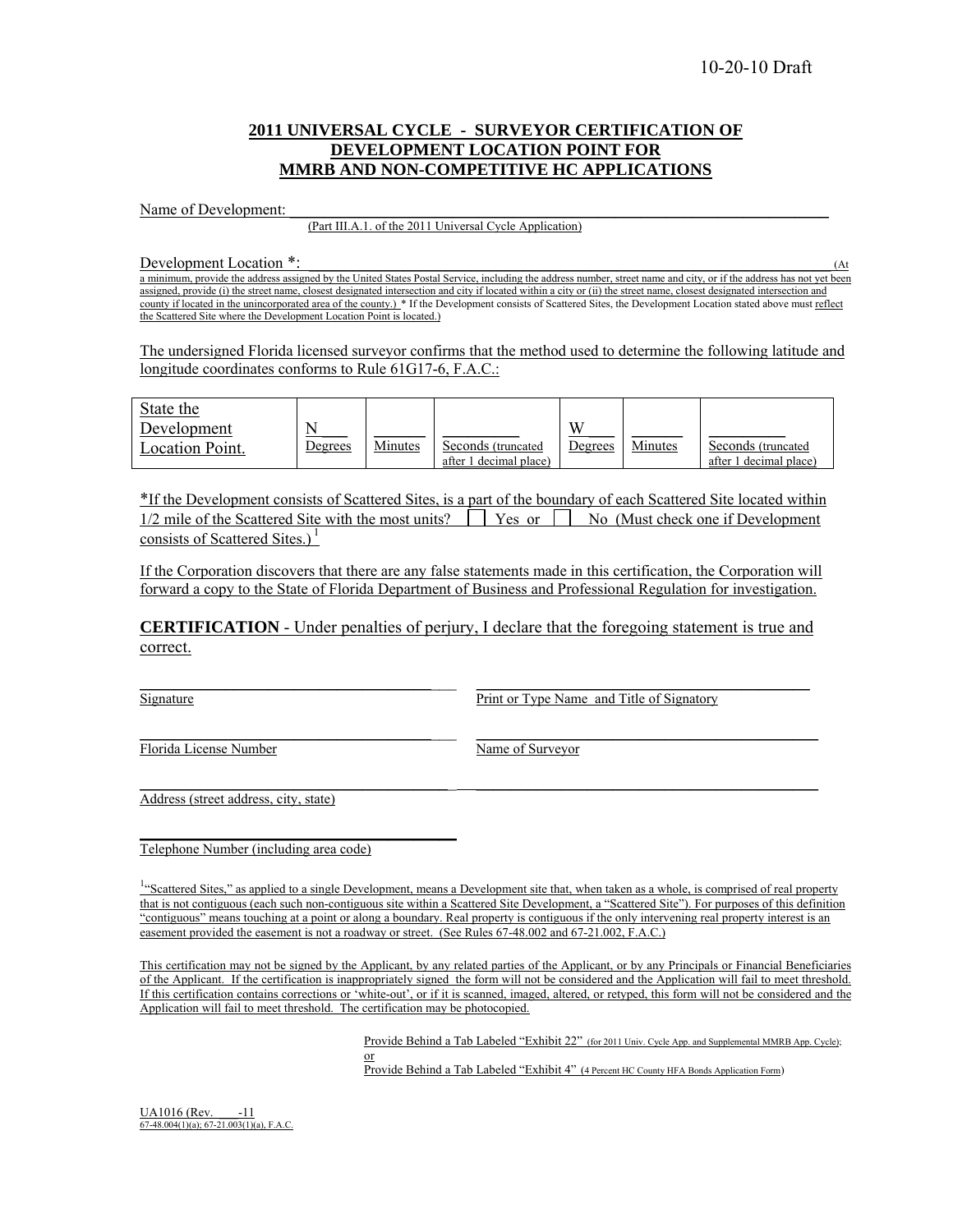#### **2011 UNIVERSAL CYCLE - SURVEYOR CERTIFICATION FOR COMPETITIVE HC APPLICATIONS**

| Name of Development: |  |
|----------------------|--|
|                      |  |

(Part III.A.1. of the 2011 Universal Cycle Application)

Development Location \*:

(At a minimum, provide the address assigned by the United States Postal Service, including the address number, street name and city, or if the address has not yet been assigned, provide (i)

the street name, closest designated intersection and city if located within a city or (ii) the street name, closest designated intersection and county if located in the unincorporated area of the county.) \* If the Development consists of Scattered Sites, the Development Location stated above must reflect the Scattered Ssite where the Tie-Breaker Measurement Point is located.)

The undersigned Florida licensed surveyor confirms that the method used to determine the following latitude and longitude coordinates conforms to Rule 61G17-6, F.A.C.:

| $\sim$<br>$\sim$<br>state<br>Measurement<br>` the<br>Breakei<br><sub>1e</sub><br>×<br>Point. | DUEIUUS | .<br>4mutes | seconds<br>(truncated after<br>, place<br>decimal | $- -$<br>Jegrees | $-$<br>Minute | Seconds<br>(truncated after<br>decimal<br>place |
|----------------------------------------------------------------------------------------------|---------|-------------|---------------------------------------------------|------------------|---------------|-------------------------------------------------|
|----------------------------------------------------------------------------------------------|---------|-------------|---------------------------------------------------|------------------|---------------|-------------------------------------------------|

If the Development consists of Scattered Sites, is a part of the boundary of each Scattered Site located within 1/2 mile of the Scattered Site with the most units?  $\Box$  Yes or  $\Box$  No (Must check one if Development consists of Scattered Sites.)<sup>2</sup>

To be eligible for proximity tie-breaker points, Degrees and Minutes must be stated as whole numbers and Seconds must be truncated after 1 decimal place. The Corporation will utilize Street Atlas USA 2010, published by DeLorme, to determine the proximity of an eligible service to the proposed Development's Tie-Breaker Measurement Point.

**Transit Service** – State the latitude and longitude coordinates for one (1) Transit Service on the chart below.<sup>3</sup>

|                                                                 |         |         | Latitude                                     | Longitude    |         |                                               |  |
|-----------------------------------------------------------------|---------|---------|----------------------------------------------|--------------|---------|-----------------------------------------------|--|
| Public Bus Stop                                                 | Degrees | Minutes | Seconds (truncated<br>after 1 decimal place) | W<br>Degrees | Minutes | Seconds (truncated<br>after 1 decimal place)  |  |
| Public Bus Transfer<br>Stop or Public Bus<br>Rapid Transit Stop | Degrees | Minutes | Seconds (truncated<br>after 1 decimal place) | W<br>Degrees | Minutes | Seconds (truncated<br>after 1 decimal place)  |  |
| <b>Public Rail Station</b>                                      | Degrees | Minutes | Seconds (truncated<br>after 1 decimal place) | W<br>Degrees | Minutes | Seconds (truncated)<br>after 1 decimal place) |  |

**Tier 1 and Tier 2 Services** - State the Name, Address and latitude and longitude coordinates of the closest service(s) on the chart below.<sup>3</sup>

| <b>Tier 1 Services:</b>                             |              | Latitude |                                                 | Longitude    |           |                                                 |  |
|-----------------------------------------------------|--------------|----------|-------------------------------------------------|--------------|-----------|-------------------------------------------------|--|
| Grocery Store:<br>Name -<br>Address -               | N<br>Degrees | Minutes  | Seconds<br>(truncated after 1<br>decimal place) | W<br>Degrees | Minutes   | Seconds<br>(truncated after 1<br>decimal place) |  |
| Public School:<br>Name -<br>Address -               | N<br>Degrees | Minutes  | Seconds<br>(truncated after 1<br>decimal place) | W<br>Degrees | Minutes   | Seconds<br>(truncated after 1<br>decimal place) |  |
| Medical Facility:<br>Name -<br>Address              | N<br>Degrees | Minutes  | Seconds<br>(truncated after 1<br>decimal place) | W<br>Degrees | Minutes   | Seconds<br>(truncated after 1<br>decimal place) |  |
| Senior Center:<br>Name -<br>Address -               | N<br>Degrees | Minutes  | Seconds<br>(truncated after 1<br>decimal place) | W<br>Degrees | Minutes   | Seconds<br>(truncated after 1<br>decimal place) |  |
|                                                     | Latitude     |          |                                                 |              |           |                                                 |  |
| <b>Tier 2 Services:</b>                             |              |          |                                                 |              | Longitude |                                                 |  |
| Public Park:<br>Name -<br>Address -                 | N<br>Degrees | Minutes  | Seconds<br>(truncated after 1<br>decimal place) | W<br>Degrees | Minutes   | Seconds<br>(truncated after 1<br>decimal place) |  |
| Community Center:<br>Name -<br>Address -            | N<br>Degrees | Minutes  | Seconds<br>(truncated after 1<br>decimal place) | W<br>Degrees | Minutes   | Seconds<br>(truncated after 1<br>decimal place) |  |
| Pharmacy:<br>Name -<br>Address -<br>Public Library: | N<br>Degrees | Minutes  | Seconds<br>(truncated after 1<br>decimal place) | W<br>Degrees | Minutes   | Seconds<br>(truncated after 1<br>decimal place) |  |

If the Corporation discovers that there are any false statements made in this certification, the Corporation will forward a copy to the State of Florida Department of Business and Professional Regulation for investigation.

 $\_$  ,  $\_$  ,  $\_$  ,  $\_$  ,  $\_$  ,  $\_$  ,  $\_$  ,  $\_$  ,  $\_$  ,  $\_$  ,  $\_$  ,  $\_$  ,  $\_$  ,  $\_$  ,  $\_$  ,  $\_$  ,  $\_$  ,  $\_$  ,  $\_$  ,  $\_$  ,  $\_$  ,  $\_$  ,  $\_$  ,  $\_$  ,  $\_$  ,  $\_$  ,  $\_$  ,  $\_$  ,  $\_$  ,  $\_$  ,  $\_$  ,  $\_$  ,  $\_$  ,  $\_$  ,  $\_$  ,  $\_$  ,  $\_$  ,

**CERTIFICATION** - Under penalties of perjury, I declare that the foregoing statement is true and correct.

Signature **Print or Type Name and Title of Signatory Print and Title of Signatory Print and Title of Signatory** 

 $\_$  , and the state of the state of the state of the state of the state of the state of the state of the state of the state of the state of the state of the state of the state of the state of the state of the state of the

Name of Surveyor Address (street address, city, state) Telephone Number (including area code)

Provide Behind a Tab Labeled "Exhibit 25"

UA1016 (Rev. -10)<br>
67-48.004(1)(a); 67-21.003(1)(a), F.A.C.<br>
Provide Behind

This certification, consists of 2 pages. This certification may not be signed by the Applicant, by any related parties of the Applicant, or by any Principals or Financial Beneficiaries of the Applicant. If the certification is inappropriately signed, the Application will not be eligible to receive proximity tie-breaker points. If this certification contains corrections or 'white-out', or if it is scanned, imaged, altered, or retyped, the Application will not be eligible to receive proximity tiebreaker points. The Application may still be eligible for automatic points. The certification may be photocopied. To be considered for scoring purposes, at least page 1 of this 2 page certification form must be provided by the Applicant.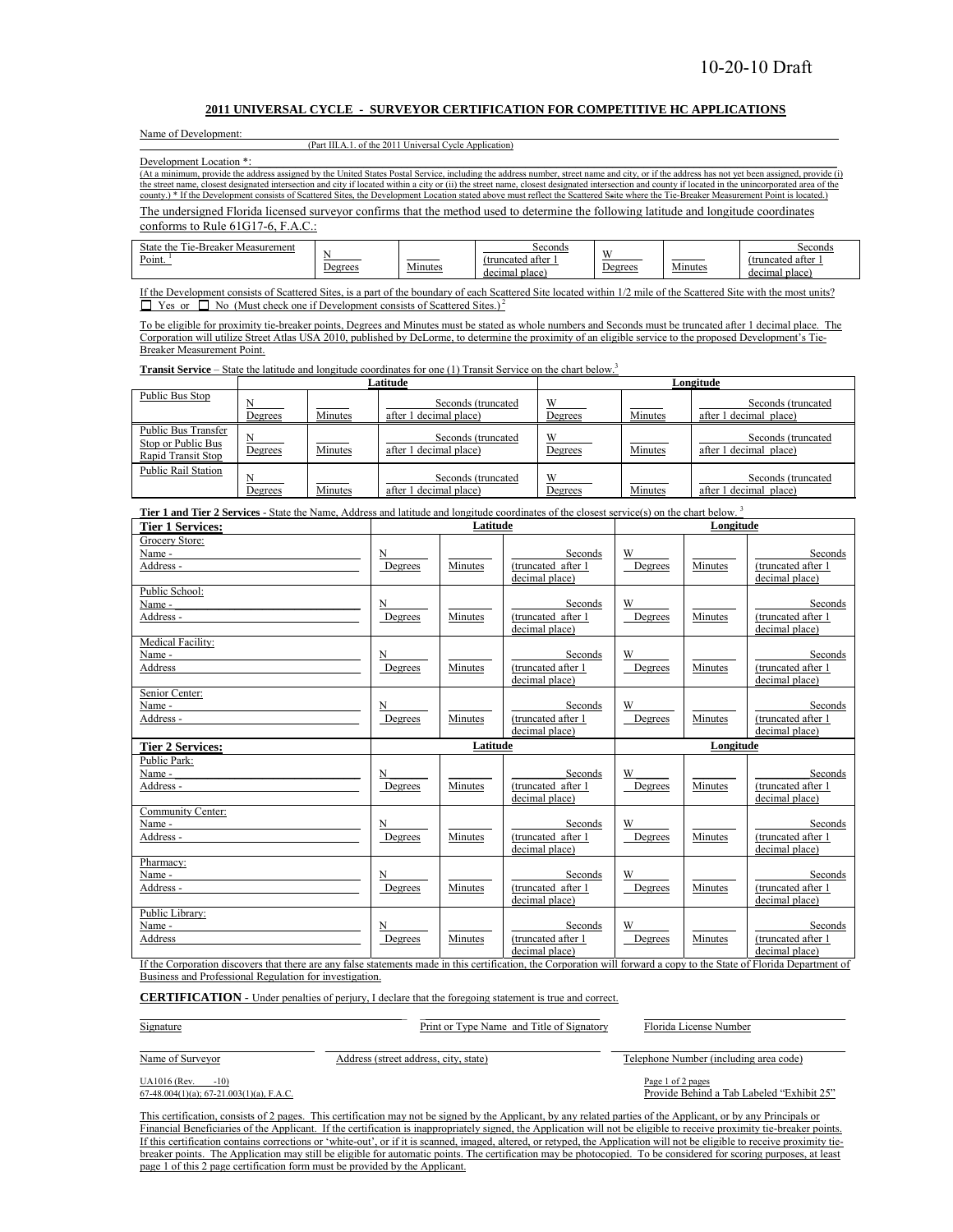$1$ <sup>T</sup>ie-Breaker Measurement Point means a single point selected by the Applicant on the proposed Development site that is located within 100 feet of a residential building existing or to be constructed as part of the proposed Development. For a Development which consists of Scattered Sites, this means a single point on one of the Scattered Sites which comprise the Development site that is located within 100 feet of a residential building existing or to be constructed as part of the proposed Development. In addition, the Tie-Breaker Measurement Point must be located on the site with the most units.

<sup>24c</sup>Scattered Sites," as applied to a single Development, means a Development site that, when taken as a whole, is comprised of real property that is not contiguous (each such non-contiguous site within a Scattered Site Development, a "Scattered Site"). For purposes of this definition "contiguous" means touching at a point or along a boundary. Real property is contiguous if the only intervening real property interest is an easement provided the easement is not a roadway or street. (See Rules 67-48.002 and 67-21.002, F.A.C.)

<sup>3</sup>The latitude and longitude coordinates for all Proximity Services must represent a point as outlined below. The coordinates for each service must be stated in degrees, minutes and seconds, with the degrees and minutes stated as whole numbers and the seconds truncated after one decimal place. If the degrees and minutes are not stated as whole numbers and the seconds are not truncated after one decimal place, the Applicant will not be eligible for proximity tie-breaker points for that service.

 The Corporation will utilize Street Atlas USA 2010, published by DeLorme, using the method described below, to determine the proximity of an eligible service to the proposed Development's Tie-Breaker Measurement Point.

| <b>Service</b>                                   | Location where latitude and longitude coordinates must be obtained                                           |                                       |  |  |  |  |  |
|--------------------------------------------------|--------------------------------------------------------------------------------------------------------------|---------------------------------------|--|--|--|--|--|
| Grocery Store, Public School, Medical Facility,  | Coordinates must represent a point that is on the doorway threshold of an exterior entrance that provides    |                                       |  |  |  |  |  |
| Community Center, Senior Center, Public          | direct public access to the building where the service is located.                                           |                                       |  |  |  |  |  |
| Library and Pharmacy                             |                                                                                                              |                                       |  |  |  |  |  |
|                                                  |                                                                                                              |                                       |  |  |  |  |  |
| Public Park                                      | Coordinates must represent a point that is on the premises; however, the point may not be located in the     |                                       |  |  |  |  |  |
|                                                  | parking lot, street, or any area that is not intended for recreational activities. Additionally, if the area |                                       |  |  |  |  |  |
|                                                  | intended for recreational activities is enclosed, the coordinates must represent the public ingress/egress   |                                       |  |  |  |  |  |
|                                                  | point of entry to the enclosed area.                                                                         |                                       |  |  |  |  |  |
|                                                  |                                                                                                              |                                       |  |  |  |  |  |
| Public Bus Stop, Public Bus Rapid Transit Stop,  | With the exception of SunRail Rail Stations, coordinates must represent the location where passengers        |                                       |  |  |  |  |  |
| Public Bus Transfer Stop and Public Rail Station | may embark and disembark the bus or train. SunRail Rail Stations coordinates must represent the              |                                       |  |  |  |  |  |
|                                                  | coordinates listed below:                                                                                    |                                       |  |  |  |  |  |
|                                                  |                                                                                                              |                                       |  |  |  |  |  |
|                                                  | <b>Station Name</b>                                                                                          | <b>Latitude/Longitude Coordinates</b> |  |  |  |  |  |
|                                                  | <b>Altamonte Springs Station</b>                                                                             | N 28 39 50.1, W 81 21 23.4            |  |  |  |  |  |
|                                                  | <b>Church Street Station</b>                                                                                 | N 28 32 20.3, W 81 22 50.6            |  |  |  |  |  |
|                                                  | DeBary Station                                                                                               | N 28 51 20.3, W 81 19 24.1            |  |  |  |  |  |
|                                                  | Florida Hospital Station                                                                                     | N 28 34 21.8, W 81 22 17.4            |  |  |  |  |  |
|                                                  | Lake Mary Station                                                                                            | N28 45 31.8, W 81 19 04.3             |  |  |  |  |  |
|                                                  | <b>Longwood Station</b>                                                                                      | N 28 42 04.1, W 81 20 43.4            |  |  |  |  |  |
|                                                  | <b>LYNX Central Station</b>                                                                                  | N 28 32 52.2. W 81 22 51.0            |  |  |  |  |  |
|                                                  | <b>Maitland Station</b>                                                                                      | N 28 38 03.7, W 81 21 44.7            |  |  |  |  |  |
|                                                  | Orlando Amtrak/ORMC Station                                                                                  | N 28 31 39.5, W 81 22 55.6            |  |  |  |  |  |
|                                                  | Sand Lake Road Station                                                                                       | N 28 27 11.3, W 81 22 1.0             |  |  |  |  |  |
|                                                  | Sanford/SR46 Station                                                                                         | N 28 48 49.8, W 81 17 56.9            |  |  |  |  |  |
|                                                  | Winter Park/Park Ave Station                                                                                 | N 28 35 51.5, W 81 21 6.0             |  |  |  |  |  |

If there is no exterior public entrance to the Tier 1 or Tier 2 Service, then a point should be used that is at the exterior entrance doorway threshold that is the closest walking distance to the doorway threshold of the interior public entrance to the service. For example, for a Pharmacy located within an enclosed shopping mall structure that does not have a direct public exterior entrance, the latitude and longitude coordinates at the doorway threshold of the exterior public entrance to the enclosed shopping mall that provide the shortest walking distance to the doorway threshold of the interior entrance to the Pharmacy would be used.

The Applicant may not use any other Tier 1 or Tier 2 Service for multiple point items unless they are separate functioning services that are housed at the same location. For instance, an Applicant may not use a Senior Center as both a Senior Center and a Community Center. However, Applicants may use the same latitude and longitude coordinates for the Grocery Store, Medical Facility and/or Pharmacy if the Grocery Store, Medical Facility and/or Pharmacy is housed at the same location.

 $U$ A1016 (Rev.  $-11$ ) Page 2 of 2 pages

 $67-48.004(1)(a)$ ;  $67-21.003(1)(a)$ ,  $F.A.C.$ <br>Provide Behind a Tab Labeled "Exhibit 25"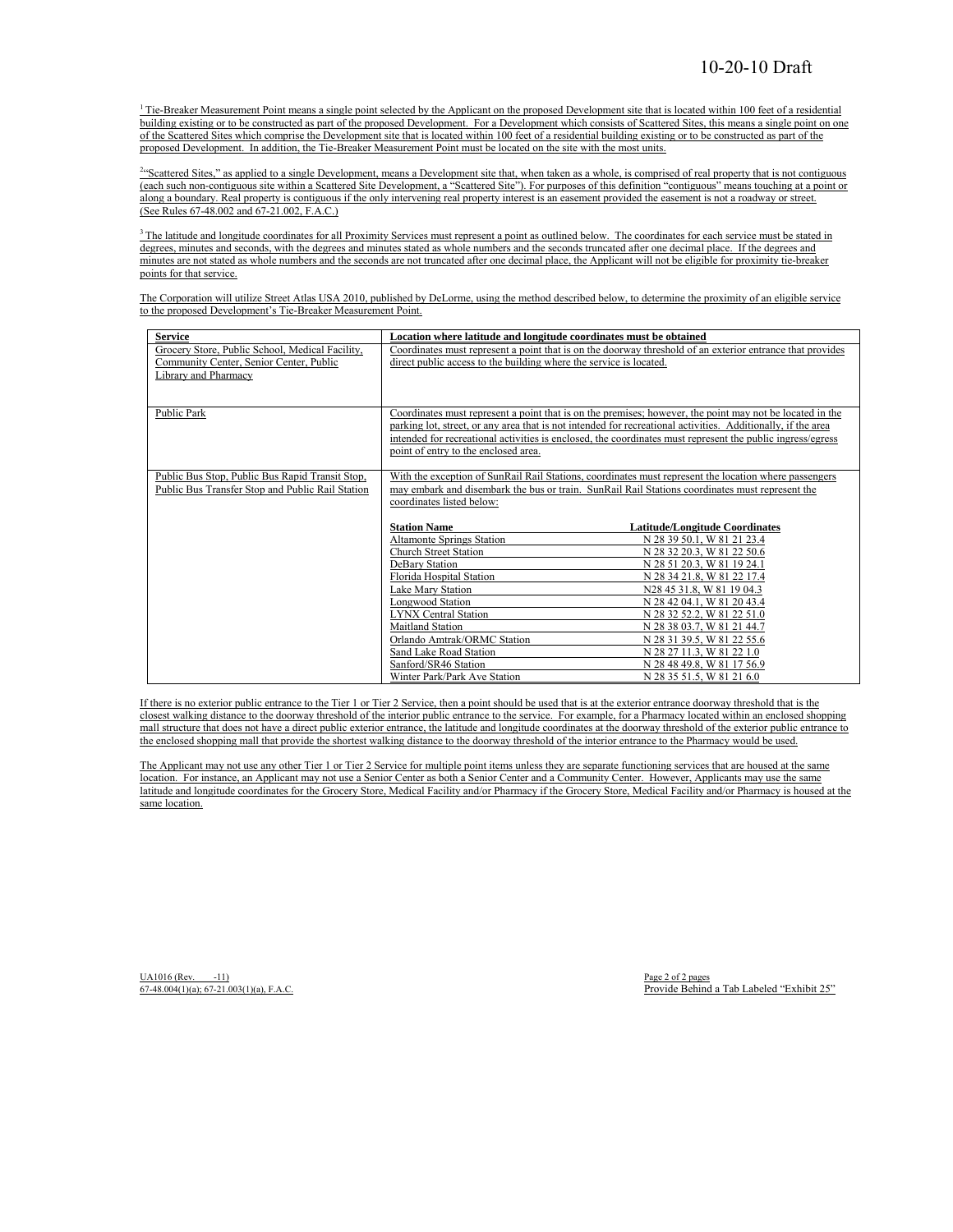#### 10-20-10 Draft

#### **2009 UNIVERSAL CYCLE - SURVEYOR CERTIFICATION**

|                                                                                                                                                                                                                                                                                                       |         |         |                                       | <del>2009 UNIVERSAL CYCLE</del> |                              | <del>SURVEYOR CERTIFICATION</del>                                                                                                                 |                    |                |                        |                                        |
|-------------------------------------------------------------------------------------------------------------------------------------------------------------------------------------------------------------------------------------------------------------------------------------------------------|---------|---------|---------------------------------------|---------------------------------|------------------------------|---------------------------------------------------------------------------------------------------------------------------------------------------|--------------------|----------------|------------------------|----------------------------------------|
| Name of Development:                                                                                                                                                                                                                                                                                  |         |         |                                       |                                 |                              |                                                                                                                                                   |                    |                |                        |                                        |
| Development Location *:                                                                                                                                                                                                                                                                               |         |         |                                       |                                 |                              |                                                                                                                                                   |                    |                |                        |                                        |
| (At a minimum, provide the address assigned by the United States Postal Service, including the address number, street name and city, or if the address has not yet been assigned, provide the street name, closest designated                                                                         |         |         |                                       |                                 |                              |                                                                                                                                                   |                    |                |                        |                                        |
| * If the Development consists of Scattered Sites, the Development Location stated above must reflect the site where the Tie-Breaker Measurement Point is located.                                                                                                                                     |         |         |                                       |                                 |                              |                                                                                                                                                   |                    |                |                        |                                        |
| The undersigned Florida licensed surveyor confirms that the method used to determine the following latitude and longitude coordinates conforms to Rule 61G17-6, F.A.C.:                                                                                                                               |         |         |                                       |                                 |                              |                                                                                                                                                   |                    |                |                        |                                        |
|                                                                                                                                                                                                                                                                                                       |         |         |                                       |                                 |                              | Latitude                                                                                                                                          |                    |                | Longitude              |                                        |
|                                                                                                                                                                                                                                                                                                       |         |         |                                       |                                 |                              |                                                                                                                                                   |                    |                |                        |                                        |
| State the Tie-Breaker Measurement Point. -Tie Breaker Measurement Point means a single point selected by the Applicant on the<br>proposed Development site that is located within 100 feet of a residential building existing or to be constructed as part of the proposed<br>W<br>Seconds<br>Seconds |         |         |                                       |                                 |                              |                                                                                                                                                   |                    |                |                        |                                        |
| Development. For a Development which consists of Scattered Sites, this means a single point on one of the Scattered Sites which comprise the                                                                                                                                                          |         |         |                                       |                                 | $-\overline{\text{Degrees}}$ | <b>Minutes</b>                                                                                                                                    | (truncated after 1 | -Degrees       | <b>Minutes</b>         | truncated after                        |
| Development site that is located within 100 feet of a residential building existing or to be constructed as part of the proposed Development. In<br>addition, the Tie-Breaker Measurement Point must be located on the site with the most units.                                                      |         |         |                                       |                                 |                              |                                                                                                                                                   | decimal place)     |                |                        | 1 decimal place)                       |
| If the Development consists of Scattered Sites, is a part of the boundary of each site located within 1/2 mile of the site with the most units? I Yes or I No (Must check one if Development consists of Scattered Sites.)                                                                            |         |         |                                       |                                 |                              |                                                                                                                                                   |                    |                |                        |                                        |
| Scattered Sites for a single Development means a Development consisting of real property in the same county (i) any part of which is not contiguous ("non-contiguous parts") or (ii) any part of which is divided by a street                                                                         |         |         |                                       |                                 |                              |                                                                                                                                                   |                    |                |                        |                                        |
| ("divided parts") and (iii) it is readily apparent from the proximity of the non-contiguous parts or the divided parts of the real property, chain of title, or other information available to the Corporation that the non-co                                                                        |         |         |                                       |                                 |                              |                                                                                                                                                   |                    |                |                        |                                        |
| divided parts of the real property are part of a common or related scheme of development. (See Rules 67-48.002 and 67-21.002, F.A.C.)                                                                                                                                                                 |         |         |                                       |                                 |                              |                                                                                                                                                   |                    |                |                        |                                        |
| To be eligible for proximity tie breaker points, Degrees and Minutes must be stated as whole numbers and Seconds must be truncated after 1 decimal place. The Corporation will utilize Street Atlas USA 2009, published by DeL                                                                        |         |         |                                       |                                 |                              |                                                                                                                                                   |                    |                |                        |                                        |
| to determine the proximity of an eligible service to the proposed Development's Tie-Breaker Measurement Point.                                                                                                                                                                                        |         |         |                                       |                                 |                              |                                                                                                                                                   |                    |                |                        |                                        |
|                                                                                                                                                                                                                                                                                                       |         |         | Latitude                              |                                 |                              |                                                                                                                                                   |                    | Longitude      |                        |                                        |
| Location of closest Public Bus Stop or Metro-                                                                                                                                                                                                                                                         | Degrees | Minutes |                                       | Seconds (truncated after 1      |                              | Degrees                                                                                                                                           |                    | Minutes        |                        | Seconds (truncated after 1 decimal     |
| Rail Stop                                                                                                                                                                                                                                                                                             |         |         |                                       | decimal place)                  |                              |                                                                                                                                                   |                    |                | place)                 |                                        |
| State the name. Address and latitude and longitude coordinates of the closest service(s) on the chart below. The latitude and longitude coordinates for each service must represent a point that is on the doorway threshold o                                                                        |         |         |                                       |                                 |                              |                                                                                                                                                   |                    |                |                        |                                        |
| direct public access to the building where the service is located. If there is no exterior public entrance to the service, then a point should be used that is at the exterior entrance doorway threshold that is the elosest                                                                         |         |         |                                       |                                 |                              |                                                                                                                                                   |                    |                |                        |                                        |
| public entrance to the service.                                                                                                                                                                                                                                                                       |         |         |                                       |                                 | Latitude                     |                                                                                                                                                   |                    |                | Longitude              |                                        |
| Grocery Store:                                                                                                                                                                                                                                                                                        |         |         |                                       |                                 |                              |                                                                                                                                                   |                    |                |                        |                                        |
| Name                                                                                                                                                                                                                                                                                                  |         |         |                                       |                                 |                              | Seconds (truncated                                                                                                                                | W                  |                |                        | Seconds (truncated after 1             |
| **Address                                                                                                                                                                                                                                                                                             |         |         | <b>Degrees</b>                        | <b>Minutes</b>                  |                              | after 1 decimal place)                                                                                                                            | <b>Degrees</b>     | <b>Minutes</b> |                        | decimal place)                         |
| Public School:                                                                                                                                                                                                                                                                                        |         |         |                                       |                                 |                              |                                                                                                                                                   |                    |                |                        |                                        |
| <b>Name</b>                                                                                                                                                                                                                                                                                           |         |         |                                       |                                 |                              | Seconds (truncated                                                                                                                                | W                  |                |                        | Seconds (truncated after 1             |
| **Address                                                                                                                                                                                                                                                                                             |         |         | Degrees                               | <b>Minutes</b>                  |                              | after 1 decimal place)                                                                                                                            | <b>Degrees</b>     | <b>Minutes</b> |                        | decimal place)                         |
| <b>Medical Facility:</b>                                                                                                                                                                                                                                                                              |         |         |                                       |                                 |                              |                                                                                                                                                   |                    |                |                        |                                        |
| Name                                                                                                                                                                                                                                                                                                  |         |         |                                       |                                 |                              | Seconds (truncated                                                                                                                                | ₩                  |                |                        | Seconds (truncated after 1             |
| **Address<br>Pharmacy:                                                                                                                                                                                                                                                                                |         |         | -Degrees                              | Minutes                         |                              | after 1 decimal place)                                                                                                                            | <b>Degrees</b>     | <b>Minutes</b> |                        | decimal place)                         |
| Name                                                                                                                                                                                                                                                                                                  |         |         | N.                                    |                                 |                              | Seconds (truncated                                                                                                                                | W                  |                |                        | Seconds (truncated after 1             |
| **Address                                                                                                                                                                                                                                                                                             |         |         | Degrees                               | Minutes                         |                              | after 1 decimal place)                                                                                                                            | Degrees            | Minutes        |                        | decimal place)                         |
| If the Corporation discovers that there are any false statements made in this certification, the Corporation will forward a copy to the State of Florida Department of Business and Professional Regulation for investigation.                                                                        |         |         |                                       |                                 |                              |                                                                                                                                                   |                    |                |                        |                                        |
|                                                                                                                                                                                                                                                                                                       |         |         |                                       |                                 |                              |                                                                                                                                                   |                    |                |                        |                                        |
| <b>CERTIFICATION</b> Under penalties of perjury, I declare that the foregoing statement is true and correct.                                                                                                                                                                                          |         |         |                                       |                                 |                              |                                                                                                                                                   |                    |                |                        |                                        |
|                                                                                                                                                                                                                                                                                                       |         |         |                                       |                                 |                              |                                                                                                                                                   |                    |                |                        |                                        |
| <b>Signature</b>                                                                                                                                                                                                                                                                                      |         |         | Print or Type Name of Signatory       |                                 |                              | Print or Type Title of Signatory                                                                                                                  |                    |                | Florida License Number |                                        |
|                                                                                                                                                                                                                                                                                                       |         |         |                                       |                                 |                              |                                                                                                                                                   |                    |                |                        |                                        |
|                                                                                                                                                                                                                                                                                                       |         |         |                                       |                                 |                              |                                                                                                                                                   |                    |                |                        |                                        |
| Name of Surveyor                                                                                                                                                                                                                                                                                      |         |         | Address (street address, city, state) |                                 |                              |                                                                                                                                                   |                    |                |                        | Telephone Number (including area code) |
| This certification may not be signed by the Applicant, by any related parties of the Applicant, or by any Principals or Financial Beneficiaries of the Applicant. If the certification is inappropriately signed, the Applicat                                                                        |         |         |                                       |                                 |                              |                                                                                                                                                   |                    |                |                        |                                        |
| points. If this certification contains corrections or 'white out', or if it is scanned, imaged, altered, or retyped, the Application will not receive proximity tie breaker points and will fail to meet threshold. The Applic                                                                        |         |         |                                       |                                 |                              |                                                                                                                                                   |                    |                |                        |                                        |
|                                                                                                                                                                                                                                                                                                       |         |         |                                       |                                 |                              | The certification may be photocopied. **Address of Services for purposes of this certification form means, at a minimum, street address and city. |                    |                |                        |                                        |
|                                                                                                                                                                                                                                                                                                       |         |         |                                       |                                 |                              |                                                                                                                                                   |                    |                |                        |                                        |
| UA1016 (Rev. 5-09)                                                                                                                                                                                                                                                                                    |         |         |                                       |                                 |                              |                                                                                                                                                   |                    |                |                        |                                        |
| $67-48.004(1)(a)$ ; $67-21.003(1)(a)$ , F.A.C.                                                                                                                                                                                                                                                        |         |         |                                       |                                 |                              |                                                                                                                                                   |                    |                |                        |                                        |
|                                                                                                                                                                                                                                                                                                       |         |         |                                       |                                 |                              |                                                                                                                                                   |                    |                |                        |                                        |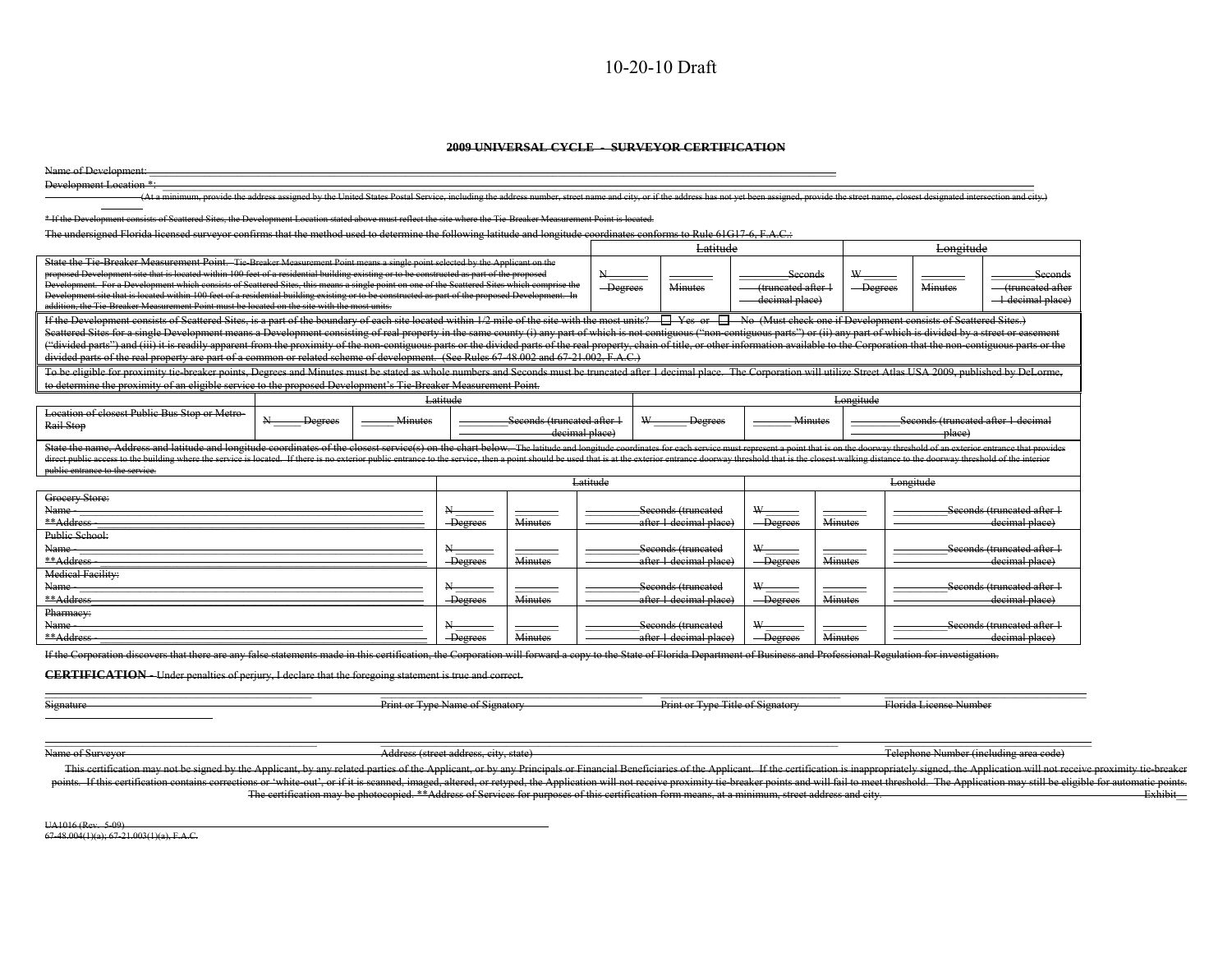#### **2011 2009 UNIVERSAL CYCLE - LOCAL GOVERNMENT VERIFICATION OF STATUS OF SITE PLAN APPROVAL FOR MULTIFAMILY DEVELOPMENTS**

| Name of Development:<br>(Part III.A.1. of the 2011 Universal Cycle Application)                                                                                                                                                                                                                                                                                                                                                                                                                                                                                                                                                                      |
|------------------------------------------------------------------------------------------------------------------------------------------------------------------------------------------------------------------------------------------------------------------------------------------------------------------------------------------------------------------------------------------------------------------------------------------------------------------------------------------------------------------------------------------------------------------------------------------------------------------------------------------------------|
| Development Location:<br>(At a minimum, provide the address assigned by the United States Postal Service, including the address number, street name and city, or if the address has not yet<br>been assigned, provide (i) the street name, closest designated intersection and city if located within a city or (ii) the street name, closest designated intersection and<br>county if located in the unincorporated area of the county.)                                                                                                                                                                                                            |
| Development Type:                                                                                                                                                                                                                                                                                                                                                                                                                                                                                                                                                                                                                                    |
| (Part III.A.4. of 2009 Universal Cycle Application)                                                                                                                                                                                                                                                                                                                                                                                                                                                                                                                                                                                                  |
| Total Number of Units in Development:<br>Zoning Designation:<br>(Part III.A.6. of 2009 Universal Cycle Application                                                                                                                                                                                                                                                                                                                                                                                                                                                                                                                                   |
| Mark the applicable statement:                                                                                                                                                                                                                                                                                                                                                                                                                                                                                                                                                                                                                       |
| The above-referenced Development is new construction or rehabilitation with new construction and the<br>$\mathbf{1}$                                                                                                                                                                                                                                                                                                                                                                                                                                                                                                                                 |
| final site plan, in the zoning designation stated above, was approved on or before the Application<br>Deadline for the 2011 Universal Application Cycle (as stated on the FHFC Website                                                                                                                                                                                                                                                                                                                                                                                                                                                               |
| http://apps.floridahousing.org/StandAlone/FHFC_ECM/ContentPage.aspx?PAGE=0238)by action of the                                                                                                                                                                                                                                                                                                                                                                                                                                                                                                                                                       |
| Date (mm/dd/yyyy)**<br>(Legally Authorized Body*).                                                                                                                                                                                                                                                                                                                                                                                                                                                                                                                                                                                                   |
| $\Theta$ –The above-referenced Development is new construction or rehabilitation with new construction and this                                                                                                                                                                                                                                                                                                                                                                                                                                                                                                                                      |
| jurisdiction provides either preliminary site plan approval or conceptual site plan approval. The                                                                                                                                                                                                                                                                                                                                                                                                                                                                                                                                                    |
| preliminary or conceptual site plan, in the zoning designation stated above, was approved by action of                                                                                                                                                                                                                                                                                                                                                                                                                                                                                                                                               |
| $\frac{1}{\sqrt{1-\frac{1}{1-\frac{1}{1-\frac{1}{1-\frac{1}{1-\frac{1}{1-\frac{1}{1-\frac{1}{1-\frac{1}{1-\frac{1}{1-\frac{1}{1-\frac{1}{1-\frac{1}{1-\frac{1}{1-\frac{1}{1-\frac{1}{1-\frac{1}{1-\frac{1}{1-\frac{1}{1-\frac{1}{1-\frac{1}{1-\frac{1}{1-\frac{1}{1-\frac{1}{1-\frac{1}{1-\frac{1}{1-\frac{1}{1-\frac{1}{1-\frac{1}{1-\frac{1}{1-\frac{1}{1-\frac{1}{1-\frac{1}{1-\frac{1}{1-\frac{1}{1-\frac{1}{1-\$<br>the —                                                                                                                                                                                                                       |
|                                                                                                                                                                                                                                                                                                                                                                                                                                                                                                                                                                                                                                                      |
| O The above-referenced Development is new construction or rehabilitation with new construction and<br>2.3.                                                                                                                                                                                                                                                                                                                                                                                                                                                                                                                                           |
| (i) this jurisdiction provides either preliminary site plan approval or conceptual site plan approval which<br>has been issued, or (ii) requires site plan approval is required for the new construction work;- hHowever,<br>this jurisdiction provides neither preliminary site plan approval nor conceptual site plan approval, nor is<br>any other similar process provided prior to issuing final site plan approval. Although there is no<br>preliminary or conceptual site plan approval process and the final site plan approval has not yet been<br>issued, the site plan, in the zoning designation stated above, has been was reviewed by. |
| The necessary approval/review was performed on or before the Application Deadline for the 2011<br>Universal Application Cycle (as stated on the FHFC Website<br>http://apps.floridahousing.org/StandAlone/FHFC ECM/ContentPage.aspx?PAGE=0238) by                                                                                                                                                                                                                                                                                                                                                                                                    |
| $0$                                                                                                                                                                                                                                                                                                                                                                                                                                                                                                                                                                                                                                                  |
| $\frac{1}{\text{Date (mm/dd/vyyy)} \cdot \text{**}}$<br>(Legally Authorized Body*)                                                                                                                                                                                                                                                                                                                                                                                                                                                                                                                                                                   |
|                                                                                                                                                                                                                                                                                                                                                                                                                                                                                                                                                                                                                                                      |
| 3. 4. $\circ$ The above-referenced Development, in the zoning designation stated above, is rehabilitation without                                                                                                                                                                                                                                                                                                                                                                                                                                                                                                                                    |
| any new construction and does not require additional site plan approval or similar process.                                                                                                                                                                                                                                                                                                                                                                                                                                                                                                                                                          |
| * "Legally Authorized Body" is not an individual. Applicant must state the name of the City Council, County Commission, Board, Department, Division, etc.,<br>with authority over such matters.                                                                                                                                                                                                                                                                                                                                                                                                                                                      |
| ** Date must be "on or before" the Application Deadline.                                                                                                                                                                                                                                                                                                                                                                                                                                                                                                                                                                                             |

### **CERTIFICATION**

I certify that the City/County of  $\frac{N_{\text{ame of City or County}}}{N_{\text{name of City or County}}}$  has vested in me the authority to verify status of site plan approval as specified above and I further certify that the information stated above is true and correct.

#### Signature

Print or Type Name and Title

This certification must be signed by the applicable City's or County's Director of Planning and Zoning, chief appointed official (staff) responsible for determination of issues related to site plan approval, City Manager, or County Manager/Administrator/Coordinator. Signatures from local elected officials are not acceptable, nor are other signatories. If this certification is applicable to this Development and it is inappropriately signed, the Application will fail to meet threshold. If this certification contains corrections or 'white-out', or if it is scanned, imaged, altered, or retyped, the form will not be considered and the Application will fail to meet threshold. The certification may be photocopied.

Provide Behind a Tab Labeled "Exhibit 26"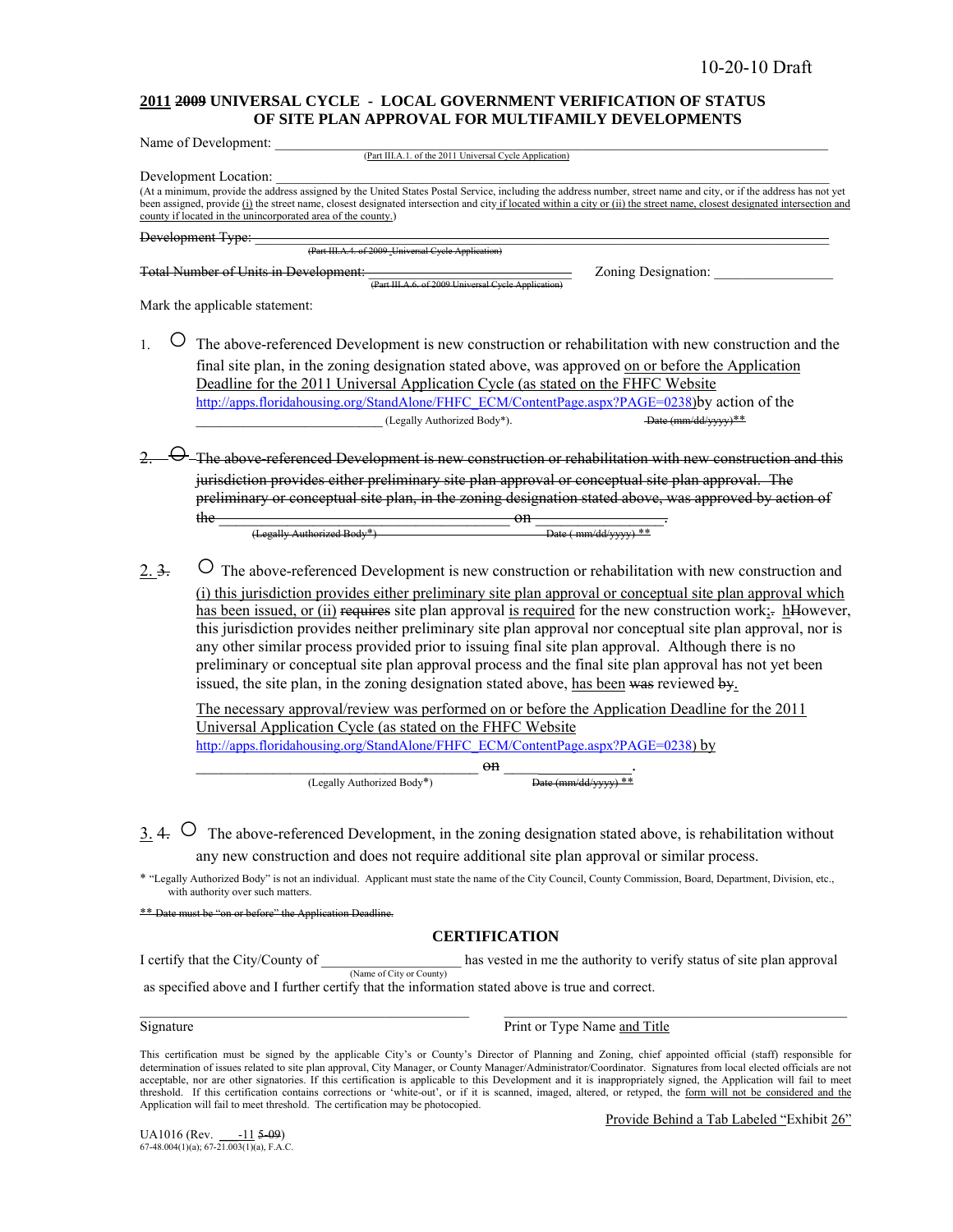#### **2011 2009 UNIVERSAL CYCLE - LOCAL GOVERNMENT VERIFICATION OF STATUS OF PLAT APPROVAL FOR SINGLE-FAMILY RENTAL DEVELOPMENTS**

Name of Development:

(Part III.A.1. of the 2011 Universal Cycle Application)

#### Development Location:

(At a minimum, provide the address assigned by the United States Postal Service, including the address number, street name and city, or if the address has not yet been assigned, provide (i) the street name, closest designated intersection and city if located within a city or (ii) the street name, closest designated intersection and county if located in the unincorporated area of the county.)

Mark the applicable statement:

- 1. ○The above-referenced Development is new construction or rehabilitation with new construction and the final plat was approved on or before the Application Deadline for the 2011 Universal Application Cycle (as stated on the FHFC Website http://apps.floridahousing.org/StandAlone/FHFC\_ECM/ContentPage.aspx?PAGE=023 8) by action of  $($ Legally Authorized Body<sup>\*</sup>).  $($ Date – mm/dd/yyyy) \*\*
- 2. ○The above-referenced Development is new construction or rehabilitation with new construction and the preliminary or conceptual plat was approved on or before the Application Deadline for the 2011 Universal Application Cycle (as stated on the FHFC Website http://apps.floridahousing.org/StandAlone/FHFC\_ECM/ContentPage.aspx?PAGE=023 8) by action of  $($ Legally Authorized Body\*)(Date – mm/dd/yyyy)  $**$
- 3. ○The above-referenced Development is rehabilitation without any new construction and does not require additional plat approval.

\* "Legally Authorized Body" is not an individual. Applicant must state the name of the City Council, County Commission, Board, Department, Division, etc., with authority over such matters.

\*\* Date must be "on or before" the Application Deadline.

### **CERTIFICATION**

I certify that the City/County of  $\frac{1}{N_{\text{name of City or County}}}$  has vested in me the authority to verify status of plat approval as specified above and I further certify that the information above is true and correct.

Signature Print or Type Name

Print or Type Title

This certification must be signed by the applicable City's or County's Director of Planning and Zoning, chief appointed official (staff) responsible for determination of issues related to plat approval, City Manager, or County Manager/Administrator/Coordinator. Signatures from local elected officials are not acceptable, nor are other signatories. If this certification is applicable to this Development and it is inappropriately signed, the Application will fail to meet threshold.

 $\_$  , and the contribution of the contribution of  $\mathcal{L}_\mathcal{A}$  , and the contribution of  $\mathcal{L}_\mathcal{A}$ 

 $\mathcal{L}_\text{max}$  and  $\mathcal{L}_\text{max}$  and  $\mathcal{L}_\text{max}$  and  $\mathcal{L}_\text{max}$  and  $\mathcal{L}_\text{max}$ 

If this certification contains corrections or 'white-out', or if it is scanned, imaged, altered, or retyped, the form will not be considered and the Application will fail to meet threshold. The certification may be photocopied.

Provide Behind a Tab Labeled "Exhibit 26"

UA1016 (Rev.  $\frac{-11}{67-48.004(1)(a)}$ ; 67-21.003(1)(a), F.A.C.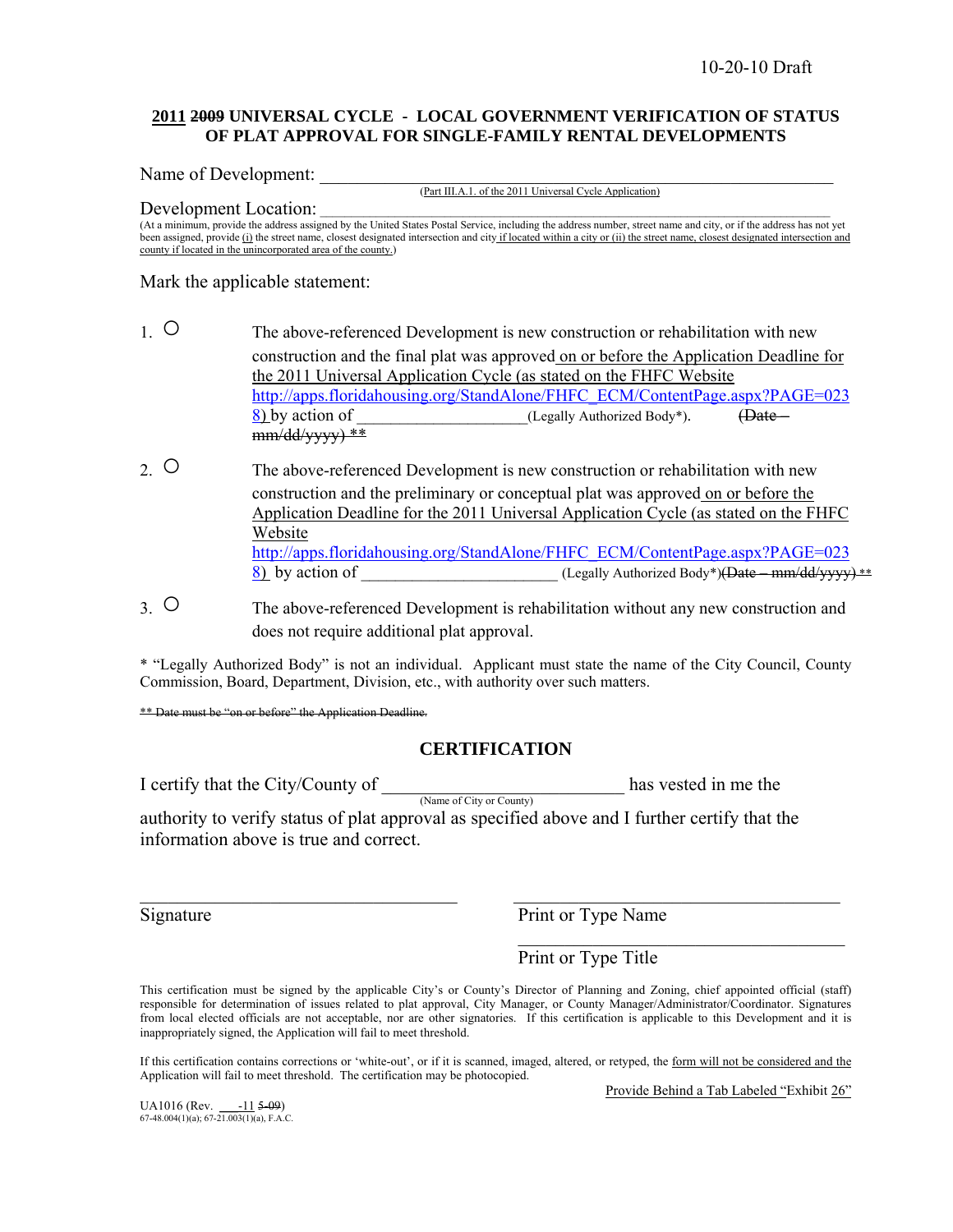### **2011 2009 UNIVERSAL CYCLE - VERIFICATION OF AVAILABILITY OF INFRASTRUCTURE - ELECTRICITY**

Name of Development:

(Part III.A.1. of the 2011 Universal Cycle Application)

Development Location:

(At a minimum, provide the address assigned by the United States Postal Service, including the address number, street name and city, or if the address has not yet been assigned, provide (i) the street name, closest designated intersection and city if located within a city or (ii) the street name, closest designated intersection and county if located in the unincorporated area of the county.)

The undersigned service provider confirms that on or before the Application Deadline for the 2011 Universal Application Cycle (as stated on the FHFC Website http://apps.floridahousing.org/StandAlone/FHFC\_ECM/ContentPage.aspx?PAGE=0238) : Date (mm/dd/yyyy)\*

- 1. Electricity is available to the proposed Development.
- 2. There are no impediments to the proposed Development for obtaining electric service other than payment of hook-up or installation fees, line extensions to be paid for by the Applicant in connection with the construction of the Development, or other such routine administrative procedure.
- 3. To the best of our knowledge, no variance or local hearing is required to make electricity available to the proposed Development.
- 4. To the best of our knowledge, there are no moratoriums pertaining to electric service which are applicable to the proposed Development.

\* Date must be "on or before" the Application Deadline.

### **CERTIFICATION**

 $\mathcal{L}_\text{max} = \frac{1}{2} \sum_{i=1}^n \mathcal{L}_\text{max}(\mathbf{z}_i - \mathbf{z}_i)$ 

\_\_\_\_\_\_\_\_\_\_\_\_\_\_\_\_\_\_\_\_\_\_\_\_\_\_\_\_\_\_\_\_\_\_\_\_ \_\_\_\_\_\_\_\_\_\_\_\_\_\_\_\_\_\_\_\_\_\_\_\_\_\_\_\_\_

 $\mathcal{L}_\text{max}$  and  $\mathcal{L}_\text{max}$  and  $\mathcal{L}_\text{max}$  and  $\mathcal{L}_\text{max}$  and  $\mathcal{L}_\text{max}$  and  $\mathcal{L}_\text{max}$ 

I certify that the foregoing information is true and correct.

Signature Name of Entity Providing Service

Print or Type Name Address (street address, city, state)

Print or Type Title

Telephone Number (including area code)

This certification may not be signed by the Applicant, by any related parties of the Applicant, or by any Principals or Financial Beneficiaries of the Applicant. In addition, signatures from local elected officials are not acceptable. If the certification is applicable to this Development and it is inappropriately signed, the Application will fail threshold.

If this certification contains corrections or 'white-out', or if it is scanned, imaged, altered, or retyped, the form will not be considered and the Application will fail to meet threshold. The certification may be photocopied.

Provide Behind a Tab Labeled "Exhibit 28"

UA1016 (Rev.  $\frac{-11}{67-48.004(1)(a)}$ ; 67-21.003(1)(a), F.A.C.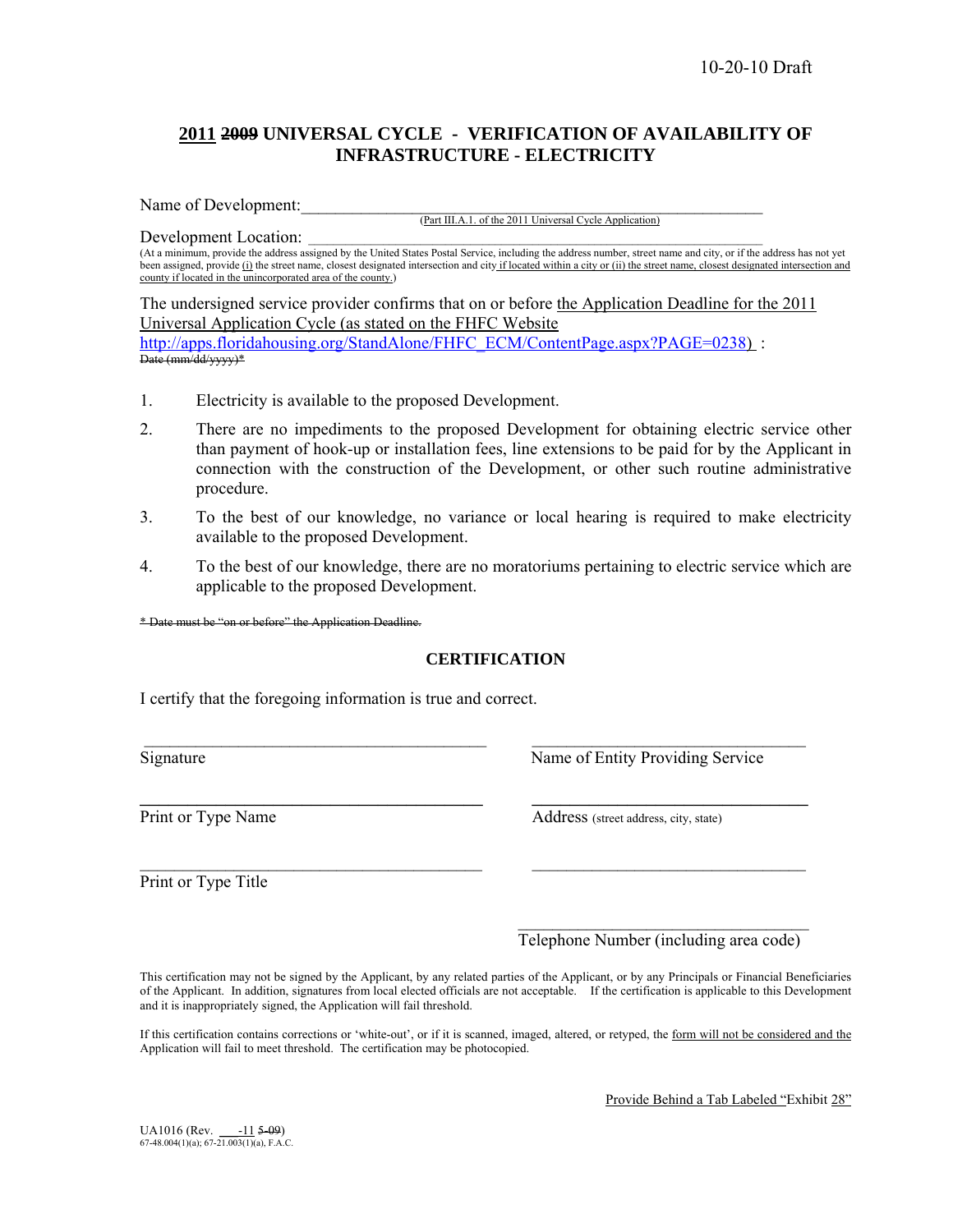### **2011 2009 UNIVERSAL CYCLE - VERIFICATION OF AVAILABILITY OF INFRASTRUCTURE - WATER**

Name of Development:

(Part III.A.1. of the 2011 Universal Cycle Application)

Development Location:

(At a minimum, provide the address assigned by the United States Postal Service, including the address number, street name and city, or if the address has not yet been assigned, provide (i) the street name, closest designated intersection and city if located within a city or (ii) the street name, closest designated intersection and county if located in the unincorporated area of the county.)

The undersigned service provider confirms that on or before the Application Deadline for the 2011 Universal Application Cycle (as stated on the FHFC Website http://apps.floridahousing.org/StandAlone/FHFC\_ECM/ContentPage.aspx?PAGE=0238) : Date (mm/dd/yyyy)\*

- 1. Potable water is available to the proposed Development.
- 2. There are no impediments to the proposed Development for obtaining potable water service other than payment of hook-up or installation fees, line extensions to be paid for by the Applicant in connection with the construction of the Development, or other such routine administrative procedure.
- 3. To the best of our knowledge, no variance or local hearing is required to make potable water available to the proposed Development.
- 4. To the best of our knowledge, there are no moratoriums pertaining to potable water which are applicable to the proposed Development.

\* Date must be "on or before" the Application Deadline.

### **CERTIFICATION**

 $\_$  , and the state of the state of the state of the state of the state of the state of the state of the state of the state of the state of the state of the state of the state of the state of the state of the state of the

 $\mathcal{L}_\text{max} = \frac{1}{2} \sum_{i=1}^n \mathcal{L}_\text{max}(\mathbf{z}_i - \mathbf{z}_i)$ 

 $\mathcal{L}_\text{max}$  and  $\mathcal{L}_\text{max}$  and  $\mathcal{L}_\text{max}$  and  $\mathcal{L}_\text{max}$  and  $\mathcal{L}_\text{max}$ 

\_\_\_\_\_\_\_\_\_\_\_\_\_\_\_\_\_\_\_\_\_\_\_\_\_\_\_\_\_\_\_\_\_\_ \_\_\_\_\_\_\_\_\_\_\_\_\_\_\_\_\_\_\_\_\_\_\_\_\_\_\_\_\_\_\_\_\_\_\_\_\_\_\_

I certify that the foregoing information is true and correct.

Signature Name of Entity Providing Service

Print or Type Name<br>Address (street address, city, state)

Print or Type Title

Telephone Number (including area code)

This certification may not be signed by the Applicant, by any related parties of the Applicant, or by any Principals or Financial Beneficiaries of the Applicant. In addition, signatures from local elected officials are not acceptable. If the certification is applicable to this Development and it is inappropriately signed, the Application will fail threshold.

If this certification contains corrections or 'white-out', or if it is scanned, imaged, altered, or retyped, the form will not be considered and the Application will fail to meet threshold. The certification may be photocopied.

Provide Behind a Tab Labeled "Exhibit 29"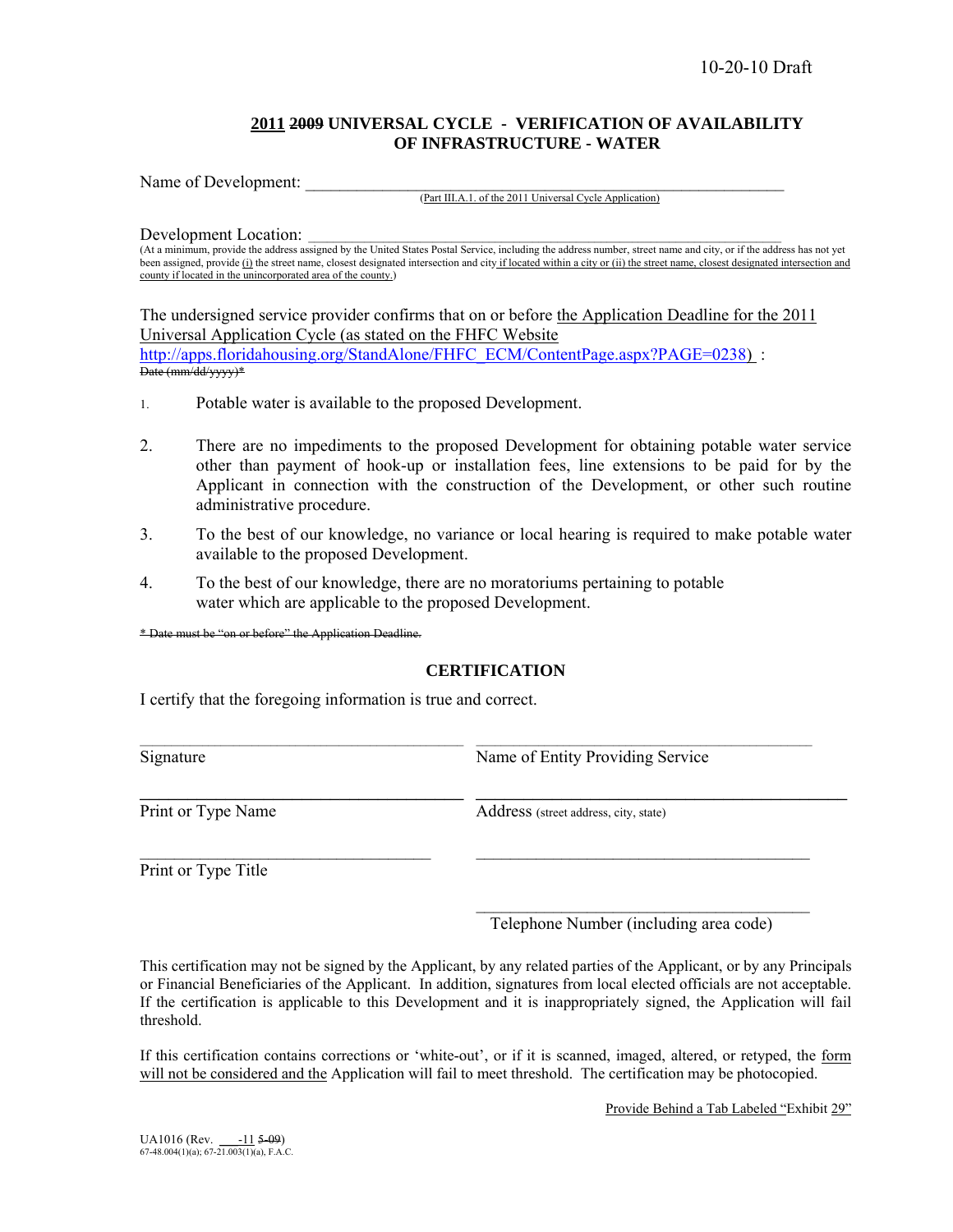### **2011 2009 UNIVERSAL CYCLE - VERIFICATION OF AVAILABILITY OF INFRASTRUCTURE - SEWER CAPACITY, PACKAGE TREATMENT, OR SEPTIC TANK**

Name of Development:

(Part III.A.1. of the 2011 Universal Cycle Application)

Development Location:

(At a minimum, provide the address assigned by the United States Postal Service, including the address number, street name and city, or if the address has not yet been assigned, provide (i) the street name, closest designated intersection and city if located within a city or (ii) the street name, closest designated intersection and county if located in the unincorporated area of the county.)

The undersigned service provider or permitting authority confirms that on or before the Application Deadline for the 2011 Universal Application Cycle (as stated on the FHFC Website http://apps.floridahousing.org/StandAlone/FHFC\_ECM/ContentPage.aspx?PAGE=0238)<br>Date (mm/dd/yyyy)\*

- 1. Sewer Capacity, Package Treatment, or Septic Tank is available to the proposed Development.
- 2. There are no impediments to the proposed Development for obtaining the specified waste treatment service other than payment of hook-up or installation fees, line extensions to be paid for by the Applicant in connection with the construction of the Development, or other such routine administrative procedure.
- 3. To the best of our knowledge, no variance or local hearing is required to make this service available to the proposed Development.
- 4. To the best of our knowledge, there are no moratoriums pertaining to this service, which are applicable to the proposed Development.

\* Date must be "on or before" the Application Deadline.

### **CERTIFICATION**

 $\mathcal{L}_\text{max}$ 

I certify that the foregoing information is true and correct.

 $\_$  ,  $\_$  ,  $\_$  ,  $\_$  ,  $\_$  ,  $\_$  ,  $\_$  ,  $\_$  ,  $\_$  ,  $\_$  ,  $\_$  ,  $\_$  ,  $\_$  ,  $\_$  ,  $\_$  ,  $\_$  ,  $\_$  ,  $\_$  ,  $\_$  ,  $\_$ Print or Type Name<br>
Address (street address, city, state)

Signature Name of Entity Providing Service

 $\mathcal{L}_\text{max} = \frac{1}{2} \sum_{i=1}^n \mathcal{L}_\text{max} = \frac{1}{2} \sum_{i=1}^n \mathcal{L}_\text{max} = \frac{1}{2} \sum_{i=1}^n \mathcal{L}_\text{max} = \frac{1}{2} \sum_{i=1}^n \mathcal{L}_\text{max} = \frac{1}{2} \sum_{i=1}^n \mathcal{L}_\text{max} = \frac{1}{2} \sum_{i=1}^n \mathcal{L}_\text{max} = \frac{1}{2} \sum_{i=1}^n \mathcal{L}_\text{max} = \frac{1}{2} \sum_{i=$ 

Print or Type Title

 $\mathcal{L}_\text{max}$  and  $\mathcal{L}_\text{max}$  and  $\mathcal{L}_\text{max}$  and  $\mathcal{L}_\text{max}$  and  $\mathcal{L}_\text{max}$ Telephone Number (including area code)

This certification may not be signed by the Applicant, by any related parties of the Applicant, or by any Principals or Financial Beneficiaries of the Applicant. In addition, signatures from local elected officials are not acceptable. If the certification is applicable to this Development and it is inappropriately signed, the Application will fail threshold.

If this certification contains corrections or 'white-out', or if it is scanned, imaged, altered, or retyped, the form will not be considered and the Application will fail to meet threshold. The certification may be photocopied.

UA1016 (Rev.  $-11$  5-09) 67-48.004(1)(a); 67-21.003(1)(a), F.A.C.

Provide Behind a Tab Labeled "Exhibit 30"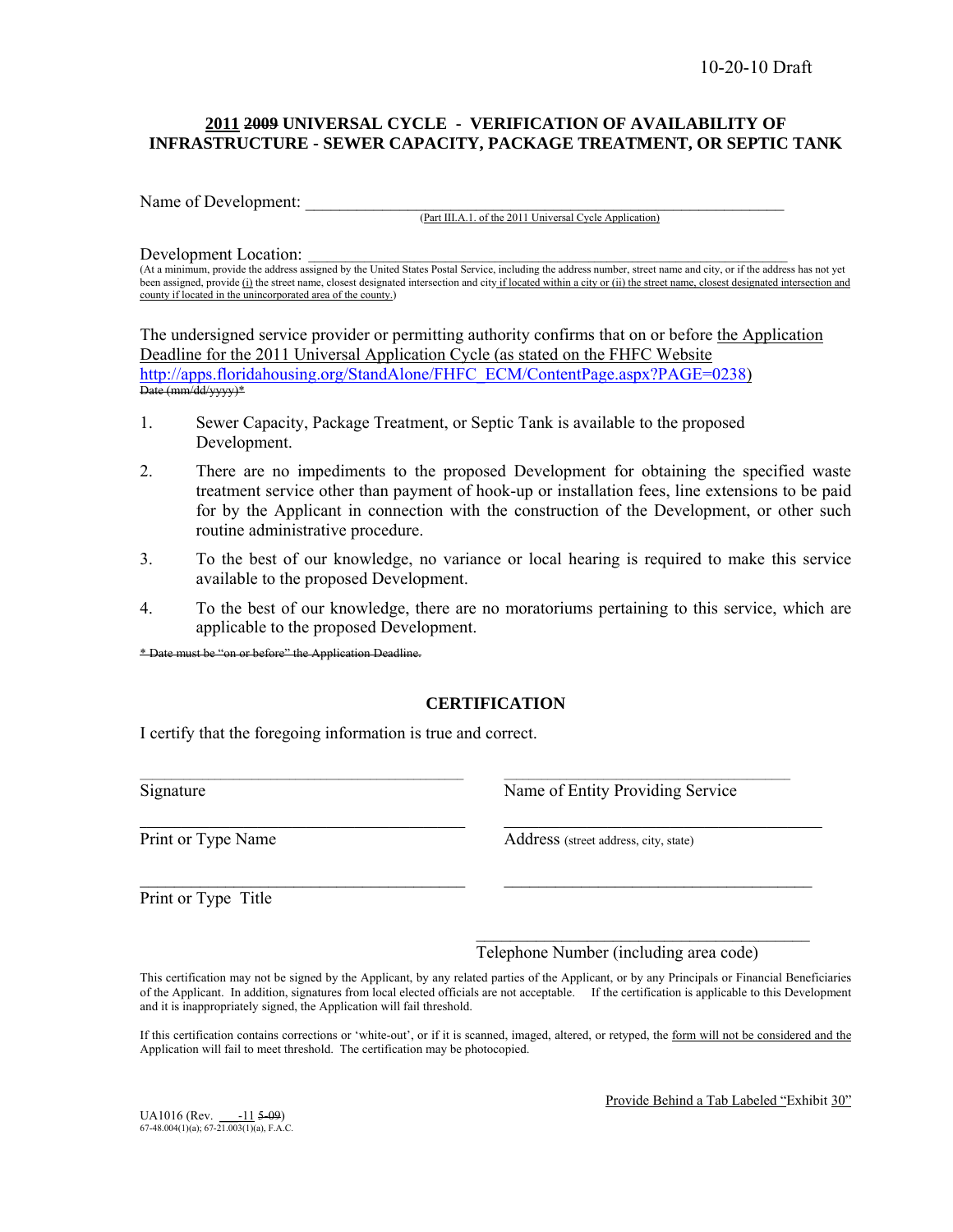### **2011 2009 UNIVERSAL CYCLE - VERIFICATION OF AVAILABILITY OF INFRASTRUCTURE - ROADS**

Name of Development:

(Part III.A.1. of the 2011 Universal Cycle Application)

Development Location:

(At a minimum, provide the address assigned by the United States Postal Service, including the address number, street name and city, or if the address has not yet been assigned, provide (i) the street name, closest designated intersection and city if located within a city or (ii) the street name, closest designated intersection and county if located in the unincorporated area of the county.)

The undersigned local government representative confirms that on or before the Application Deadline for the 2011 Universal Application Cycle (as stated on the FHFC Website http://apps.floridahousing.org/StandAlone/FHFC\_ECM/ContentPage.aspx?PAGE=0238): Date (mm/dd/yyyy)\*

- 1. Existing paved roads provide access to the proposed Development or paved roads will be constructed as part of the proposed Development.
- 2. There are no impediments to the proposed Development using the roads other than payment of impact fees or providing curb cuts, turn lanes, signalization, or securing required final approvals and permits for the proposed Development.
- 3. The execution of this verification is not a granting of traffic concurrency approval for the proposed Development.
- 4. To the best of our knowledge, there are no moratoriums pertaining to road usage which are applicable to the proposed Development.

\* Date must be "on or before" the Application Deadline.

### **CERTIFICATION**

 $\mathcal{L}_\mathcal{L} = \{ \mathcal{L}_\mathcal{L} = \{ \mathcal{L}_\mathcal{L} = \{ \mathcal{L}_\mathcal{L} = \{ \mathcal{L}_\mathcal{L} = \{ \mathcal{L}_\mathcal{L} = \{ \mathcal{L}_\mathcal{L} = \{ \mathcal{L}_\mathcal{L} = \{ \mathcal{L}_\mathcal{L} = \{ \mathcal{L}_\mathcal{L} = \{ \mathcal{L}_\mathcal{L} = \{ \mathcal{L}_\mathcal{L} = \{ \mathcal{L}_\mathcal{L} = \{ \mathcal{L}_\mathcal{L} = \{ \mathcal{L}_\mathcal{$ 

\_\_\_\_\_\_\_\_\_\_\_\_\_\_\_\_\_\_\_\_\_\_\_\_\_\_\_\_\_\_\_\_\_\_ \_\_\_\_\_\_\_\_\_\_\_\_\_\_\_\_\_\_\_\_\_\_\_\_\_\_\_\_\_\_\_\_

 $\mathcal{L}_\text{max} = \frac{1}{2} \sum_{i=1}^n \mathcal{L}_\text{max}(\mathbf{z}_i - \mathbf{z}_i)$ 

 $\mathcal{L}_\text{max}$  and  $\mathcal{L}_\text{max}$  and  $\mathcal{L}_\text{max}$  and  $\mathcal{L}_\text{max}$  and  $\mathcal{L}_\text{max}$ 

I certify that the foregoing information is true and correct.

Signature Name of Local Government

Print or Type Name Address (street address, city, state)

Print or Type Title

Telephone Number (including area code)

This certification may not be signed by the Applicant, by any related parties of the Applicant, or by any Principals or Financial Beneficiaries of the Applicant. In addition, signatures from local elected officials are not acceptable. If the certification is applicable to this Development and it is inappropriately signed, the Application will fail threshold.

If this certification contains corrections or 'white-out', or if it is scanned, imaged, altered, or retyped, the form will not be considered and the Application will fail to meet threshold. The certification may be photocopied.

Provide Behind a Tab Labeled "Exhibit 31"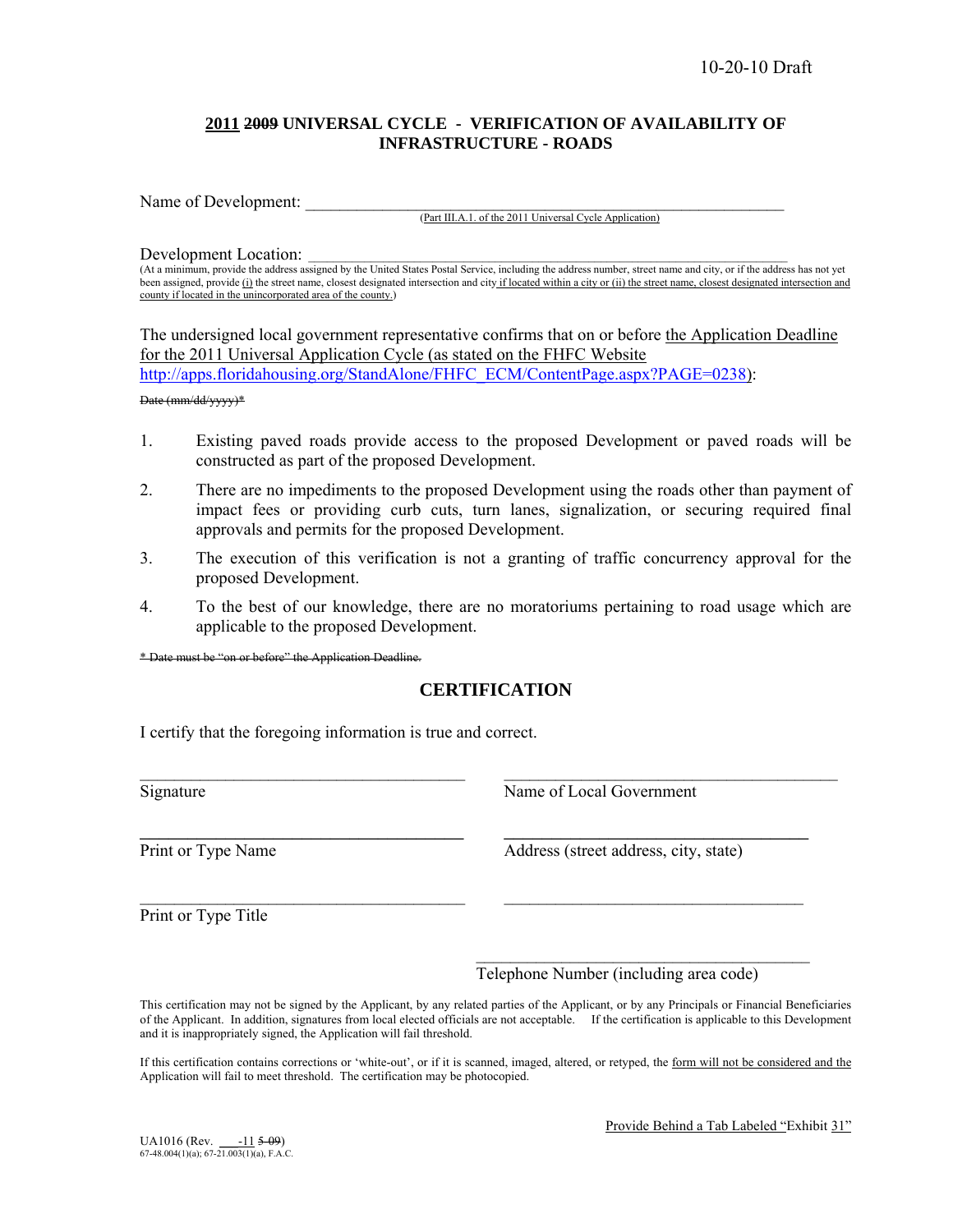#### **2011 2009 UNIVERSAL CYCLE - LOCAL GOVERNMENT VERIFICATION THAT DEVELOPMENT IS CONSISTENT WITH ZONING AND LAND USE REGULATIONS**

| Name of Development:<br>(Part III.A.1. of the 2011 Universal Cycle Application)                                                                                                                                                                                                                                                                                                                                                          |
|------------------------------------------------------------------------------------------------------------------------------------------------------------------------------------------------------------------------------------------------------------------------------------------------------------------------------------------------------------------------------------------------------------------------------------------|
| Development Location:<br>At a minimum, provide the address assigned by the United States Postal Service, including the address number, street name and city, or if the address has not yet<br>been assigned, provide (i) the street name, closest designated intersection and city if located within a city or (ii) the street name, closest designated intersection and<br>county if located in the unincorporated area of the county.) |
|                                                                                                                                                                                                                                                                                                                                                                                                                                          |
| Total Number of Units in Development:<br>(Part III.A.6. of 2009 Universal Cycle Application)                                                                                                                                                                                                                                                                                                                                             |
| The undersigned Local Government official confirms that on or before the Application Deadline for the<br>2011 Universal Application Cycle (as stated on the FHFC Website<br>http://apps.floridahousing.org/StandAlone/FHFC_ECM/ContentPage.aspx?PAGE=0238):<br>Date (mm/dd/vvvv) <sup>*</sup>                                                                                                                                            |
| (1)<br>The number of units (not buildings) allowed for this development site (if restricted) is: _______<br>and/or<br>if a PUD, the number of units (not buildings) allowed per development site is:<br>$\alpha$<br>if not a PUD and development site is subject to existing special use or similar permit, number of units allowed for<br>this development site is: ; and                                                               |
| (2)<br>The zoning designation for the referenced Development site is<br>: and                                                                                                                                                                                                                                                                                                                                                            |

(3) The intended use is consistent with current land use regulations and the referenced zoning designation or, if the Development consists of rehabilitation, the intended use is allowed as a legally non-conforming use. To the best of my knowledge, there are no additional land use regulation hearings or approvals required to obtain the zoning classification or density described herein. Assuming compliance with the applicable land use regulations, there are no known conditions which would preclude construction or rehabilitation (as the case may be) of the referenced Development on the proposed site.

#### on or before" the Application Deadline.

#### **CERTIFICATION**

I certify that the City/County of  $\qquad$  has vested in me the authority

(Name of City/County) to verify consistency with local land use regulations and the zoning designation specified above or, if the Development consists of rehabilitation, the intended use is allowed as a "legally non-conforming use" and I further certify that the foregoing information is true and correct. In addition, if the proposed Development site is in the Florida Keys Area as defined in Rule Chapters 67-21 and 67-48, F.A.C., I further certify that the Applicant has obtained the necessary Rate of Growth Ordinance (ROGO) allocations from the Local Government.

Signature Print or Type Name

Print or Type Title

This certification must be signed by the applicable City's or County's Director of Planning and Zoning, chief appointed official (staff) responsible for determination of issues related to comprehensive planning and zoning, City Manager, or County Manager/Administrator/Coordinator. Signatures from local elected officials are not acceptable, nor are other signatories. If the certification is applicable to this Development and it is inappropriately signed, the Application will fail to meet threshold.

If this certification contains corrections or 'white-out', or if it is scanned, imaged, altered, or retyped, the form will not be considered and the Application will fail to meet threshold. The certification may be photocopied.

Provide Behind a Tab Labeled "Exhibit 32"

UA1016 (Rev.  $\frac{-11}{67}$  = 09) 67-48.004(1)(a); 67-21.003(1)(a), F.A.C.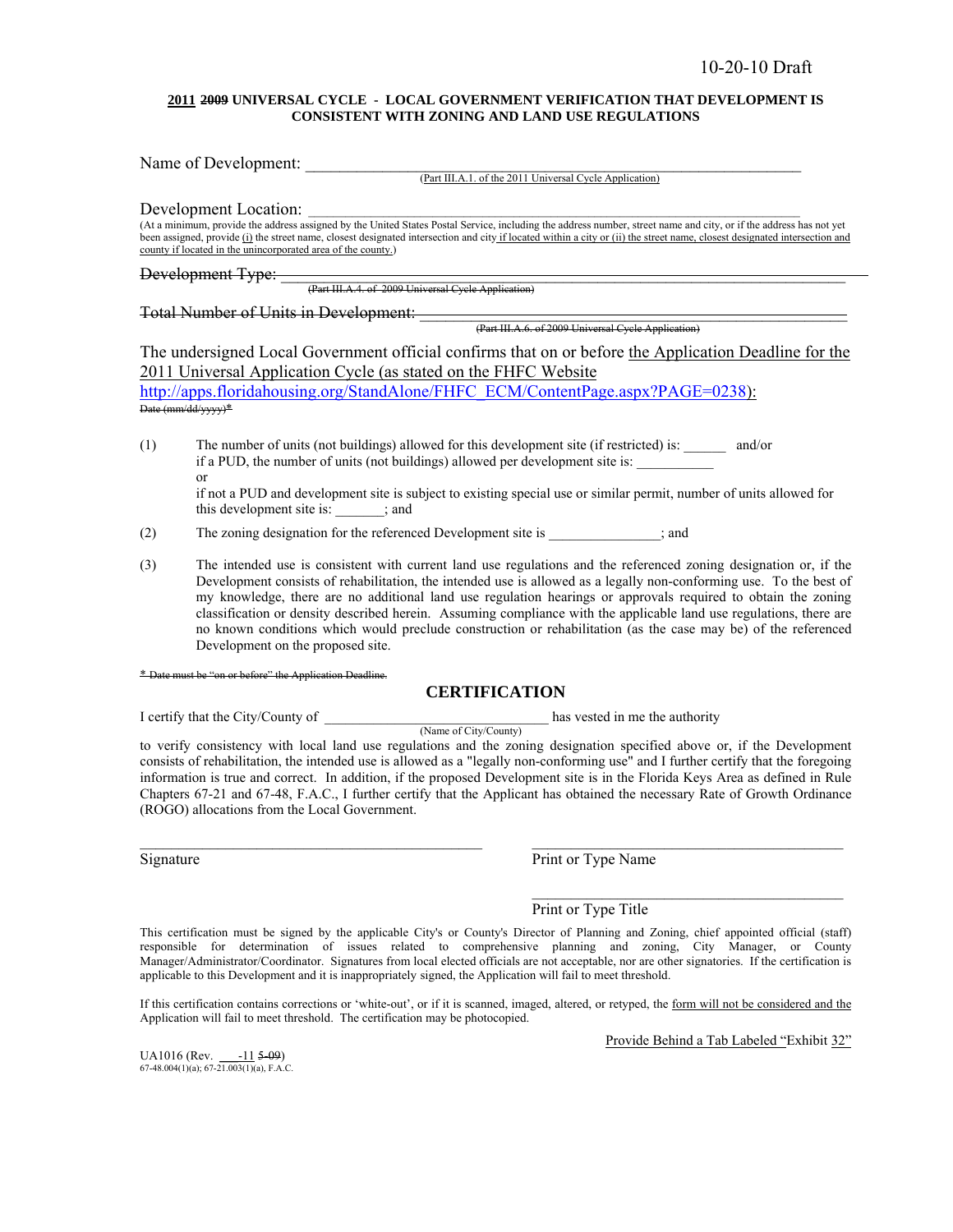### **2011 2009 UNIVERSAL CYCLE - LOCAL GOVERNMENT VERIFICATION THAT PERMITS ARE NOT REQUIRED FOR THIS DEVELOPMENT**

Name of Development:

(Part III.A.1. of the 2011 Universal Cycle Application)

Development Location:

(At a minimum, provide the address assigned by the United States Postal Service, including the address number, street name and city, or if the address has not yet been assigned, provide (i) the street name, closest designated intersection and city if located within a city or (ii) the street name, closest designated intersection and county if located in the unincorporated area of the county.)

Building permits: If no building permits are required for the rehabilitation of the referenced Development site, complete the following certification:

### **CERTIFICATION**

I certify that the foregoing information is true and correct and that the City/County of  $\frac{N_{\text{ame of City}/\text{Country}}}{N_{\text{ame of City}/\text{Country}}}$ 

has vested in me the authority to verify that the rehabilitation of the referenced Development site does not require the issuance of building permits. In addition, if the proposed Development site is in the Florida Keys Area as defined in Rule Chapters 67-21 and 67-48, F.A.C., I further certify that the Applicant has obtained the necessary Rate of Growth Ordinance (ROGO) allocations from the Local Government.

 $\_$ 

 $\mathcal{L}_\text{max}$  and  $\mathcal{L}_\text{max}$  and  $\mathcal{L}_\text{max}$  and  $\mathcal{L}_\text{max}$  and  $\mathcal{L}_\text{max}$ 

Signature Print or Type Name

Print or Type Title

This certification must be signed by the applicable City's or County's Director of Planning and Zoning, chief appointed official (staff) responsible for determination of issues related to comprehensive planning and zoning, City Manager, or County Manager / Administrator / Coordinator. Signatures from local elected officials are not acceptable, nor are other signatories. If this certification is applicable to this Development and it is inappropriately signed, this Application will fail to meet threshold.

If this certification contains corrections or 'white-out', or if it is scanned, imaged, altered, or retyped, the form will not be considered and the Application will fail to meet threshold. The certification may be photocopied.

Provide Behind a Tab Labeled "Exhibit 32"

UA1016 (Rev.  $\frac{-11}{67-48.004(1)(a)}$ ; 67-21.003(1)(a), F.A.C.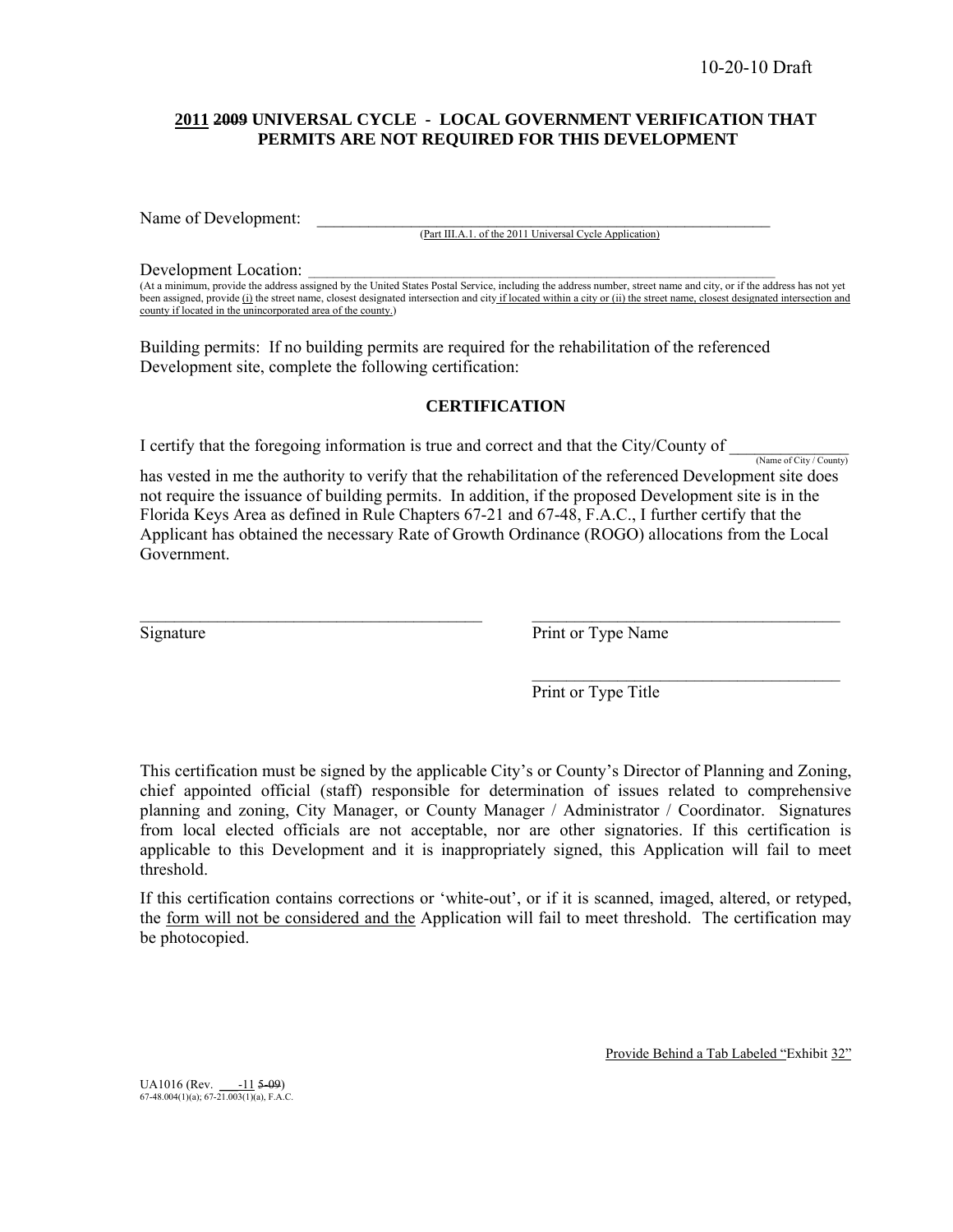#### **2011 2009 UNIVERSAL CYCLE - VERIFICATION OF ENVIRONMENTAL SAFETY - PHASE I ENVIRONMENTAL SITE ASSESSMENT**

|    | Name of Development:                                                                                         | (Part III.A.1. of the 2011 Universal Cycle Application)                                                                                                                                                                                                                                                                                          |
|----|--------------------------------------------------------------------------------------------------------------|--------------------------------------------------------------------------------------------------------------------------------------------------------------------------------------------------------------------------------------------------------------------------------------------------------------------------------------------------|
|    | Development Location:                                                                                        |                                                                                                                                                                                                                                                                                                                                                  |
|    | county if located in the unincorporated area of the county.)                                                 | (At a minimum, provide the address assigned by the United States Postal Service, including the address number, street name and city, or if the address has not yet<br>been assigned, provide (i) the street name, closest designated intersection and city if located within a city or (ii) the street name, closest designated intersection and |
|    | referenced Development site was conducted by the undersigned environmental firm as of                        | As a representative of the firm that performed the Phase I Environmental Site Assessment (ESA), I certify that a Phase I ESA of the above<br>and<br>That is the Same of Phase I ESA – mm/dd/yyyyy)<br>and                                                                                                                                        |
|    | such Phase I ESA meets the standards of ASTM Practice #E-1527-05.                                            |                                                                                                                                                                                                                                                                                                                                                  |
|    | Check all that apply in Items 1, 2 and 3 below:                                                              |                                                                                                                                                                                                                                                                                                                                                  |
| 1. | condition changed since the date of the original Phase I ESA?                                                | If the Phase I ESA is over 12 months old from the Application Deadline for this Application, has the site's environmental                                                                                                                                                                                                                        |
|    | Yes<br>No                                                                                                    |                                                                                                                                                                                                                                                                                                                                                  |
|    | If "Yes", to demonstrate the condition of the site, the signatory must answer question $(1)$ or $(2)$ below: |                                                                                                                                                                                                                                                                                                                                                  |
|    | $\Box$ (1) an update to the original Phase I ESA was prepared on                                             | (Date - mm/dd/yyyy)<br>(Date of update must be within 12 months of the Application Deadline for this Application), or                                                                                                                                                                                                                            |
|    | (2) a new Phase I ESA was prepared on                                                                        | (Date - mm/dd/yyyy)<br>(Date of new Phase I ESA must be within 12 months of the Application Deadline for this Application).                                                                                                                                                                                                                      |
|    |                                                                                                              | Note: The Corporation will not consider a Phase II ESA to be a substitute for the updated Ph. I ESA or new Ph. I ESA.                                                                                                                                                                                                                            |
| 2. | indicate which of the following (Item a. or b.) applies:                                                     | If there are one or more existing buildings on the proposed site, the presence or absence of asbestos or asbestos containing<br>materials and lead based paint must be addressed either as a part of the Phase I ESA or as a separate report. The signatory must                                                                                 |
|    | a.<br>lead based paint; or                                                                                   | the Phase I ESA referenced above addresses the presence or absence of asbestos or asbestos containing materials and                                                                                                                                                                                                                              |
|    | $\Box$ b.<br>incorporated by reference in the Phase I ESA.                                                   | separate report(s) addressing the presence or absence of asbestos or asbestos containing materials and lead-based paint have<br>been prepared and the undersigned has reviewed the separate report(s). Such separate report(s) may or may not be                                                                                                 |
| 3. |                                                                                                              | If the Phase I ESA discloses potential problems (including, but not limited to asbestos or asbestos containing materials, lead-based<br>paint, radon gas, etc.) on the proposed site, the signatory must indicate which of the following (Item a., b., or c.) applies:                                                                           |
|    | $\Box$ a.<br>or                                                                                              | environmental safety conditions on the site require remediation and a plan that includes anticipated costs and estimated<br>time needed to complete the remediation has been prepared, either as a part of the Phase I ESA or as a separate report;                                                                                              |
|    | b.                                                                                                           | a Phase II ESA is required or recommended (the firm that performed the Phase II ESA, even if it is the same firm that<br>prepared the Phase I ESA, MUST complete and execute the Phase II Environmental Site Assessment Verification); or                                                                                                        |
|    | c.                                                                                                           | although environmental safety conditions exist on the site, no remediation or further study is required or recommended.                                                                                                                                                                                                                          |
|    |                                                                                                              | <b>CERTIFICATION</b>                                                                                                                                                                                                                                                                                                                             |
|    | I certify that the foregoing information is true and correct.                                                |                                                                                                                                                                                                                                                                                                                                                  |
|    | Authorized Signature                                                                                         | Name of Firm that Performed the Phase I ESA                                                                                                                                                                                                                                                                                                      |
|    | Print or Type Name of Signatory                                                                              | Address of Environmental Firm (street address, city, state)                                                                                                                                                                                                                                                                                      |
|    |                                                                                                              |                                                                                                                                                                                                                                                                                                                                                  |
|    | Print or Type Title of Signatory                                                                             | Telephone Number Including Area Code                                                                                                                                                                                                                                                                                                             |

This certification must be signed by a representative of the firm that performed the Phase I ESA for the proposed Development location.If this certification contains corrections or 'white-out', or if it is scanned, imaged, altered, or retyped, the form will not be considered and the Application will fail to meet threshold. The certification may be photocopied.

UA1016 (Rev. \_\_\_-11 5-09) 67-48.004(1)(a); 67-21.003(1)(a), F.A.C.

Provide Behind a Tab Labeled "Exhibit 33"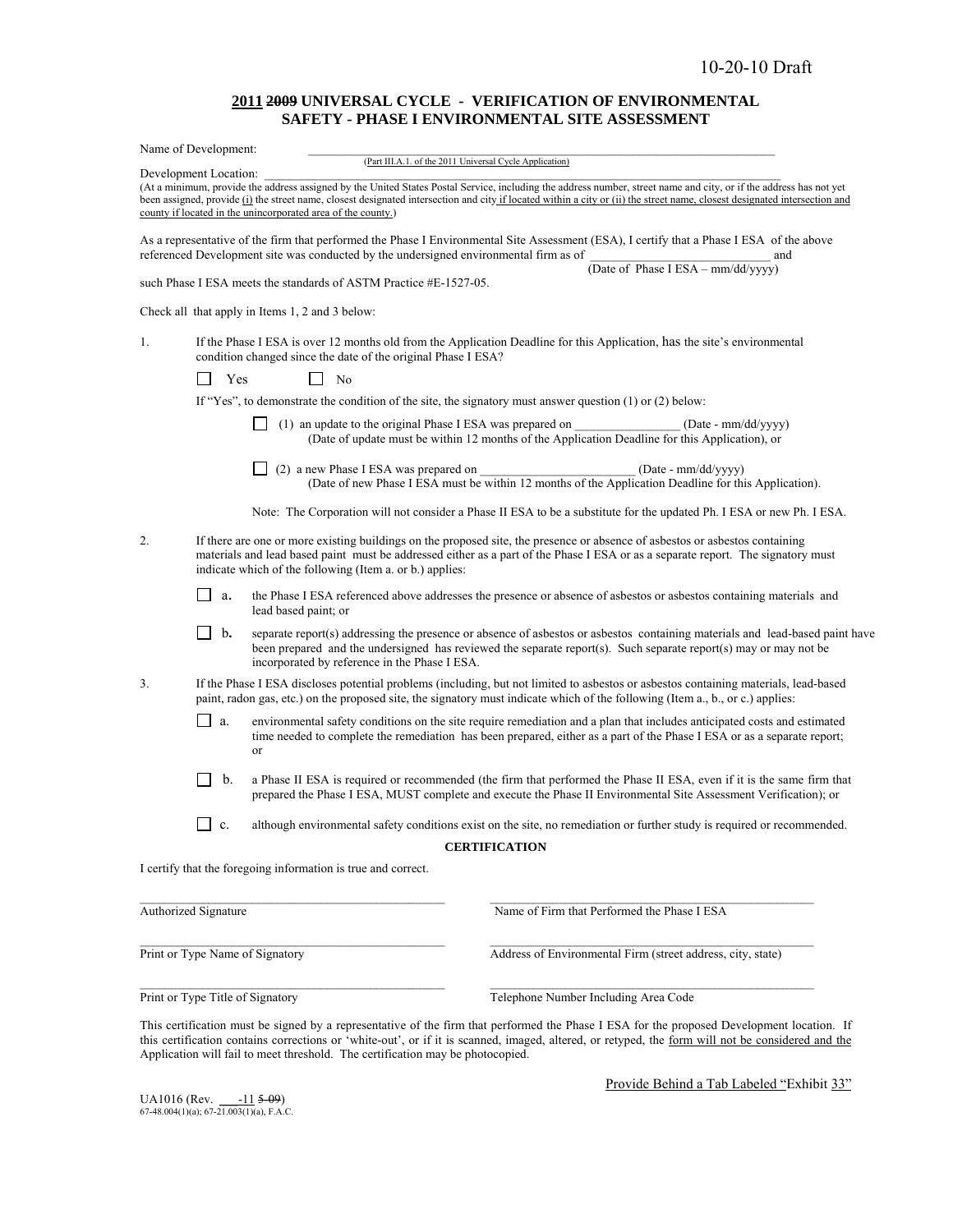### **2011 2009 UNIVERSAL CYCLE - VERIFICATION OF ENVIRONMENTAL SAFETY - PHASE II ENVIRONMENTAL SITE ASSESSMENT**

Name of Development:

(Part III.A.1. of the 2011 Universal Cycle Application)

Development Location:

(At a minimum, provide the address assigned by the United States Postal Service, including the address number, street name and city, or if the address has not yet been assigned, provide (i) the street name, closest designated intersection and city if located within a city or (ii) the street name, closest designated intersection and county if located in the unincorporated area of the county.)

As a representative of the firm that performed the Phase II Environmental Site Assessment (ESA), I certify that:

1. A Phase II ESA of the above referenced Development location was required or recommended by the Phase I ESA. The Phase II ESA was conducted by the undersigned environmental firm as of  $\frac{1}{2}$  in accordance with ASTM Practice #E-1903-97(2002). (Date of Phase II ESA – mm/dd/yyyy)

If the Phase II ESA is over 12 months old from the Application Deadline for this Application, has the site's environmental condition changed since the date of the Phase II ESA?

 $\begin{array}{|c|c|c|c|c|c|c|c|c|} \hline \end{array}$  No  $\begin{array}{|c|c|c|c|c|c|c|c|c|} \hline \end{array}$  No  $\begin{array}{|c|c|c|c|c|c|c|c|c|} \hline \end{array}$ 

 If "Yes", to demonstrate the condition of the site, an update to the original Phase II ESA was prepared on

(Date of Update to Phase II ESA –  $mm/dd/yyyy^*$ )

- \* Date of the update to the Phase II ESA, as stated above, must be within 12 months of the Application Deadline for this Application)
- 2.If the Phase II ESA disclosed potential problems (including, but not limited to asbestos or asbestos containing materials, lead-based paint, radon gas, etc.) on the proposed site, a plan that includes anticipated costs and estimated time needed to complete the remediation has been prepared either as a part of the Phase II ESA or as a separate report.

### **CERTIFICATION**

 $\mathcal{L}_\text{max} = \frac{1}{2} \sum_{i=1}^n \mathcal{L}_\text{max}(\mathbf{z}_i - \mathbf{z}_i)$ 

 $\mathcal{L}_\text{max} = \mathcal{L}_\text{max} = \mathcal{L}_\text{max} = \mathcal{L}_\text{max} = \mathcal{L}_\text{max} = \mathcal{L}_\text{max} = \mathcal{L}_\text{max} = \mathcal{L}_\text{max} = \mathcal{L}_\text{max} = \mathcal{L}_\text{max} = \mathcal{L}_\text{max} = \mathcal{L}_\text{max} = \mathcal{L}_\text{max} = \mathcal{L}_\text{max} = \mathcal{L}_\text{max} = \mathcal{L}_\text{max} = \mathcal{L}_\text{max} = \mathcal{L}_\text{max} = \mathcal{$ 

I certify that the foregoing information is true and correct.

Authorized Signature Name of Firm that Performed the Ph. II ESA

Print or Type Name of Signatory Address of Environmental Firm (street address, city, state)

Print or Type Title of Signatory Telephone Number Including Area Code

This certification must be signed by a representative of the firm that performed the Phase II ESA for the proposed Development location. If this certification contains corrections or 'white-out', or if it is scanned, imaged, altered, or retyped, the form will not be considered and the Application will fail to meet threshold. The certification may be photocopied.

Provide Behind a Tab Labeled "Exhibit 34"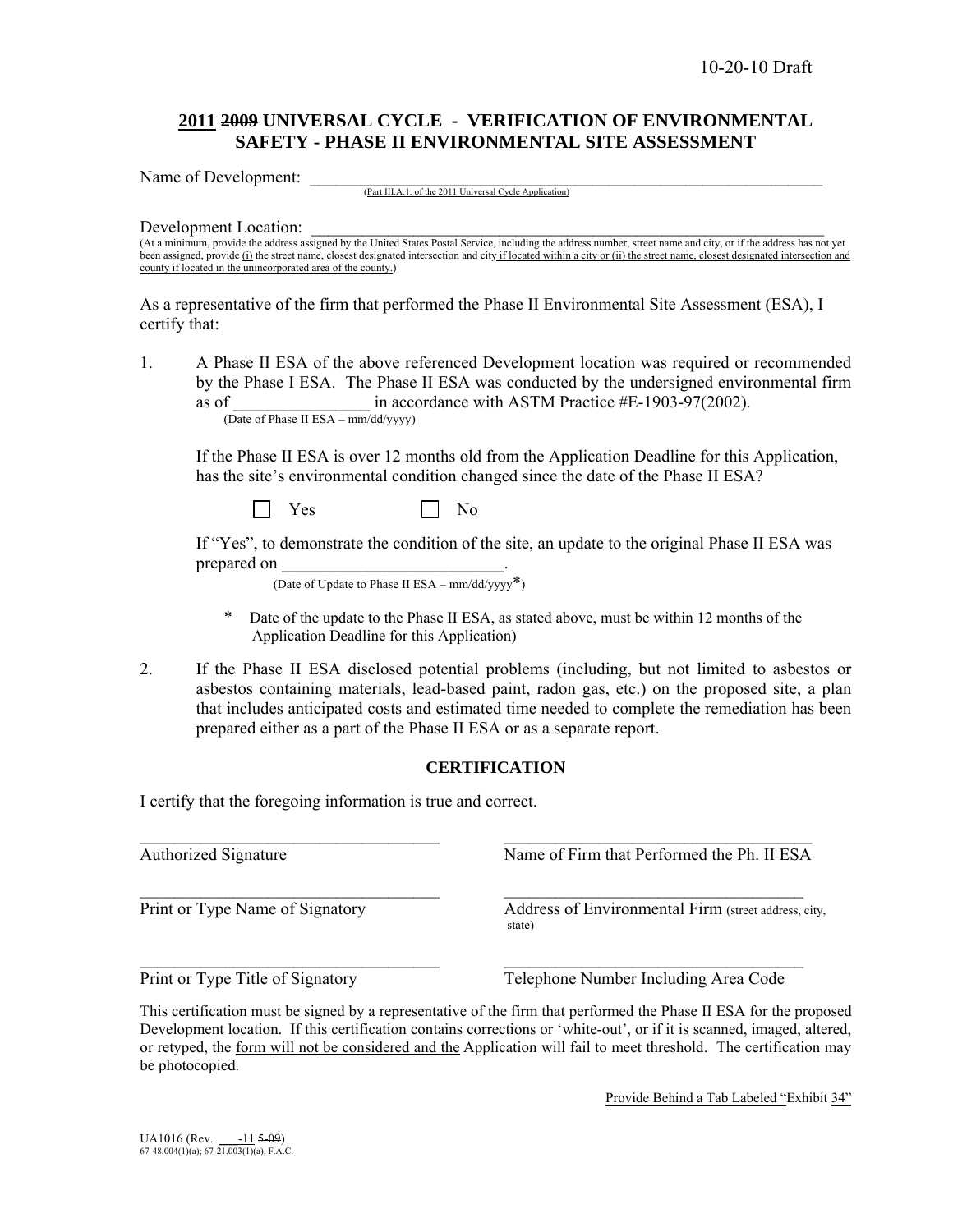#### **2011 2009 UNIVERSAL CYCLE - VERIFICATION OF INCLUSION IN LOCAL HOMELESS ASSISTANCE CONTINUUM OF CARE PLAN BY LEAD AGENCY**

| (Part III.A.1. of the 2011 Universal Application)                                                                                                                                                                                                                                                                                                                                                                                         |
|-------------------------------------------------------------------------------------------------------------------------------------------------------------------------------------------------------------------------------------------------------------------------------------------------------------------------------------------------------------------------------------------------------------------------------------------|
| Development Location:<br>(At a minimum, provide the address assigned by the United States Postal Service, including the address number, street name and city, or if the address has not yet<br>been assigned, provide (i) the street name, closest designated intersection and city if located within a city or (ii) the street name, closest designated intersection and<br>county if located in the unincorporated area of the county.) |
| Catchment Area:                                                                                                                                                                                                                                                                                                                                                                                                                           |
| Lead Agency (if it has<br>been designated):                                                                                                                                                                                                                                                                                                                                                                                               |
| The Lord Agency Capitro Cotolement Ages identified charge confirmed that the Development identified charge mosts                                                                                                                                                                                                                                                                                                                          |

The Lead Agency for the Catchment Area identified above confirms that the Development identified above meets the following criteria:

- 1. The proposed Development is located within the Catchment Area identified above;
- 2. The nature and scope of the proposed Development is in conformance with the Local Homeless Assistance Continuum of Care Plan that is on file, at the time of Application Deadline, with the State Office on Homelessness; and
- 3. The proposed Development is specifically included in the list of activities to be undertaken as part of the implementation of the Local Homeless Assistance Continuum of Care Plan that is on file, at the time of Application Deadline, with the State Office on Homelessness.

#### **CERTIFICATION BY THE LEAD AGENCY OF INCLUSION IN LOCAL HOMELESS CONTINUUM OF CARE PLAN:**

I certify that the above information is true and correct.

Signature Print or Type Name

Print or Type Agency Name Print or Type Title

Name of Development:

**-OR-**

The State Office on Homelessness confirms that the Development identified above meets the following criteria:

1. The proposed Development is located within the Catchment Area identified above, and

 $\mathcal{L}_\text{max}$  , and the set of the set of the set of the set of the set of the set of the set of the set of the set of

 $\mathcal{L}_\text{max}$  , and the set of the set of the set of the set of the set of the set of the set of the set of the set of

2. The proposed Development is in a Catchment Area for which no Local Homeless Assistance Continuum of Care Plan has been recognized by the State Office on Homelessness at the time of Application Deadline.

### **CERTIFICATION BY THE STATE OFFICE ON HOMELESSNESS THAT NO LOCAL HOMELESS CONTINUUM OF CARE PLAN EXISTS:**

I certify that the above information is true and correct.

Signature

Print or Type Name Print or Type Name Print or Type Title

Provide Behind a Tab Labeled "Exhibit 35"

This certification must be signed by the authorized signatory from the Lead Agency or from the State Office on Homelessness. Other signatories are not acceptable. If the certification is inappropriately signed, the Application will not qualify for the Homeless Demographic Commitment. If the certification contains corrections or 'white-out' or if it is scanned, imaged, altered, or retyped, the Application will fail to qualify for the Homeless Demographic Commitment and will fail threshold. The certification may be photocopied.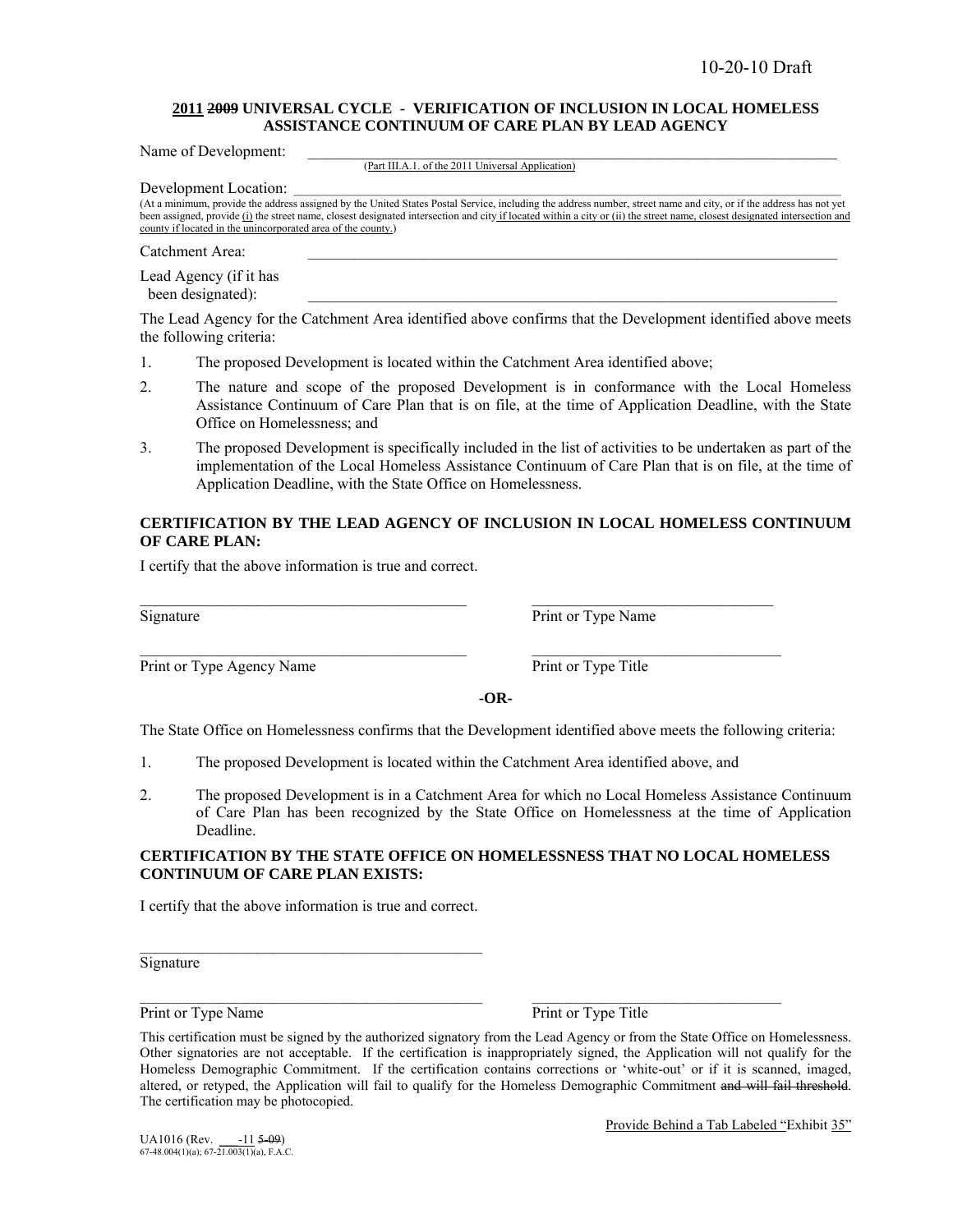| 2009 Universal Cycle Applicant Notification to Special Needs Household |
|------------------------------------------------------------------------|
| <b>Referral Agency</b>                                                 |

| Ŧθ.   |                                                                                                                                                                                                                                                        |                                                                                                                                                                                                                                                                                                                                                          |                          |                                                                |                |
|-------|--------------------------------------------------------------------------------------------------------------------------------------------------------------------------------------------------------------------------------------------------------|----------------------------------------------------------------------------------------------------------------------------------------------------------------------------------------------------------------------------------------------------------------------------------------------------------------------------------------------------------|--------------------------|----------------------------------------------------------------|----------------|
|       |                                                                                                                                                                                                                                                        |                                                                                                                                                                                                                                                                                                                                                          |                          |                                                                |                |
|       |                                                                                                                                                                                                                                                        |                                                                                                                                                                                                                                                                                                                                                          |                          |                                                                |                |
|       |                                                                                                                                                                                                                                                        |                                                                                                                                                                                                                                                                                                                                                          |                          |                                                                |                |
|       |                                                                                                                                                                                                                                                        |                                                                                                                                                                                                                                                                                                                                                          |                          |                                                                |                |
|       |                                                                                                                                                                                                                                                        |                                                                                                                                                                                                                                                                                                                                                          |                          |                                                                |                |
|       |                                                                                                                                                                                                                                                        | (Names of ALL participating Special Needs Household Referral Agencies for the county where the proposed Development will be located, as<br>included on the Florida Housing Finance Corporation Special Needs Household Referral Agency Participation List. - The participation list is<br>available on the Corporation's Website www.floridahousing.org. |                          |                                                                |                |
| From: |                                                                                                                                                                                                                                                        |                                                                                                                                                                                                                                                                                                                                                          |                          |                                                                |                |
|       |                                                                                                                                                                                                                                                        |                                                                                                                                                                                                                                                                                                                                                          |                          |                                                                |                |
|       |                                                                                                                                                                                                                                                        | (Name of Applicant Name of Contact Person, and mailing Address)                                                                                                                                                                                                                                                                                          |                          |                                                                |                |
|       | This notification is to inform your agency, serving as a participating Special Needs Household Referral                                                                                                                                                |                                                                                                                                                                                                                                                                                                                                                          |                          |                                                                |                |
|       | Agency, that our organization is planning to apply for funding from Florida Housing Finance                                                                                                                                                            |                                                                                                                                                                                                                                                                                                                                                          |                          |                                                                |                |
|       | Corporation in its 2009 Universal Application Cycle to develop affordable rental housing in                                                                                                                                                            |                                                                                                                                                                                                                                                                                                                                                          |                          |                                                                |                |
|       | Name of County                                                                                                                                                                                                                                         |                                                                                                                                                                                                                                                                                                                                                          |                          | County and, if funded (i) a minimum of 50 percent of the units |                |
|       | set aside for Extremely Low Income (ELI) Households will be reserved for a Special Needs                                                                                                                                                               |                                                                                                                                                                                                                                                                                                                                                          |                          |                                                                |                |
|       | Households, as defined in Rule 67-48.002, F.A.C., and (ii) during the credit underwriting phase a                                                                                                                                                      |                                                                                                                                                                                                                                                                                                                                                          |                          |                                                                |                |
|       | determination will be made as to the population(s) to be served and the applicable agreement(s) will be                                                                                                                                                |                                                                                                                                                                                                                                                                                                                                                          |                          |                                                                |                |
|       | entered into between our organization and the applicable participating agency/agencies.                                                                                                                                                                |                                                                                                                                                                                                                                                                                                                                                          |                          |                                                                |                |
|       | The following is preliminary information regarding the proposed Development:                                                                                                                                                                           |                                                                                                                                                                                                                                                                                                                                                          |                          |                                                                |                |
|       | Name of proposed Development:                                                                                                                                                                                                                          |                                                                                                                                                                                                                                                                                                                                                          |                          |                                                                |                |
|       | <b>Development Location:</b>                                                                                                                                                                                                                           |                                                                                                                                                                                                                                                                                                                                                          |                          |                                                                |                |
|       |                                                                                                                                                                                                                                                        |                                                                                                                                                                                                                                                                                                                                                          |                          |                                                                |                |
|       |                                                                                                                                                                                                                                                        | (At a minimum, provide the address assigned by the United States Postal Service, including the address number, street name<br>and city, or if the address has not yet been assigned, provide the street name, closest designated intersection and city)                                                                                                  |                          |                                                                |                |
|       | <b>Total Number of Units in proposed Development:</b>                                                                                                                                                                                                  |                                                                                                                                                                                                                                                                                                                                                          |                          |                                                                |                |
|       |                                                                                                                                                                                                                                                        |                                                                                                                                                                                                                                                                                                                                                          |                          |                                                                |                |
|       | <b>Signature of Applicant</b>                                                                                                                                                                                                                          |                                                                                                                                                                                                                                                                                                                                                          | Name (typed or printed)  |                                                                |                |
|       |                                                                                                                                                                                                                                                        |                                                                                                                                                                                                                                                                                                                                                          |                          |                                                                |                |
|       |                                                                                                                                                                                                                                                        |                                                                                                                                                                                                                                                                                                                                                          | Title (typed or printed) |                                                                |                |
|       | This notification will not be considered and the Application will fail threshold if the notification contains corrections or<br>'white out' or if the notification is scanned, imaged, altered, or retyped. This notification form may be photocopied. |                                                                                                                                                                                                                                                                                                                                                          |                          |                                                                |                |
|       |                                                                                                                                                                                                                                                        |                                                                                                                                                                                                                                                                                                                                                          |                          |                                                                | <b>Exhibit</b> |
|       | UA1016 (Rev. 5-09)<br>$67-48.004(1)(a); 67-21.003(1)(a), F.A.C.$                                                                                                                                                                                       |                                                                                                                                                                                                                                                                                                                                                          |                          |                                                                |                |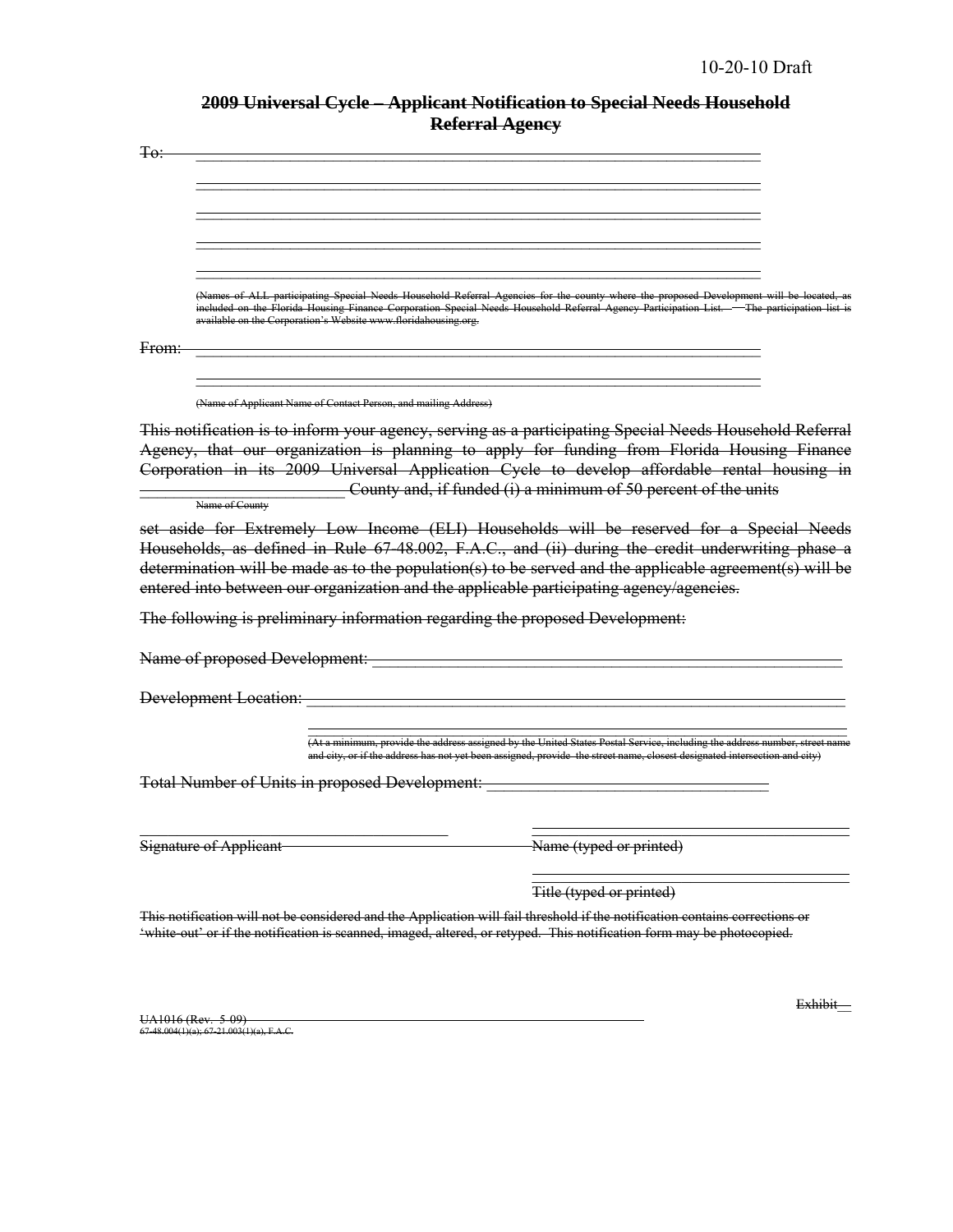### **2011 2009 UNIVERSAL CYCLE - LOCAL GOVERNMENT VERIFICATION OF CONTRIBUTION - GRANT**

Name of Development:

(Part III.A.1. of the 2011 Universal Application)

Development Location:

(At a minimum, provide the address assigned by the United States Postal Service, including the address number, street name and city, or if the address has not yet been assigned, provide (i) the street name, closest designated intersection and city if located within a city or (ii) the street name, closest designated intersection and county if located in the unincorporated area of the county.)

On of before the Application Deadline for the 2011 Universal Application Cycle (as stated on the FHFC Website http://apps.floridahousing.org/StandAlone/FHFC\_ECM/ContentPage.aspx?PAGE=0238) the City/County of \_\_\_\_\_\_\_\_\_\_\_\_\_\_\_\_\_\_\_\_\_\_\_\_\_\_\_\_\_\_\_\_ committed \$\_\_\_\_\_\_\_\_\_\_\_\_\_\_\_\_\_\_as a grant to the Applicant for its use (Name of City or County) Date (mm/dd/yyyy)\*

solely for assisting the proposed Development referenced above. The City/County does not expect to be repaid or reimbursed by the Applicant, or any other entity, provided the funds are expended solely for the Development referenced above. No consideration or promise of consideration has been given with respect to the grant. For purposes of the foregoing, the promise of providing affordable housing does not constitute consideration. This grant is provided specifically with respect to the proposed Development. The source of the grant is:  $\frac{1}{(e.g., SHIP, HOME, CDBG)}$ 

The following government point of contact can verify the above stated contribution:

Name of Government Contact: \_\_\_\_\_\_\_\_\_\_\_\_\_\_\_\_\_\_\_\_\_\_\_\_\_\_\_\_\_\_\_\_\_\_\_\_\_\_\_\_\_\_\_\_\_\_\_\_\_\_\_\_\_\_\_\_\_\_\_\_\_\_\_\_\_ Address (street address and city): \_\_\_\_\_\_\_\_\_\_\_\_\_\_\_\_\_\_\_\_\_\_\_\_\_\_\_\_\_\_\_\_\_\_\_\_\_\_\_\_\_\_\_\_\_\_\_\_\_\_\_\_\_\_\_\_\_\_\_\_\_\_\_\_\_\_\_

 $\mathcal{L}_\text{max}$  , and the set of the set of the set of the set of the set of the set of the set of the set of the set of the set of the set of the set of the set of the set of the set of the set of the set of the set of the Telephone Number:

\* Date must be "on or before" the Application Deadline.

#### **CERTIFICATION**

I certify that the foregoing information is true and correct and that this commitment is effective through

 $\mathcal{L}_\text{max}$ 

 $\mathcal{L}_\text{max}$ 

Date (mm/dd/yyyy)

 $\mathcal{L}_\text{max}$  and  $\mathcal{L}_\text{max}$  and  $\mathcal{L}_\text{max}$ 

Signature Print or Type Name

Telephone Number Print or Type Title

This certification must be signed by the chief appointed official (staff) responsible for such approvals, Mayor, City Manager, County Manager/Administrator/Coordinator, Chairperson of the City Council/Commission or Chairperson of the Board of County Commissioners. If the contribution is from a Land Authority organized pursuant to Chapter 380.0663, Florida Statutes, this certification must be signed by the Chair of the Land Authority. One of the authorized persons named above may sign this form for certification of state, federal or Local Government funds initially obtained by or derived from a Local Government that is directly administered by an intermediary such as a housing finance authority, a community reinvestment corporation, or a state-certified Community Housing Development Organization (CHDO). Other signatories are not acceptable. The Applicant will not receive credit for this contribution if the certification is improperly signed. To be considered for points, the amount of the contribution stated on this form must be a precise dollar amount and cannot include words such as estimated, up to, maximum of, not to exceed, etc.

This contribution will not be considered and the Application will fail threshold if the certification contains corrections or 'white-out' or if the certification is scanned, imaged, altered, or retyped. The certification may be photocopied.

The Application may still be eligible for automatic points.

UA1016 (Rev.  $\frac{-11}{67-48.004(1)(a)}$ ; 67-21.003(1)(a), F.A.C.

Provide Behind a Tab Labeled "Exhibit 36"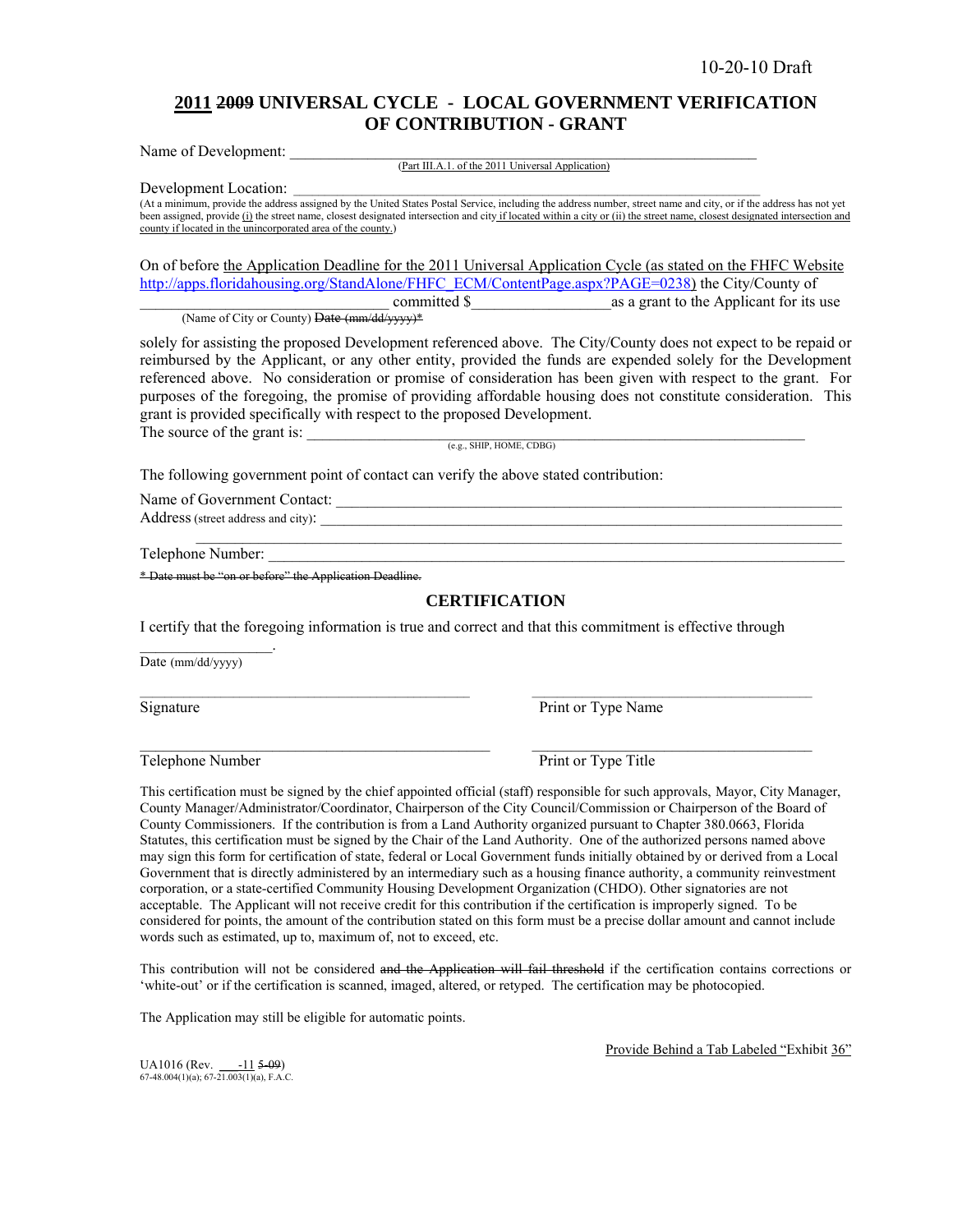### **2011 2009 UNIVERSAL CYCLE - LOCAL GOVERNMENT VERIFICATION OF CONTRIBUTION - FEE WAIVER**

**To be eligible to be considered for points, a sheet showing the computations by which the total amount of each fee waiver is determined must be attached to this verification form. Computations should include, where applicable, waived fee amount per set-aside unit.** 

| Name of Development:                                                                                                                                                                                                                                |                                                                                                                                                                                                                                                                                                                                                                                                                                                                                                                                                                                                                                                                        |  |
|-----------------------------------------------------------------------------------------------------------------------------------------------------------------------------------------------------------------------------------------------------|------------------------------------------------------------------------------------------------------------------------------------------------------------------------------------------------------------------------------------------------------------------------------------------------------------------------------------------------------------------------------------------------------------------------------------------------------------------------------------------------------------------------------------------------------------------------------------------------------------------------------------------------------------------------|--|
| (Part III.A.1. of the 2011 Universal Application)                                                                                                                                                                                                   |                                                                                                                                                                                                                                                                                                                                                                                                                                                                                                                                                                                                                                                                        |  |
| Development Location:                                                                                                                                                                                                                               |                                                                                                                                                                                                                                                                                                                                                                                                                                                                                                                                                                                                                                                                        |  |
| county if located in the unincorporated area of the county.)                                                                                                                                                                                        | Development Location.<br>(At a minimum, provide the address assigned by the United States Postal Service, including the address number, street name and city, or if the address has not yet<br>been assigned, provide (i) the street name, closest designated intersection and city if located within a city or (ii) the street name, closest designated intersection and                                                                                                                                                                                                                                                                                              |  |
| Amount of Fee Waiver: \$<br>computation? $\Box$ yes $\Box$ no                                                                                                                                                                                       | . Is this amount based upon a per set-aside (affordable) unit                                                                                                                                                                                                                                                                                                                                                                                                                                                                                                                                                                                                          |  |
| On or before the Application Deadline for the 2011 Universal Application Cycle (as stated on the FHFC Website<br>http://apps.floridahousing.org/StandAlone/FHFC_ECM/ContentPage.aspx?PAGE=0238) the City/County of                                  |                                                                                                                                                                                                                                                                                                                                                                                                                                                                                                                                                                                                                                                                        |  |
| $\frac{1}{(Name of City/Country) \text{ Date } (mm/dd/yyyy)^*}$ , pursuant to (Reference Official Action, cite Ordinance or Resolution Number and Date)                                                                                             |                                                                                                                                                                                                                                                                                                                                                                                                                                                                                                                                                                                                                                                                        |  |
|                                                                                                                                                                                                                                                     |                                                                                                                                                                                                                                                                                                                                                                                                                                                                                                                                                                                                                                                                        |  |
| respect to the proposed Development.                                                                                                                                                                                                                | No consideration or promise of consideration has been given with respect to the fee waiver. For purposes of the foregoing, the<br>promise of providing affordable housing does not constitute consideration. This fee waiver is provided specifically with                                                                                                                                                                                                                                                                                                                                                                                                             |  |
| The following government point of contact can verify the above stated contribution:<br>Name of Government Contact:                                                                                                                                  |                                                                                                                                                                                                                                                                                                                                                                                                                                                                                                                                                                                                                                                                        |  |
|                                                                                                                                                                                                                                                     |                                                                                                                                                                                                                                                                                                                                                                                                                                                                                                                                                                                                                                                                        |  |
| Telephone Number:                                                                                                                                                                                                                                   | <u> 1999 - Johann John Stone, Amerikaansk politiker (d. 1989)</u>                                                                                                                                                                                                                                                                                                                                                                                                                                                                                                                                                                                                      |  |
| * Date must be "on or before" the Application Deadline.                                                                                                                                                                                             |                                                                                                                                                                                                                                                                                                                                                                                                                                                                                                                                                                                                                                                                        |  |
|                                                                                                                                                                                                                                                     | <b>CERTIFICATION</b>                                                                                                                                                                                                                                                                                                                                                                                                                                                                                                                                                                                                                                                   |  |
|                                                                                                                                                                                                                                                     | I certify that the foregoing information and the computations stated on the sheet attached to this form are true and correct and                                                                                                                                                                                                                                                                                                                                                                                                                                                                                                                                       |  |
| that this commitment is effective through<br>Date (mm/dd/yyyy)                                                                                                                                                                                      |                                                                                                                                                                                                                                                                                                                                                                                                                                                                                                                                                                                                                                                                        |  |
|                                                                                                                                                                                                                                                     |                                                                                                                                                                                                                                                                                                                                                                                                                                                                                                                                                                                                                                                                        |  |
| Signature                                                                                                                                                                                                                                           | Print or Type Name                                                                                                                                                                                                                                                                                                                                                                                                                                                                                                                                                                                                                                                     |  |
| Telephone Number                                                                                                                                                                                                                                    | Print or Type Title                                                                                                                                                                                                                                                                                                                                                                                                                                                                                                                                                                                                                                                    |  |
| NOTE TO LOCAL GOVERNMENT OFFICIAL:<br>"Local Government Contribution" exists and no points will be awarded.                                                                                                                                         | Waivers that are not specifically made for the benefit of this Development but<br>are instead of general benefit to the area in which the Development is located will NOT qualify as a contribution to the Development. Further,<br>the fact that no impact fees or other fees are levied by a local jurisdiction for ANY type of development DOES NOT constitute a "Local<br>Government Contribution" to the proposed Development. Similarly, if such fees ARE levied by the local jurisdiction but the nature of the<br>proposed Development exempts it (e.g., typically, a Rehabilitation Development is not subject to impact fees), for purposes of this form, no |  |
| estimated, up to, maximum of, not to exceed, etc.                                                                                                                                                                                                   | This certification must be signed by the chief appointed official (staff) responsible for such approvals, Mayor, City Manager, County<br>Manager/Administrator/Coordinator, Chairperson of the City Council/Commission or Chairperson of the Board of County Commissioners.<br>Other signatories are not acceptable. The Applicant will not receive credit for this contribution if the certification is improperly signed. To be<br>considered for points, the amount of the contribution stated on this form must be a precise dollar amount and cannot include words such as                                                                                        |  |
| This contribution will not be considered and the Application will fail threshold if the certification contains corrections or 'white-out' or if the<br>certification is scanned, imaged, altered, or retyped. The certification may be photocopied. |                                                                                                                                                                                                                                                                                                                                                                                                                                                                                                                                                                                                                                                                        |  |

The Application may still be eligible for automatic points.

UA1016 (Rev. \_\_\_-11 5-09) 67-48.004(1)(a); 67-21.003(1)(a), F.A.C.

Provide Behind a Tab Labeled "Exhibit 37"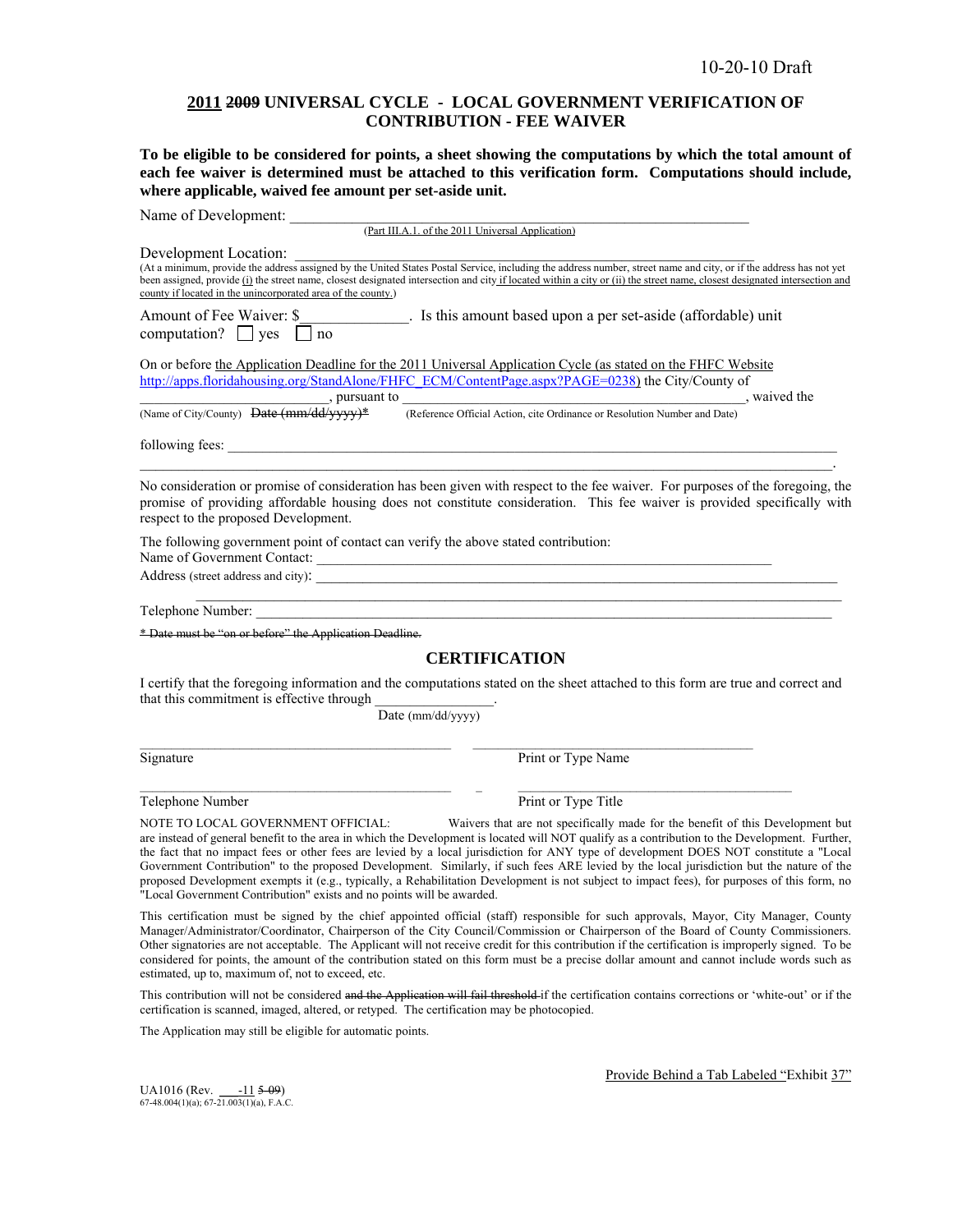### **2011 2009 UNIVERSAL CYCLE - LOCAL GOVERNMENT VERIFICATION OF CONTRIBUTION - LOAN**

**To be eligible to be considered for points, a sheet showing the payment stream for which the net present value of the loan was calculated must be attached to this verification form.** 

Name of Development:

(Part III.A.1. of the 2011 Universal Cycle Application)

Development Location:

(At a minimum, provide the address assigned by the United States Postal Service, including the address number, street name and city, or if the address has not yet been assigned, provide (i) the street name, closest designated intersection and city if located within a city or (ii) the street name, closest designated intersection and county if located in the unincorporated area of the county.)

 On or before the Application Deadline for the 2011 Universal Application Cycle (as stated on the FHFC Website http://apps.floridahousing.org/StandAlone/FHFC\_ECM/ContentPage.aspx?PAGE=0238) the City/County of committed \$  $\Box$  in the form of a reduced interest rate loan (Name of City or County) Date (mm/dd/yyyy)\* (loan amount)

 $\mathcal{L}_\mathcal{L} = \{ \mathcal{L}_\mathcal{L} = \{ \mathcal{L}_\mathcal{L} = \{ \mathcal{L}_\mathcal{L} = \{ \mathcal{L}_\mathcal{L} = \{ \mathcal{L}_\mathcal{L} = \{ \mathcal{L}_\mathcal{L} = \{ \mathcal{L}_\mathcal{L} = \{ \mathcal{L}_\mathcal{L} = \{ \mathcal{L}_\mathcal{L} = \{ \mathcal{L}_\mathcal{L} = \{ \mathcal{L}_\mathcal{L} = \{ \mathcal{L}_\mathcal{L} = \{ \mathcal{L}_\mathcal{L} = \{ \mathcal{L}_\mathcal{$  $\mathcal{L}_\mathcal{L} = \{ \mathcal{L}_\mathcal{L} = \{ \mathcal{L}_\mathcal{L} = \{ \mathcal{L}_\mathcal{L} = \{ \mathcal{L}_\mathcal{L} = \{ \mathcal{L}_\mathcal{L} = \{ \mathcal{L}_\mathcal{L} = \{ \mathcal{L}_\mathcal{L} = \{ \mathcal{L}_\mathcal{L} = \{ \mathcal{L}_\mathcal{L} = \{ \mathcal{L}_\mathcal{L} = \{ \mathcal{L}_\mathcal{L} = \{ \mathcal{L}_\mathcal{L} = \{ \mathcal{L}_\mathcal{L} = \{ \mathcal{L}_\mathcal{$ 

to the Applicant for its use solely for assisting the proposed Development referenced above. The loan will bear interest at a rate of  $\%$  per annum over a period of years. The loan's repayment period, amortization period, payment frequency and other applicable terms are:

No consideration or promise of consideration has been given with respect to the loan. For purposes of the foregoing, the promise of providing affordable housing does not constitute consideration. This loan is provided specifically with respect to the proposed Development.

The following government point of contact can verify the above stated contribution:

Name of Government Contact:

Address (street address and city):

Telephone Number:

\* Date must be "on or before" the Application Deadline.

### **CERTIFICATION**

 $\mathcal{L}_\text{max}$  , and the set of the set of the set of the set of the set of the set of the set of the set of the set of the set of the set of the set of the set of the set of the set of the set of the set of the set of the

I certify that the foregoing information and the payment stream stated on the sheet attached to this form are true and correct and that this commitment is effective through

 $\_$  , and the state of the state of the state of the state of the state of the state of the state of the state of the state of the state of the state of the state of the state of the state of the state of the state of the

Date (mm/dd/yyyy)

Signature Print or Type Name

This certification must be signed by the chief appointed official (staff) responsible for such approvals, Mayor, City Manager, County Manager /Administrator/Coordinator, Chairperson of the City Council/Commission or Chairperson of the Board of County Commissioners. If the contribution is from a Land Authority organized pursuant to Chapter 380.0663, Florida Statutes, this certification must be signed by the Chair of the Land Authority. One of the authorized persons named above may sign this form for certification of state, federal or Local Government funds initially obtained by or derived from a Local Government that is directly administered by an intermediary such as a housing finance authority, a community reinvestment corporation, or a state-certified Community Housing Development Organization (CHDO). Other signatories are not acceptable. The Applicant will not receive credit for this contribution if the certification is improperly signed. To be considered for points, the amount of the contribution stated on this form must be a precise dollar amount and cannot include words such as estimated, up to, maximum of, not to exceed, etc.

This contribution will not be considered and the Application will fail threshold if the certification contains corrections or 'white-out' or if the certification is scanned, imaged, altered, or retyped. The certification may be photocopied.

The Application may still be eligible for automatic points.

Provide Behind a Tab Labeled "Exhibit 38"

UA1016 (Rev.  $-11$  5-09) 67-48.004(1)(a); 67-21.003(1)(a), F.A.C.

 $\mathcal{L}_\text{max}$  , and the contribution of the contribution of the contribution of the contribution of the contribution of the contribution of the contribution of the contribution of the contribution of the contribution of t Telephone Number **Print or Type Title**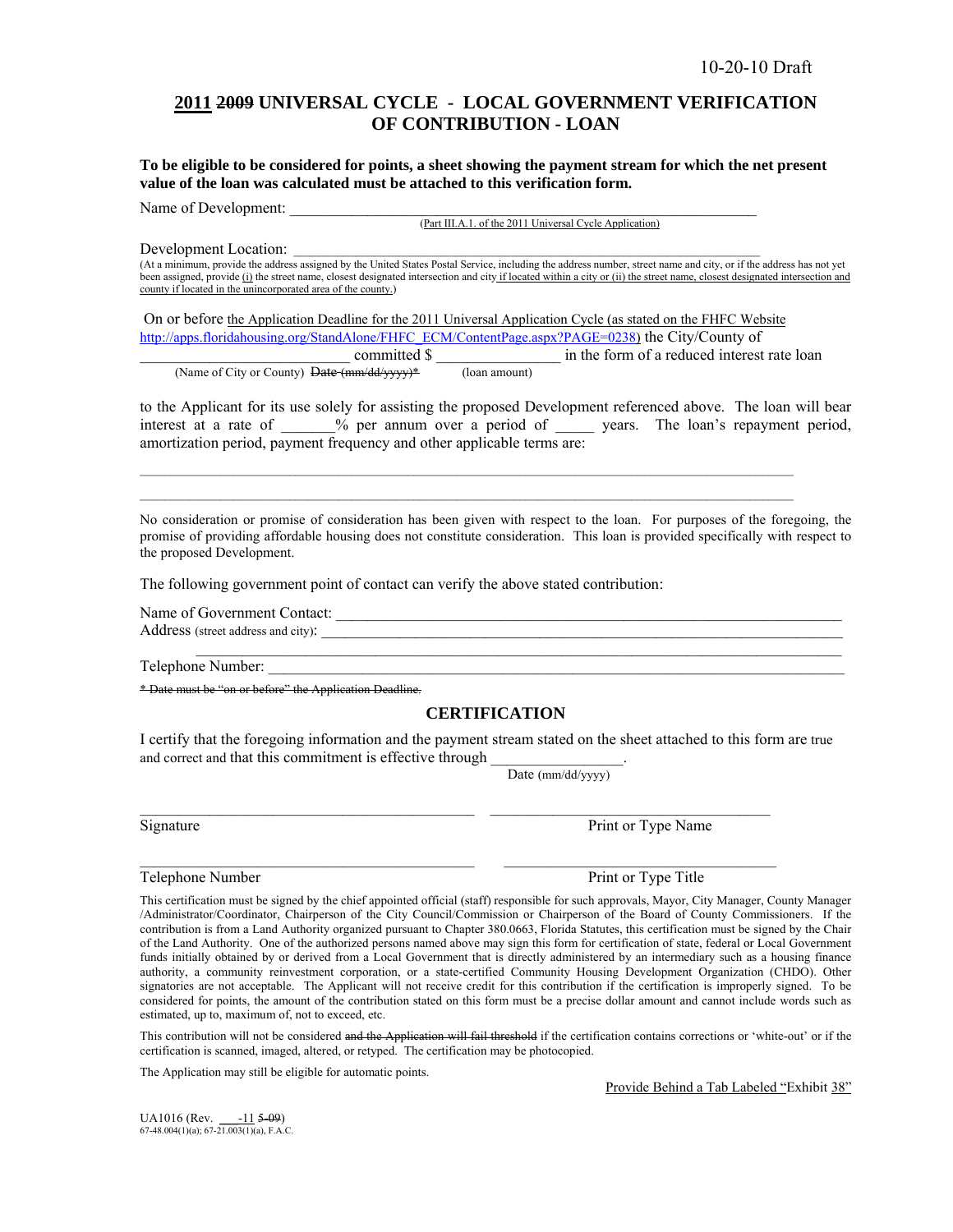### **2011 2009 UNIVERSAL CYCLE - LOCAL GOVERNMENT VERIFICATION OF CONTRIBUTION - FEE DEFERRAL**

**To be eligible to be considered for points, a sheet showing the payment stream for which the net present value of the fee deferral was calculated must be attached to this verification form.** 

Name of Development:

(Part III.A.1. of the 2011 Universal Cycle Application)

Development Location:

(At a minimum, provide the address assigned by the United States Postal Service, including the address number, street name and city, or if the address has not yet been assigned, provide (i) the street name, closest designated intersection and city if located within a city or (ii) the street name, closest designated intersection and county if located in the unincorporated area of the county.) Complete the following:

On or before the Application Deadline for the 2011 Universal Application Cycle (as stated on the FHFC Website http://apps.floridahousing.org/StandAlone/FHFC\_ECM/ContentPage.aspx?PAGE=0238) the City/County of committed to defer \$<br>in fees for the proposed Development (Name of City or County) Date (mm/dd/yyyy)\*

referenced above. The fee deferral will bear interest at a rate of \_\_\_\_\_\_\_% per annum over a period of \_\_ years. The fee deferral repayment period, amortization period, payment frequency and other applicable terms are:

 $\mathcal{L}_\mathcal{L} = \{ \mathcal{L}_\mathcal{L} = \{ \mathcal{L}_\mathcal{L} = \{ \mathcal{L}_\mathcal{L} = \{ \mathcal{L}_\mathcal{L} = \{ \mathcal{L}_\mathcal{L} = \{ \mathcal{L}_\mathcal{L} = \{ \mathcal{L}_\mathcal{L} = \{ \mathcal{L}_\mathcal{L} = \{ \mathcal{L}_\mathcal{L} = \{ \mathcal{L}_\mathcal{L} = \{ \mathcal{L}_\mathcal{L} = \{ \mathcal{L}_\mathcal{L} = \{ \mathcal{L}_\mathcal{L} = \{ \mathcal{L}_\mathcal{$  $\mathcal{L}_\mathcal{L} = \{ \mathcal{L}_\mathcal{L} = \{ \mathcal{L}_\mathcal{L} = \{ \mathcal{L}_\mathcal{L} = \{ \mathcal{L}_\mathcal{L} = \{ \mathcal{L}_\mathcal{L} = \{ \mathcal{L}_\mathcal{L} = \{ \mathcal{L}_\mathcal{L} = \{ \mathcal{L}_\mathcal{L} = \{ \mathcal{L}_\mathcal{L} = \{ \mathcal{L}_\mathcal{L} = \{ \mathcal{L}_\mathcal{L} = \{ \mathcal{L}_\mathcal{L} = \{ \mathcal{L}_\mathcal{L} = \{ \mathcal{L}_\mathcal{$ 

No consideration or promise of consideration has been given with respect to the fee deferral. For purposes of the foregoing, the promise of providing affordable housing does not constitute consideration. This fee deferral is provided specifically with respect to the proposed Development.

The following government point of contact can verify the above stated contribution:

Name of Government Contact: \_\_\_\_\_\_\_\_\_\_\_\_\_\_\_\_\_\_\_\_\_\_\_\_\_\_\_\_\_\_\_\_\_\_\_\_\_\_\_\_\_\_\_\_\_\_\_\_\_\_\_\_\_\_\_\_\_\_\_\_\_\_\_\_\_

 $\triangle$  Address (street address and city):

Telephone Number:

\* Date must be "on or before" the Application Deadline.

### **CERTIFICATION**

 $\mathcal{L}_\text{max}$  , and the set of the set of the set of the set of the set of the set of the set of the set of the set of the set of the set of the set of the set of the set of the set of the set of the set of the set of the

I certify that the foregoing information and the payment stream stated on the sheet attached to this form are true and correct and that this commitment is effective through

 $\mathcal{L}_\text{max}$  , and the state of the state of the state of the state of the state of the state of the state of

Date (mm/dd/yyyy)

Signature Print or Type Name

This certification must be signed by the chief appointed official (staff) responsible for such approvals, Mayor, City Manager, County Manager /Administrator/Coordinator, Chairperson of the City Council/Commission or Chairperson of the Board of County Commissioners. If the contribution is from a Land Authority organized pursuant to Chapter 380.0663, Florida Statutes, this certification must be signed by the Chair of the Land Authority. Other signatories are not acceptable. The Applicant will not receive credit for this contribution if the certification is improperly signed. To be considered for points, the amount of the contribution stated on this form must be a precise dollar amount and cannot include words such as estimated, up to, maximum of, not to exceed, etc.

This contribution will not be considered and the Application will fail threshold if the certification contains corrections or 'white-out' or if the certification is scanned, imaged, altered, or retyped. The certification may be photocopied.

The Application may still be eligible for automatic points.

Provide Behind a Tab Labeled "Exhibit 39"

 $\mathcal{L}(\mathcal{L})$ 

UA1016 (Rev.  $\underline{\hspace{1cm}11}$  5-09)<br>67-48.004(1)(a); 67-21.003(1)(a), F.A.C.

 $\mathcal{L}_\text{max}$  , and the set of the set of the set of the set of the set of the set of the set of the set of the set of Telephone Number Print or Type Title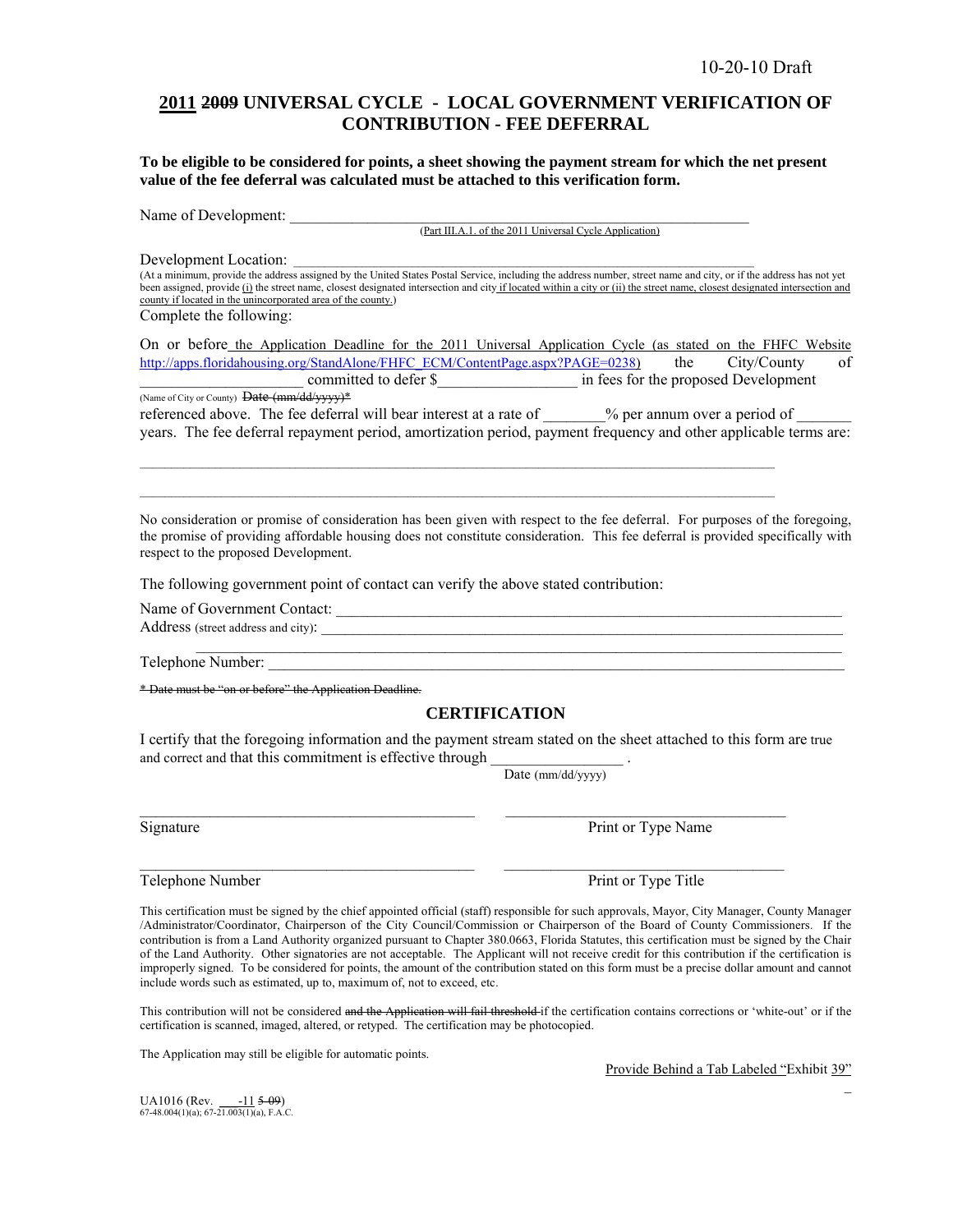#### **2011 2009 UNIVERSAL CYCLE - LOCAL GOVERNMENT VERIFICATION OF AFFORDABLE HOUSING INCENTIVES EXPEDITED PERMITTING PROCESS FOR AFFORDABLE HOUSING**

| Name of Development:                                                                                                                                                                                                                                                                                                                                                                                                                   |                                                      |  |  |
|----------------------------------------------------------------------------------------------------------------------------------------------------------------------------------------------------------------------------------------------------------------------------------------------------------------------------------------------------------------------------------------------------------------------------------------|------------------------------------------------------|--|--|
| (Part III.A.1. of the 2011 Universal Cycle Application)                                                                                                                                                                                                                                                                                                                                                                                |                                                      |  |  |
| Development Location:                                                                                                                                                                                                                                                                                                                                                                                                                  |                                                      |  |  |
| DUVULIUM DUCATION.<br>(At a minimum, provide the address assigned by the United States Postal Service, including the address number, street name and city, or if the address has not yet<br>been assigned, provide (i) the street name, closest designated intersection and city if located within a city or (ii) the street name, closest designated intersection and<br>county if located in the unincorporated area of the county.) |                                                      |  |  |
|                                                                                                                                                                                                                                                                                                                                                                                                                                        |                                                      |  |  |
|                                                                                                                                                                                                                                                                                                                                                                                                                                        |                                                      |  |  |
| The City/County of<br>(Name of City or County)                                                                                                                                                                                                                                                                                                                                                                                         | currently administers an expedited                   |  |  |
| permitting process for affordable housing enacted by                                                                                                                                                                                                                                                                                                                                                                                   | (Ordinance, Resolution Number or citation of policy) |  |  |
|                                                                                                                                                                                                                                                                                                                                                                                                                                        |                                                      |  |  |
| adopted<br>Date $\frac{m}{d}$                                                                                                                                                                                                                                                                                                                                                                                                          |                                                      |  |  |
| <b>CERTIFICATION</b>                                                                                                                                                                                                                                                                                                                                                                                                                   |                                                      |  |  |

I certify that the above information is true and correct.

Signature Print or Type Name

 $\mathcal{L}_\text{max}$  and  $\mathcal{L}_\text{max}$  and  $\mathcal{L}_\text{max}$  and  $\mathcal{L}_\text{max}$  and  $\mathcal{L}_\text{max}$ Print or Type Title

This certification must be signed by the chief appointed official (staff) responsible for issues related to this incentive, Mayor, City Manager, County Manager/Administrator/Coordinator, or Chairperson of the City Council/Commission or Chairperson of the Board of County Commissioners. Other signatories are not acceptable. Zero points will be awarded if the certification is improperly signed. Signatory must be a representative of the local government that has enacted the incentive. For purposes of this form only, if a Development is located within a municipality but the incentive is not available in the city, Applicant may use county incentive. For example, if a Development is located in a town which does not have impact fee requirements but the county has such requirements and they have a reduction or waiver of these fees for affordable housing, the Applicant may submit a properly executed Local Government Verification of Affordable Housing Incentives Form from the county.

 $\mathcal{L}_\text{max} = \frac{1}{2} \sum_{i=1}^n \mathcal{L}_\text{max} = \frac{1}{2} \sum_{i=1}^n \mathcal{L}_\text{max} = \frac{1}{2} \sum_{i=1}^n \mathcal{L}_\text{max} = \frac{1}{2} \sum_{i=1}^n \mathcal{L}_\text{max} = \frac{1}{2} \sum_{i=1}^n \mathcal{L}_\text{max} = \frac{1}{2} \sum_{i=1}^n \mathcal{L}_\text{max} = \frac{1}{2} \sum_{i=1}^n \mathcal{L}_\text{max} = \frac{1}{2} \sum_{i=$ 

The Applicant will not receive credit for this incentive and the Application will fail threshold if the certification contains corrections or 'white-out' or if the certification is scanned, imaged, altered, or retyped. The certification may be photocopied.

Provide Behind a Tab Labeled "Exhibit 40"

UA1016 (Rev. \_\_\_-11 5-09) 67-48.004(1)(a); 67-21.003(1)(a), F.A.C.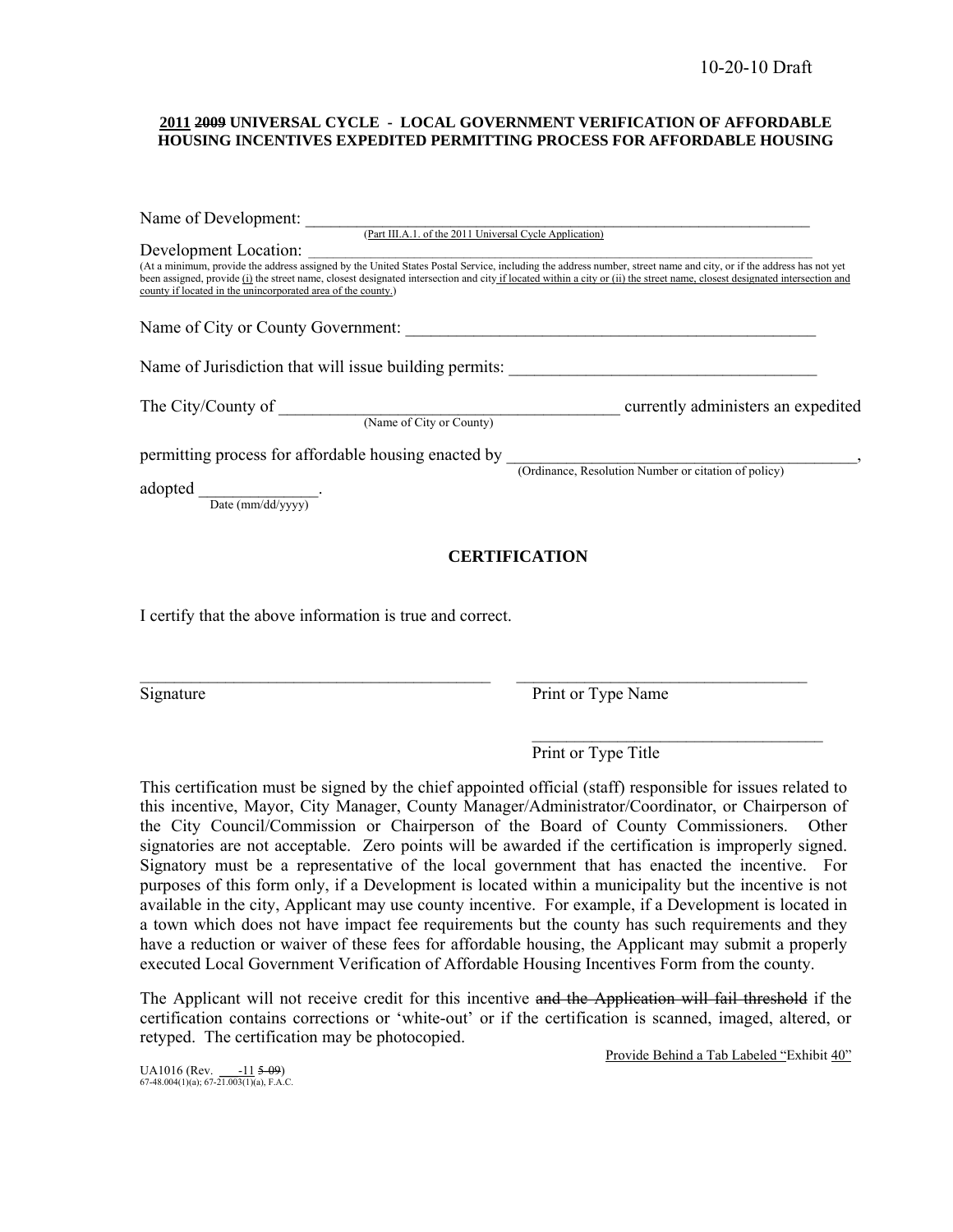### **2011 2009 UNIVERSAL CYCLE - LOCAL GOVERNMENT VERIFICATION OF AFFORDABLE HOUSING INCENTIVES CONTRIBUTIONS TO AFFORDABLE HOUSING PROPERTIES OR DEVELOPMENTS**

Name of Development:

(Part III.A.1. of the 2011 Universal Cycle Application)

#### Development Location:

(At a minimum, provide the address assigned by the United States Postal Service, including the address number, street name and city, or if the address has not yet been assigned, provide (i) the street name, closest designated intersection and city if located within a city or (ii) the street name, closest designated intersection and county if located in the unincorporated area of the county.)

Name of City or County Government

The referenced Local Government has an on-going and current process for providing contributions to affordable housing properties or developments.

#### **CERTIFICATION**

\_\_\_\_\_\_\_\_\_\_\_\_\_\_\_\_\_\_\_\_\_\_\_\_\_\_\_\_\_\_\_\_\_\_\_\_\_\_\_\_\_ \_\_\_\_\_\_\_\_\_\_\_\_\_\_\_\_\_\_\_\_\_\_\_\_\_\_\_\_\_\_\_\_\_\_

 $\frac{1}{\sqrt{2}}$  ,  $\frac{1}{\sqrt{2}}$  ,  $\frac{1}{\sqrt{2}}$  ,  $\frac{1}{\sqrt{2}}$  ,  $\frac{1}{\sqrt{2}}$  ,  $\frac{1}{\sqrt{2}}$  ,  $\frac{1}{\sqrt{2}}$  ,  $\frac{1}{\sqrt{2}}$  ,  $\frac{1}{\sqrt{2}}$  ,  $\frac{1}{\sqrt{2}}$  ,  $\frac{1}{\sqrt{2}}$  ,  $\frac{1}{\sqrt{2}}$  ,  $\frac{1}{\sqrt{2}}$  ,  $\frac{1}{\sqrt{2}}$  ,  $\frac{1}{\sqrt{2}}$ 

I certify that the above information is true and correct.

.

Signature Print or Type Name

Print or Type Title

This certification must be signed by the chief appointed official (staff) responsible for issues related to this incentive, Mayor, City Manager, County Manager/Administrator/Coordinator, or Chairperson of the City Council/Commission or Chairperson of the Board of County Commissioners. Other signatories are not acceptable. Zero points will be awarded. Signatory must be a representative of the local government that has enacted the incentive. For purposes of this form only, if a Development is located within a municipality but the incentive is not available in the city, Applicant may use county incentive. For example, if a Development is located in a town which does not have impact fee requirements but the county has such requirements and they have a reduction or waiver of these fees for affordable housing, the Applicant may submit a properly executed Local Government Verification of Affordable Housing Incentives Form from the county.

The Applicant will not receive credit for this incentive and the Application will fail threshold if the certification contains corrections or 'white-out' or if the certification is scanned, imaged, altered, or retyped. The certification may be photocopied.

UA1016 (Rev.  $\frac{-11}{509}$ )<br>67-48.004(1)(a); 67-21.003(1)(a), F.A.C.

Provide Behind a Tab Labeled "Exhibit 41"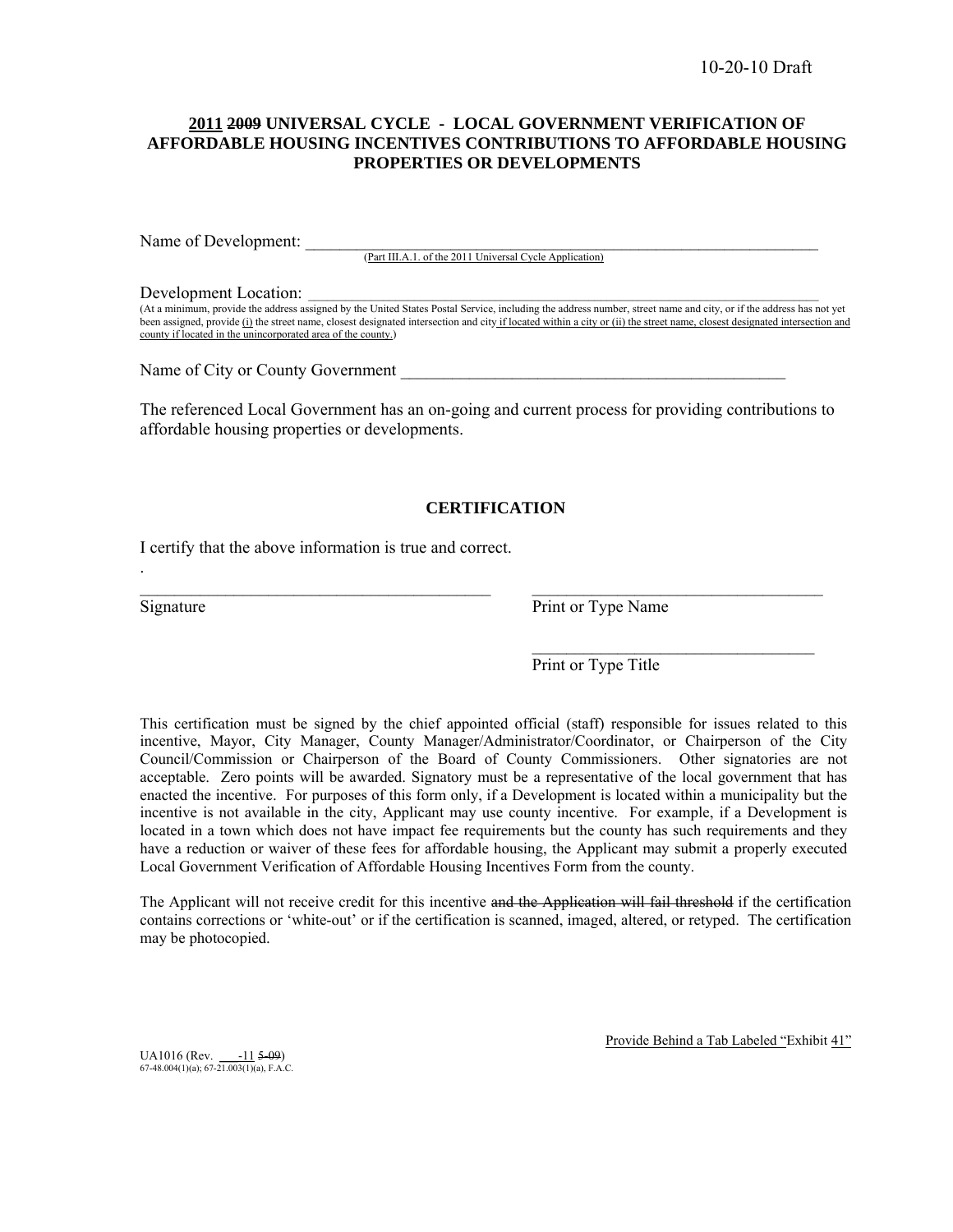### **2011 2009 UNIVERSAL CYCLE - LOCAL GOVERNMENT VERIFICATION OF AFFORDABLE HOUSING INCENTIVES MODIFICATION OF FEE REQUIREMENTS FOR AFFORDABLE HOUSING PROPERTIES OR DEVELOPMENTS**

Name of Development:

(Part III.A.1. of the 2011 Universal Cycle Application)

#### Development Location:

(At a minimum, provide the address assigned by the United States Postal Service, including the address number, street name and city, or if the address has not yet been assigned, provide (i) the street name, closest designated intersection and city if located within a city or (ii) the street name, closest designated intersection and county if located in the unincorporated area of the county.)

Name of City or County Government:

The referenced Local Government currently makes available to affordable housing properties or developments the modification of fee requirements, including a reduction or waiver of fees and alternative methods of fee payment.

### **CERTIFICATION**

 $\mathcal{L}_\mathcal{L} = \{ \mathcal{L}_\mathcal{L} = \{ \mathcal{L}_\mathcal{L} = \{ \mathcal{L}_\mathcal{L} = \{ \mathcal{L}_\mathcal{L} = \{ \mathcal{L}_\mathcal{L} = \{ \mathcal{L}_\mathcal{L} = \{ \mathcal{L}_\mathcal{L} = \{ \mathcal{L}_\mathcal{L} = \{ \mathcal{L}_\mathcal{L} = \{ \mathcal{L}_\mathcal{L} = \{ \mathcal{L}_\mathcal{L} = \{ \mathcal{L}_\mathcal{L} = \{ \mathcal{L}_\mathcal{L} = \{ \mathcal{L}_\mathcal{$ 

 $\mathcal{L}_\text{max}$  and  $\mathcal{L}_\text{max}$  and  $\mathcal{L}_\text{max}$  and  $\mathcal{L}_\text{max}$  and  $\mathcal{L}_\text{max}$ 

I certify that the above information is true and correct.

Signature Print or Type Name

Print or Type Title

This certification must be signed by the chief appointed official (staff) responsible for issues related to this incentive, Mayor, City Manager, County Manager/Administrator/Coordinator, or Chairperson of the City Council/Commission or Chairperson of the Board of County Commissioners. Other signatories are not acceptable. Zero points will be awarded. Signatory must be a representative of the local government that has enacted the incentive. For purposes of this form only, if a Development is located within a municipality but the incentive is not available in the city, Applicant may use county incentive. For example, if a Development is located in a town which does not have impact fee requirements but the county has such requirements and they have a reduction or waiver of these fees for affordable housing, the Applicant may submit a properly executed Local Government Verification of Affordable Housing Incentives Form from the county.

The Applicant will not receive credit for this incentive and the Application will fail threshold if the certification contains corrections or 'white-out' or if the certification is scanned, imaged, altered, or retyped. The certification may be photocopied.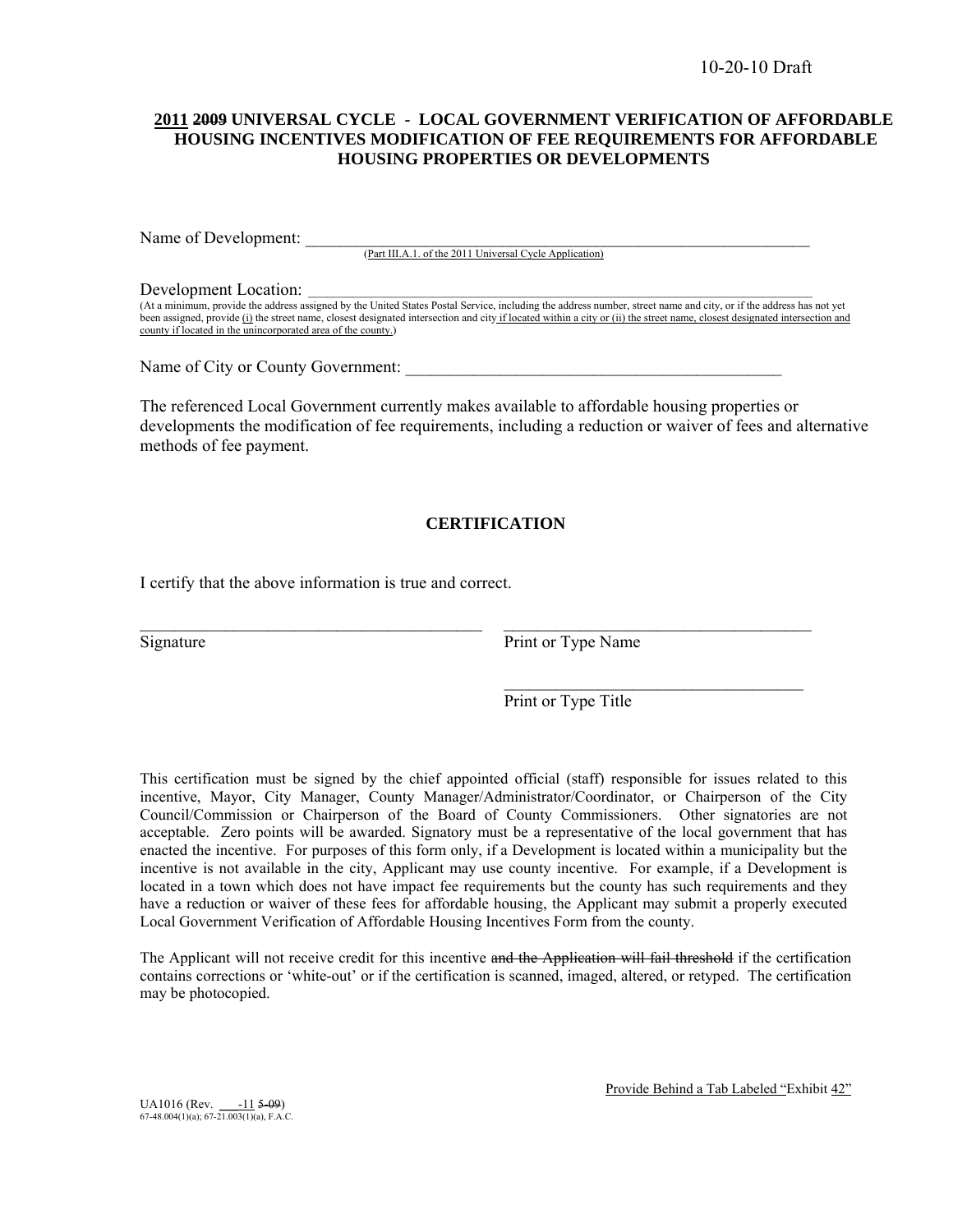#### **2011 2009 UNIVERSAL CYCLE - LOCAL GOVERNMENT VERIFICATION OF AFFORDABLE HOUSING INCENTIVES IMPACT OF POLICIES, ORDINANCES, REGULATIONS, OR PLAN PROVISIONS ON COST OF AFFORDABLE HOUSING PROPERTIES OR DEVELOPMENTS**

Name of Development:

(Part III.A.1. of the 2011 Universal Cycle Application)

#### Development Location:

(At a minimum, provide the address assigned by the United States Postal Service, including the address number, street name and city, or if the address has not yet been assigned, provide (i) the street name, closest designated intersection and city if located within a city or (ii) the street name, closest designated intersection and county if located in the unincorporated area of the county.)

Name of City or County Government:

The referenced Local Government currently has a process, established by ordinance, resolution, plan, or policy, that requires consideration of the impact of proposed policies, ordinances, regulations, or plan provisions on the cost of affordable housing prior to adoption of such policies, ordinances, regulations, or plan provisions.

### **CERTIFICATION**

I certify that the above information is true and correct.

Signature Print or Type Name

Print or Type Title

This certification must be signed by the chief appointed official (staff) responsible for issues related to this incentive, Mayor, City Manager, County Manager/Administrator/Coordinator, or Chairperson of the City Council/Commission or Chairperson of the Board of County Commissioners. Other signatories are not acceptable. Zero points will be awarded. Signatory must be a representative of the local government that has enacted the incentive. For purposes of this form only, if a Development is located within a municipality but the incentive is not available in the city, Applicant may use county incentive. For example, if a Development is located in a town which does not have impact fee requirements but the county has such requirements and they have a reduction or waiver of these fees for affordable housing, the Applicant may submit a properly executed Local Government Verification of Affordable Housing Incentives Form from the county.

The Applicant will not receive credit for this incentive and the Application will fail threshold if the certification contains corrections or 'white-out' or if the certification is scanned, imaged, altered, or retyped. The certification may be photocopied.

UA1016 (Rev.  $\frac{-11}{67-48.004(1)(a)}$ ; 67-21.003(1)(a), F.A.C.

Provide Behind a Tab Labeled "Exhibit 43"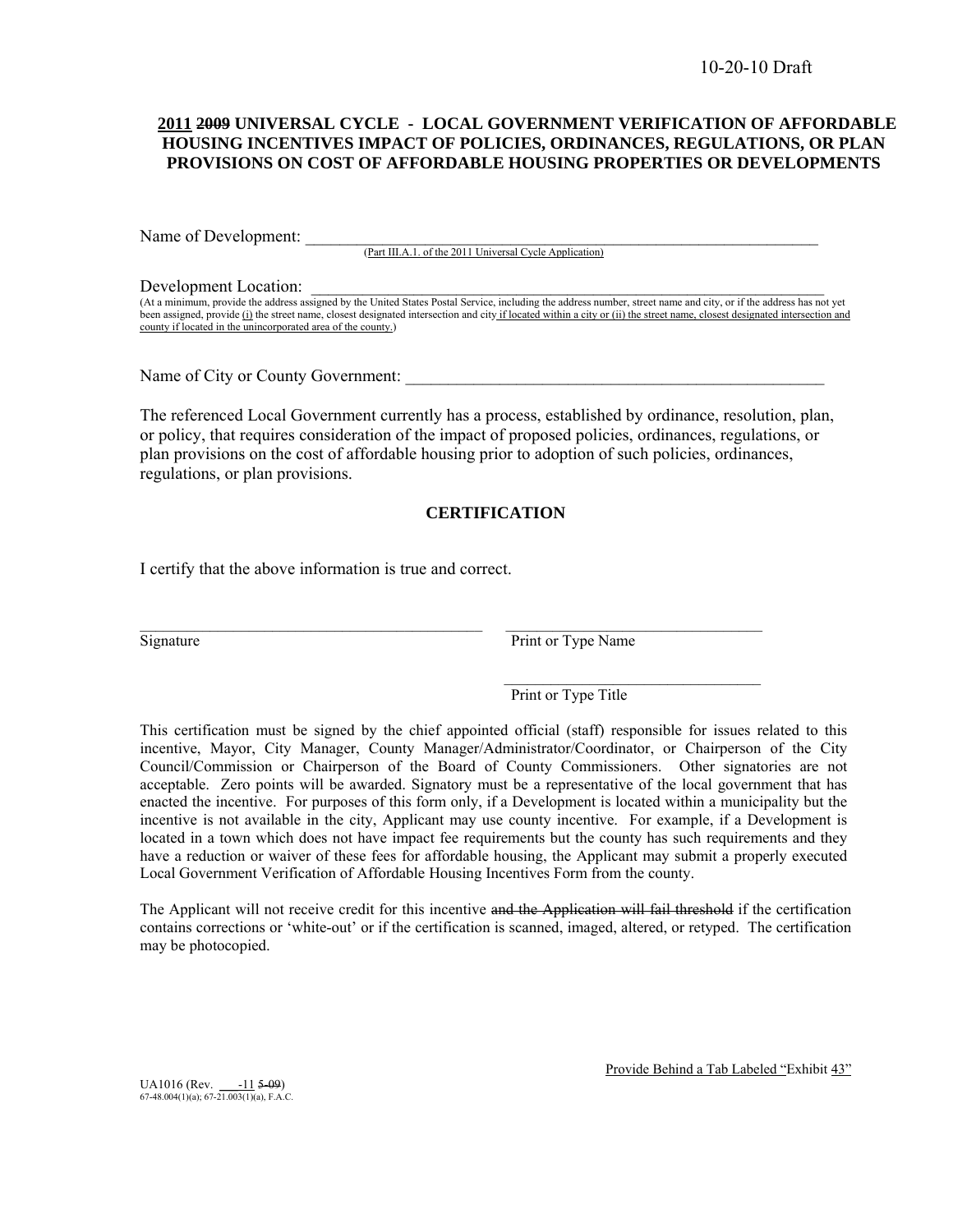### **2011 2009 UNIVERSAL CYCLE - COMMITMENT TO DEFER DEVELOPER FEE**

| commits to defer up to                                                                                      |  |  |
|-------------------------------------------------------------------------------------------------------------|--|--|
| (Name of Developer – Part II.B.1.a. – see Note below)                                                       |  |  |
| $\mathbb{S}$<br>of its Developer fee to offset any funding shortfall until the closing                      |  |  |
| of permanent financing for<br>(Name of Development - Part III.A.1. of the 2011 Universal Cycle Application) |  |  |
| Additionally, the Developer identified above commits to defer up to \$<br>to                                |  |  |
| fill any funding shortfall after closing of permanent financing for the Development identified              |  |  |
| above.                                                                                                      |  |  |
| , the undersigned, certify that I<br>(Print or Type Name)                                                   |  |  |

have the authority to make this commitment on behalf of the above-named Developer.

Signature

 $\mathcal{L}_\text{max}$ 

**NOTE:** If the proposed Development will have more than one Developer and the Developers are committing to defer some or all of the Developer fee, each Developer must complete and provide a Commitment to Defer Developer Fee form reflecting the portion of the Developer fee it is deferring.

If this certification contains corrections or 'white-out', or if it is scanned, imaged, altered, or retyped, the form will not be considered Application will fail to meet threshold. The certification may be photocopied.

Provide Behind a Tab Labeled "Exhibit 45" (for 2011 Univ. Cycle App. and Supplemental MMRB App. Cycle);  $\frac{1}{\alpha}$ Provide Behind a Tab Labeled "Exhibit 9" (4 Percent HC County HFA Bonds Application Form)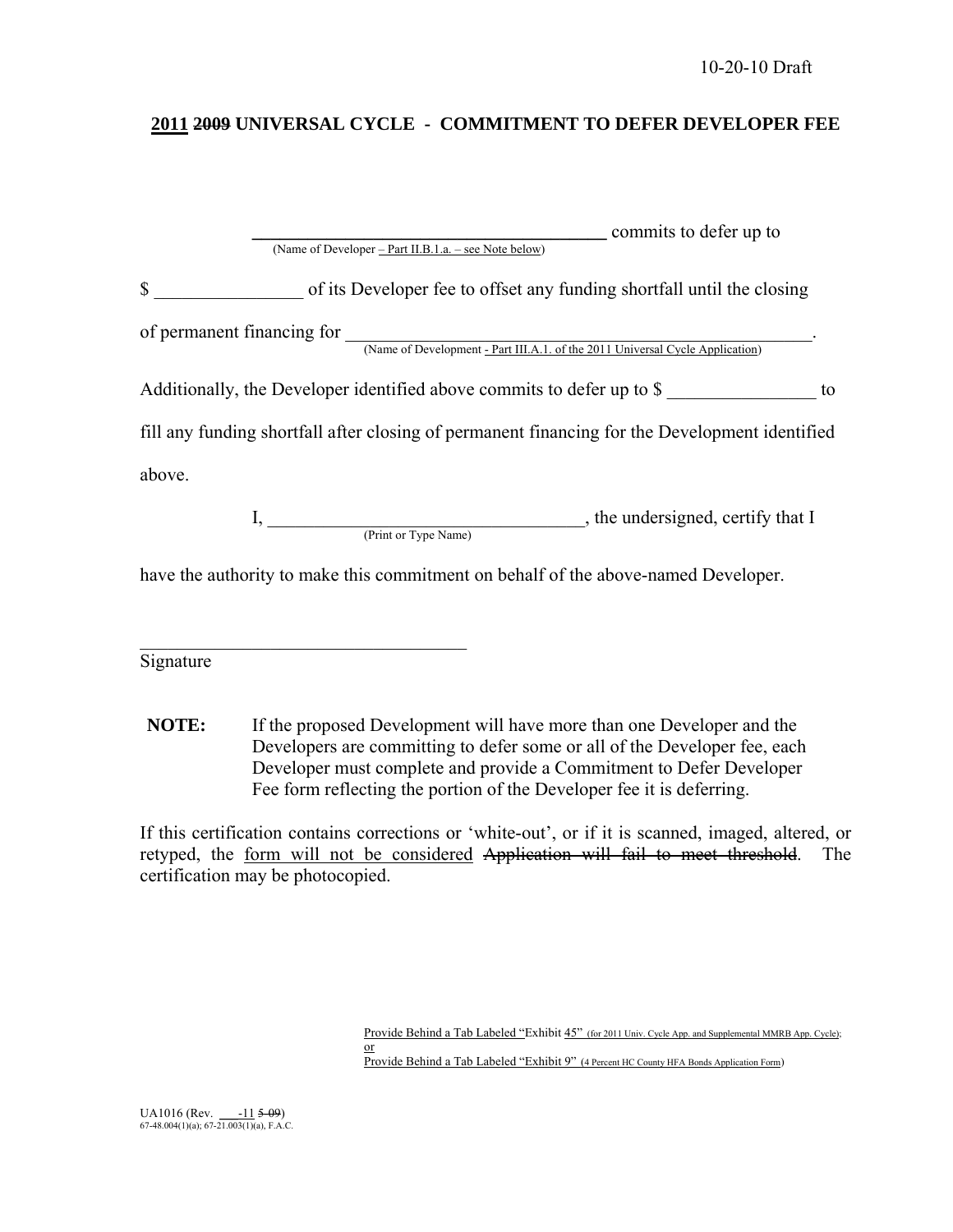## **4 Percent HC County HFA Bonds Application Form**

# **1. Applicant:** a. Name of Applicant: b. Attach a listing of the Principals for the Applicant, including the percentage of ownership interest of each, as **"Exhibit 1"** to this Application form. **2. Contact Person for this Application:** First Name: The Middle Initial: Last Name: Street Address:  $City:$   $City:$   $State:$   $Zip:$ Telephone: Facsimile: E-Mail Address: E-Mail Address: E-Mail Address:  $\overline{E}$ Relationship to Applicant:  $\mathcal{L}_\mathcal{L} = \mathcal{L}_\mathcal{L} = \mathcal{L}_\mathcal{L} = \mathcal{L}_\mathcal{L} = \mathcal{L}_\mathcal{L} = \mathcal{L}_\mathcal{L} = \mathcal{L}_\mathcal{L} = \mathcal{L}_\mathcal{L} = \mathcal{L}_\mathcal{L} = \mathcal{L}_\mathcal{L} = \mathcal{L}_\mathcal{L} = \mathcal{L}_\mathcal{L} = \mathcal{L}_\mathcal{L} = \mathcal{L}_\mathcal{L} = \mathcal{L}_\mathcal{L} = \mathcal{L}_\mathcal{L} = \mathcal{L}_\mathcal{L}$ **3. Developer:** a. Name of each Developer (include all co-Developers):  $\mathcal{L}_\text{max} = \frac{1}{2} \sum_{i=1}^{n} \frac{1}{2} \sum_{i=1}^{n} \frac{1}{2} \sum_{i=1}^{n} \frac{1}{2} \sum_{i=1}^{n} \frac{1}{2} \sum_{i=1}^{n} \frac{1}{2} \sum_{i=1}^{n} \frac{1}{2} \sum_{i=1}^{n} \frac{1}{2} \sum_{i=1}^{n} \frac{1}{2} \sum_{i=1}^{n} \frac{1}{2} \sum_{i=1}^{n} \frac{1}{2} \sum_{i=1}^{n} \frac{1}{2} \sum_{i=1}^{n} \frac{1$  b. Attach a listing of the Principals for each Developer as **"Exhibit 2"** to this Application form. **4. Proposed Development Information:** a. Name of Development: b. Location of Development Site:  $(1)$  County: (2) Address of Development Site:

 Select question (a) or question (b) below and provide the applicable information. If question (b) is selected, the Applicant must select either question (b)(i) or question (b)(ii) below and, if question (b)(i) is selected, the name of the city must be stated.

 $\circ$  (a) The following address number, street name and city has been assigned by the USPS:

 $\mathcal{L}_\text{max} = \mathcal{L}_\text{max} = \mathcal{L}_\text{max} = \mathcal{L}_\text{max} = \mathcal{L}_\text{max} = \mathcal{L}_\text{max} = \mathcal{L}_\text{max} = \mathcal{L}_\text{max} = \mathcal{L}_\text{max} = \mathcal{L}_\text{max} = \mathcal{L}_\text{max} = \mathcal{L}_\text{max} = \mathcal{L}_\text{max} = \mathcal{L}_\text{max} = \mathcal{L}_\text{max} = \mathcal{L}_\text{max} = \mathcal{L}_\text{max} = \mathcal{L}_\text{max} = \mathcal{$ 

- or
- $\circ$  (b) The address has not yet been assigned by the USPS:

 $\mathcal{L}_\text{max} = \mathcal{L}_\text{max} = \mathcal{L}_\text{max} = \mathcal{L}_\text{max} = \mathcal{L}_\text{max} = \mathcal{L}_\text{max} = \mathcal{L}_\text{max} = \mathcal{L}_\text{max} = \mathcal{L}_\text{max} = \mathcal{L}_\text{max} = \mathcal{L}_\text{max} = \mathcal{L}_\text{max} = \mathcal{L}_\text{max} = \mathcal{L}_\text{max} = \mathcal{L}_\text{max} = \mathcal{L}_\text{max} = \mathcal{L}_\text{max} = \mathcal{L}_\text{max} = \mathcal{$ (Street Name and closest designated intersection)

and

 $\circ$  (i) The proposed Development is located within the city limits of:

 $\mathcal{L}_\text{max} = \mathcal{L}_\text{max} = \mathcal{L}_\text{max} = \mathcal{L}_\text{max} = \mathcal{L}_\text{max} = \mathcal{L}_\text{max} = \mathcal{L}_\text{max} = \mathcal{L}_\text{max} = \mathcal{L}_\text{max} = \mathcal{L}_\text{max} = \mathcal{L}_\text{max} = \mathcal{L}_\text{max} = \mathcal{L}_\text{max} = \mathcal{L}_\text{max} = \mathcal{L}_\text{max} = \mathcal{L}_\text{max} = \mathcal{L}_\text{max} = \mathcal{L}_\text{max} = \mathcal{$ 

or

○ (ii) The proposed Development is located within the unincorporated area of the County.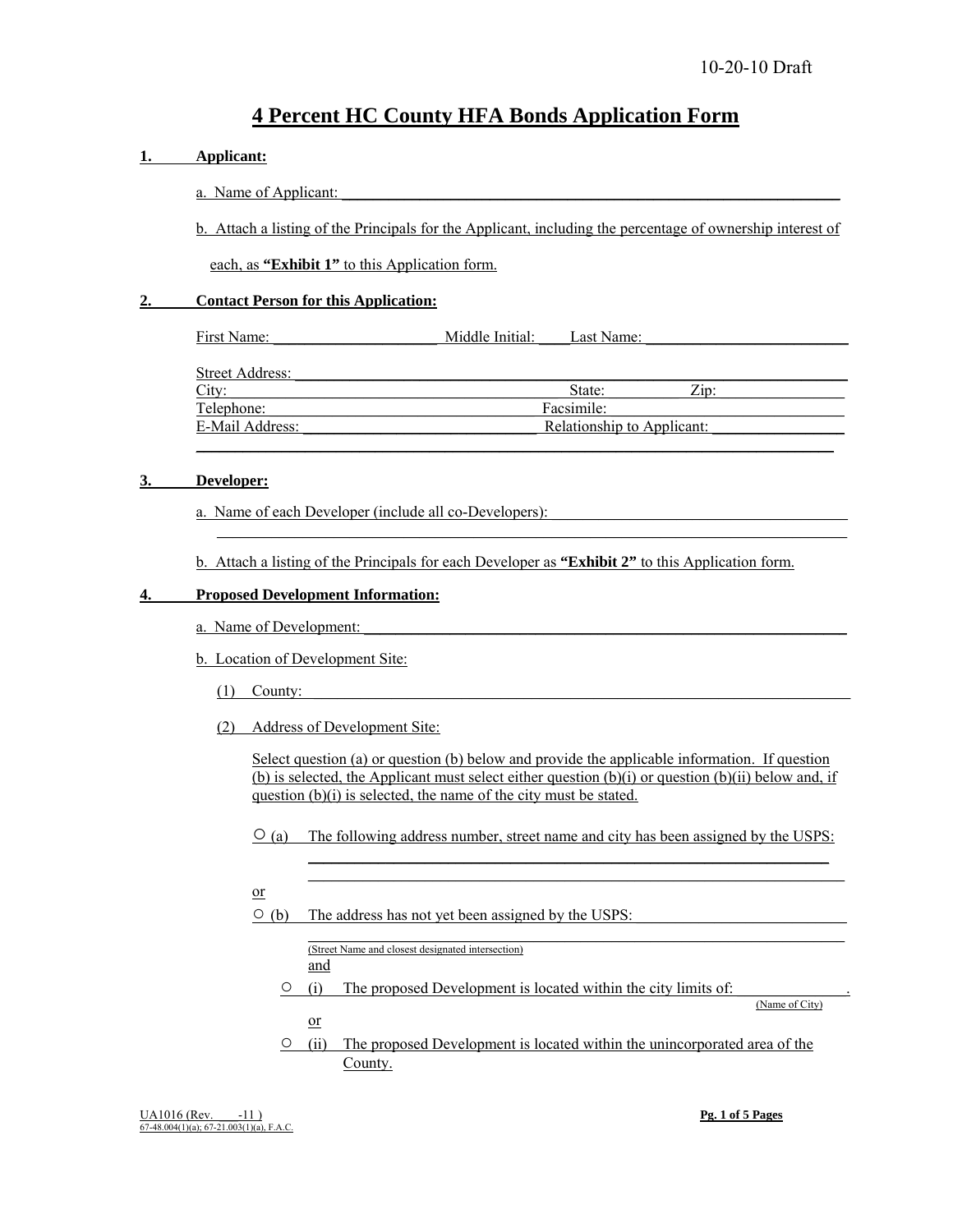#### (3) Local Jurisdiction:

- (a) Name of local jurisdiction where Development is located: If Development is located within a municipality (incorporated city, town, or village) the municipality must be specified.
- (b) Name of Chief elected official: First: Middle Initial: Last:  $\text{Title:}$ Street Address: City: State: 2ip:

Telephone No. (including area code):

### c. Total number of units in proposed Development:

- d. Total number of buildings in proposed Development:
- e. Indicate which of the following questions apply to the proposed Development and provide the required information:

 $\circ$  (1) The proposed Development is located in the following DDA:

- $\circ$  (2) The proposed Development is located in the following QCT:  $\circ$  . A copy of a letter from the local planning office or census bureau which verifies that the proposed Development is located in the referenced QCT is provided as **"Exhibit 3"** to this Application form.
- $\circ$  (3) The Applicant indicated that the proposed Development is located in a DDA and/or QCT at questions (1) and/or (2) above and the proposed Development is the first phase of a multiphase Development as defined in Section 4.e.(3) of the Instructions to this Application form.
- (4) The Applicant is applying for Housing Credits for eligible acquisition expenses*.* If this applies to the proposed Development, answer the following questions:

(a) Is/are the building(s) acquired or to be acquired from a related party?  $\circ$  Yes  $\circ$  No

(b) Name of previous owner:

(c) Relationship to Applicant: \_\_\_\_\_\_\_\_\_\_\_\_\_\_\_\_\_\_\_\_\_\_\_\_\_\_\_\_\_\_\_\_\_\_\_\_\_\_\_\_\_\_\_\_\_\_\_\_

(d) Date Development originally placed in service: \_\_\_\_\_\_\_\_\_\_\_\_\_\_\_\_\_\_\_\_\_\_\_\_\_\_\_\_\_\_\_ (mm/dd/yyyy)

(e) Date ( $mm/dd/yyyy$ ) and cost of last rehabilitation:

 $\mathcal{L}_\mathcal{L} = \mathcal{L}_\mathcal{L} = \mathcal{L}_\mathcal{L} = \mathcal{L}_\mathcal{L} = \mathcal{L}_\mathcal{L} = \mathcal{L}_\mathcal{L} = \mathcal{L}_\mathcal{L} = \mathcal{L}_\mathcal{L} = \mathcal{L}_\mathcal{L} = \mathcal{L}_\mathcal{L} = \mathcal{L}_\mathcal{L} = \mathcal{L}_\mathcal{L} = \mathcal{L}_\mathcal{L} = \mathcal{L}_\mathcal{L} = \mathcal{L}_\mathcal{L} = \mathcal{L}_\mathcal{L} = \mathcal{L}_\mathcal{L}$ 

 $\mathcal{L}_\text{max} = \frac{1}{2} \sum_{i=1}^n \frac{1}{2} \sum_{i=1}^n \frac{1}{2} \sum_{i=1}^n \frac{1}{2} \sum_{i=1}^n \frac{1}{2} \sum_{i=1}^n \frac{1}{2} \sum_{i=1}^n \frac{1}{2} \sum_{i=1}^n \frac{1}{2} \sum_{i=1}^n \frac{1}{2} \sum_{i=1}^n \frac{1}{2} \sum_{i=1}^n \frac{1}{2} \sum_{i=1}^n \frac{1}{2} \sum_{i=1}^n \frac{1}{2} \sum_{i=1}^n$  $\mathcal{L}_\text{max} = \mathcal{L}_\text{max} = \mathcal{L}_\text{max} = \mathcal{L}_\text{max} = \mathcal{L}_\text{max} = \mathcal{L}_\text{max} = \mathcal{L}_\text{max} = \mathcal{L}_\text{max} = \mathcal{L}_\text{max} = \mathcal{L}_\text{max} = \mathcal{L}_\text{max} = \mathcal{L}_\text{max} = \mathcal{L}_\text{max} = \mathcal{L}_\text{max} = \mathcal{L}_\text{max} = \mathcal{L}_\text{max} = \mathcal{L}_\text{max} = \mathcal{L}_\text{max} = \mathcal{$ 

(f) Describe acquisition facts and circumstances relative to Section 42(d), IRC ("10-year rule"):

(g) Is a waiver of the 10-year rule being sought by the Applicant?  $\circ$  Yes  $\circ$  No Explain why or why not: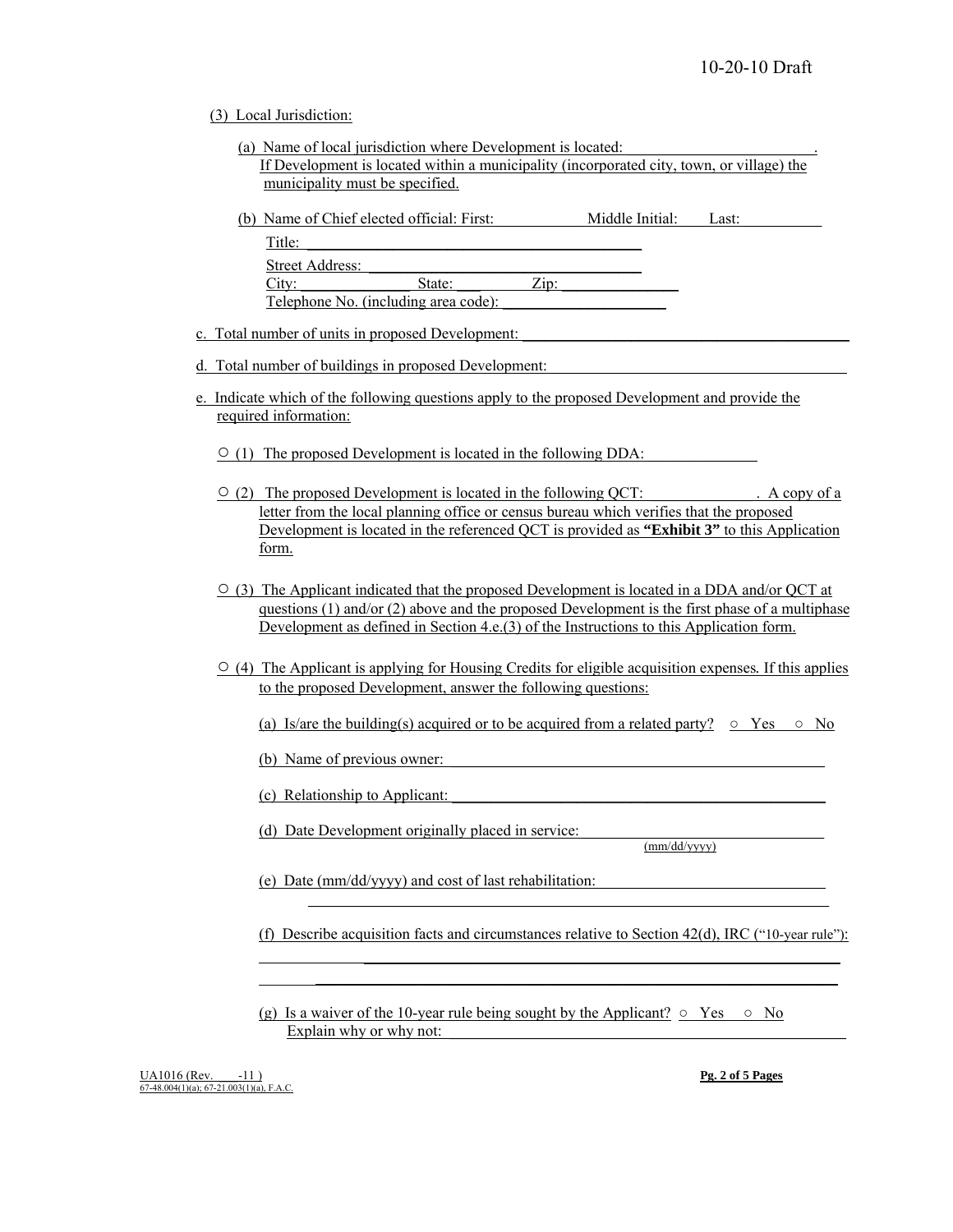- $\circ$  (5) The proposed Development will receive historic Housing Credits in the amount of  $\$\quad$
- $\circ$  (6) The Applicant is applying for Housing Credits for eligible Rehabilitation expenses. The estimated qualified basis in Rehabilitation expenses per set-aside unit within one 24-month period for the building(s) being Rehabilitated is \$
- f. Development Category:
- g. Development Type:
- h. Features and Amenities
	- (1) Required Features and Amenities: Does the Applicant commit to provide all of the required features and amenities?  $\circ$  Yes  $\circ$  No
- (2) Green Features: Does the Applicant commit to provide at least two (2) of the Green Features? ○ Yes ○ No
- i. Demographic Commitment:
	- (1) Elderly Homeless Family Farmworker/Commercial Fishing Worker
	- (2) If Elderly is selected, does the Applicant commit to provide the additional Elderly features and amenities outlined in Part A.3. (for new construction units) and Part B.3. (for rehabilitation units) of the FHFC Universal Design and Visitability Manual?  $\qquad \qquad \circ \quad \text{Yes} \qquad \circ \quad \text{No}$
- J. Provide the Surveyor Certification of Development Location Point for MMRB and Non-Competitive HC Applications form as **"Exhibit 4"** to this Application form.
- k. Set-Aside Commitment:
	- (1) Complete the Set-Aside Breakdown Chart:

|                 | Percentage of Residential Units |                 |
|-----------------|---------------------------------|-----------------|
|                 | Commitment for                  | AMI Level       |
|                 | non-competitive HC              |                 |
|                 | $\frac{0}{0}$                   | At or Below 25% |
|                 | $\frac{0}{0}$                   | At or Below 28% |
|                 | $\frac{0}{0}$                   | At or Below 30% |
|                 | $\frac{0}{0}$                   | At or Below 33% |
|                 | $\%$                            | At or Below 35% |
|                 | $\frac{0}{0}$                   | At or Below 40% |
|                 | $\frac{0}{2}$                   | At or Below 45% |
|                 | $\frac{0}{2}$                   | At or Below 50% |
|                 | $\frac{0}{0}$                   | At or Below 60% |
| Total Set-Aside |                                 |                 |
| Percentage:     | $\%$                            |                 |

 (2) Indicate the total affordability period: ○ 50 or more years ○ 45 to 49 years ○ 40 to 44 years  $\circ$  35 to 39 years  $\circ$  31 to 34 years

 l. Resident Programs: Does the Applicant commit to provide at least one (1) of the Resident Programs? ○ Yes ○ No

UA1016 (Rev. -11)<br>67-48.004(1)(a); 67-21.003(1)(a), F.A.C.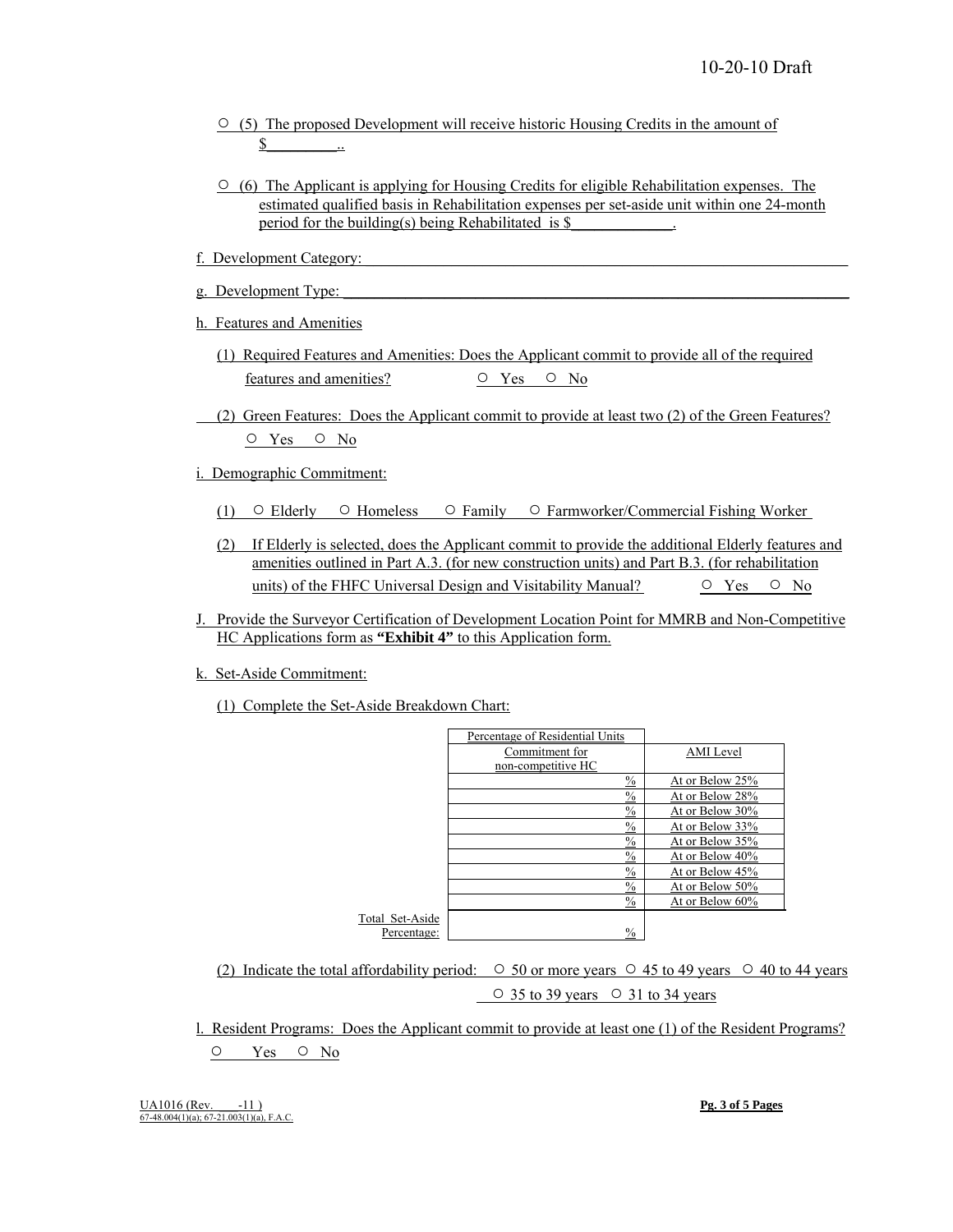#### **5. Funding:**

- a. Non-competitive HC funding request (annual amount):  $\$
- b. Finance Documents:
	- (1) Provide the completed Development Cost Pro-Forma, the Detail/Explanation Sheet, if applicable, the Construction or Rehab Analysis, and the Permanent Analysis at **"Exhibit 5"** to this Application form.
	- (2) Bond Financing –

State the name of the assigned Credit Underwriter: \_\_\_\_\_\_\_\_\_\_\_\_\_\_\_\_\_\_\_; and provide the applicable documentation as **"Exhibit 6"** to the Application form:

- (a) If the Bonds have closed, provide a copy of the IRS Form 8038 executed by the Bond issuer and filed with the Division of Bond Finance; or
- (b) If the Bonds have not yet closed, provide a copy of the Inducement Resolution awarding the Bonds
- (3) Housing Credit Equity –

Provide the applicable documentation as **"Exhibit 7"** to the Application form:

- (a) If the equity agreement has closed, provide a copy of the closed limited partnership agreement or limited liability company operating agreement; or
- (b) If the equity agreement has not closed, provide a copy of the equity commitment, executed by both parties.
- (4) Other Financing –

 Provide a copy of all other funding commitments that will be used as a source of financing for the proposed Development as **"Exhibit 8"** to this Application form.

(5) Deferred Developer Fee –

 For each Developer committing to defer some or all of the Developer fee, provide a completed and executed Commitment to Defer Developer Fee form as **"Exhibit 9"** to this Application form.

#### **6. Certification:**

 By completing, executing and submitting this Application (pages 1 through 5 and all applicable exhibits), the Applicant certifies and acknowledges that:

- The proposed Development can be completed and operating within the development schedule and budget submitted to the Corporation.
- b. The Corporation may conduct its own independent review, analysis and verification of all information contained in this Application and that any funding preliminarily secured by the Applicant is expressly conditioned upon such verification, the successful completion of credit underwriting, all necessary approvals by the Board of Directors, Corporation legal counsel, Bond Counsel, if applicable, the Credit Underwriter, and Corporation Staff.

UA1016 (Rev. -11 ) **Pg. 4 of 5 Pages**<br>
67-48.004(1)(a); 67-21.003(1)(a), F.A.C.